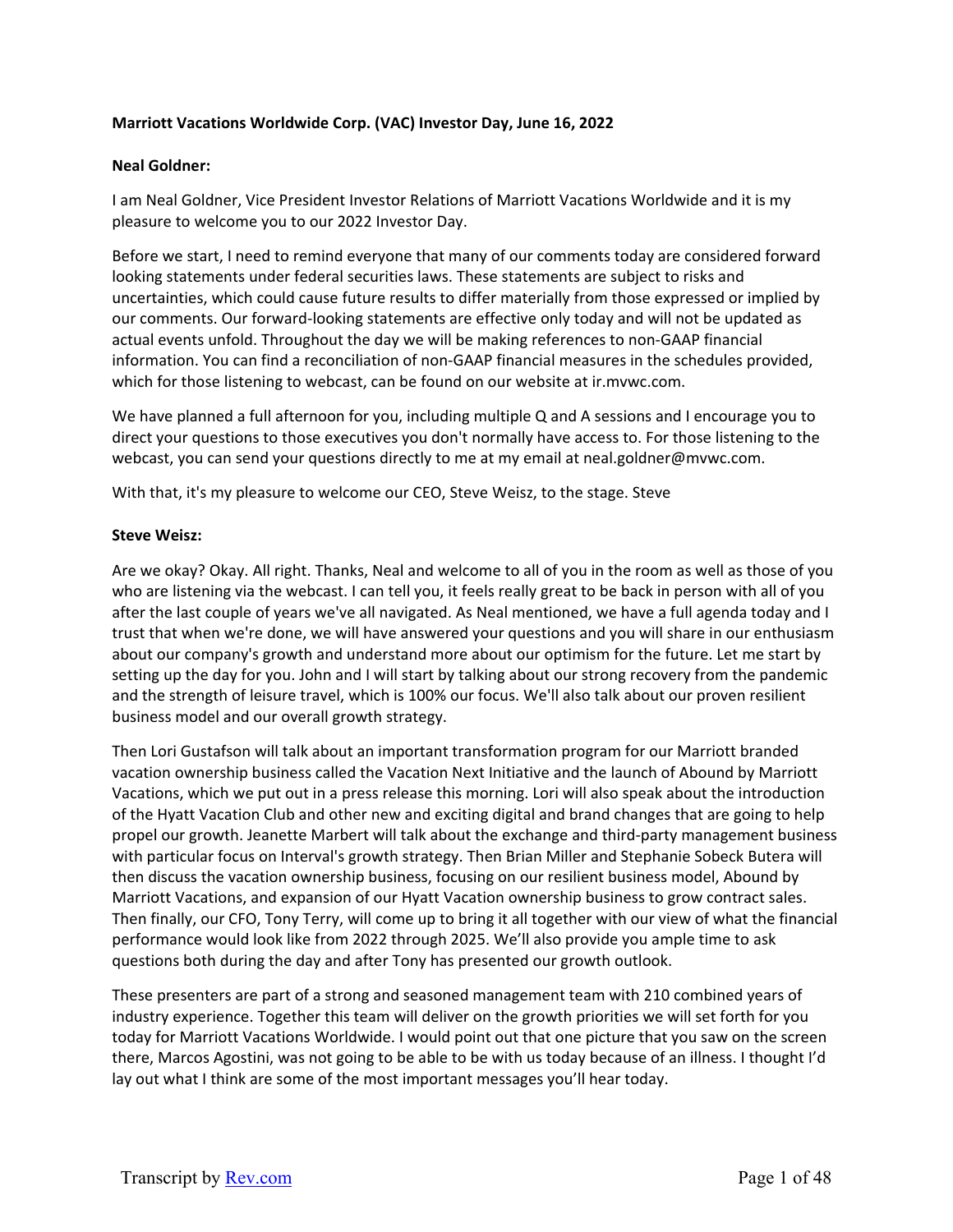Namely, we have well‐positioned leisure focused products and a business model that has exhibited resiliency in recessionary environments as seen most recently with a strong adjusted EBITDA recovery to above pre‐pandemic levels. We expect to continue delivering outstanding results thanks to the strength of leisure travel. We are transforming the business, driving growth across the segments by integrating our powerful iconic brands, and leveraging technology enhancements throughout the business. And we have a disciplined capital allocation strategy that produces an efficient free cash flow engine that has allowed us to grow organically and through acquisitions while maximizing shareholder value.

Let's begin by discussing the resilience of our business model and how we are driving sustained, longterm growth through our industry‐leading performance over the past years, despite the pandemic. Let me start off by reminding you of the profile of our businesses. In the vacation ownership business, we have a diverse portfolio of seven powerful and iconic brands, which are the best in the vacation ownership business serving the upper upscale and luxury sector of the market. We have grown our vacation ownership business to approximately 700,000 owner families with more than 120 resorts and doubling the number of owners and resorts since 2011. In the exchange and third-party management business, we have the premier exchange company. Our exchange and third‐party management business operates under both the Interval International and the Aqua‐Aston brands, and we have grown Interval International to approximately 1.6 million members with a portfolio of nearly 3,200 affiliated resorts in over 90 countries and territories. I'd also point out that our exchange business has been generating over 50% adjusted EBITDA margins and requires minimal capital investment.

We are well positioned to sustain the rapid growth we have seen into the future for a number of reasons. First, we are 100% leisure focused with a product that is flexible and accessible in highly desirable locations. Our offerings address some of the needs of younger generations who now see a merging of their work life and home life and want ways to integrate the two. In fact, according to a recent travel survey, it states that 19% of U.S. survey participants said they've taken an extended vacation of more than 10 days, blending both work and leisure. Our spacious villas allow our owners and their families to have space to spread out for both work and play and our high‐end customer base is anxious to go on vacation and our high and steady occupancies show that demand is very strong and hasn't shown any signs of waning. Inflation has made our value proposition relative to hotels with smaller accommodations even stronger and we have continued to see strong occupancy across our portfolio, which has allowed us to raise our mix adjusted average daily rental rates well above our previous historical averages.

Speaking of resort occupancy, allow me to point out that despite the slower recovery in urban and international markets, we expect resort occupancy to exceed pre‐pandemic levels by the middle of this year. After adjusting for mix of rental inventory, the average daily rate is expected to run 17% higher than 2019 levels. This not only should help us improve our margins, but as more owners and first‐time buyer prospects fill our resorts, that translates into more tours from greater in‐house penetration.

[To new arrivals] Come on in, guys. Just like church, everybody sits in the back.

To show you how strong our recovery has been, let's look at contract sales for us versus HGV and TNL, excluding our recent acquisition of Welk and HGV's acquisition of Diamond. On this chart, you can see that we recovered at a much quicker pace than our peers. We've achieved industry leading contract sales with just our organic growth while HGV and TNL remain under pre-pandemic levels as of the first quarter of this year. In fact, despite reducing our reliance on OPC channels in both the Westin and Sheraton businesses and lower hotel linkage due to the pandemic, our contract sales have recovered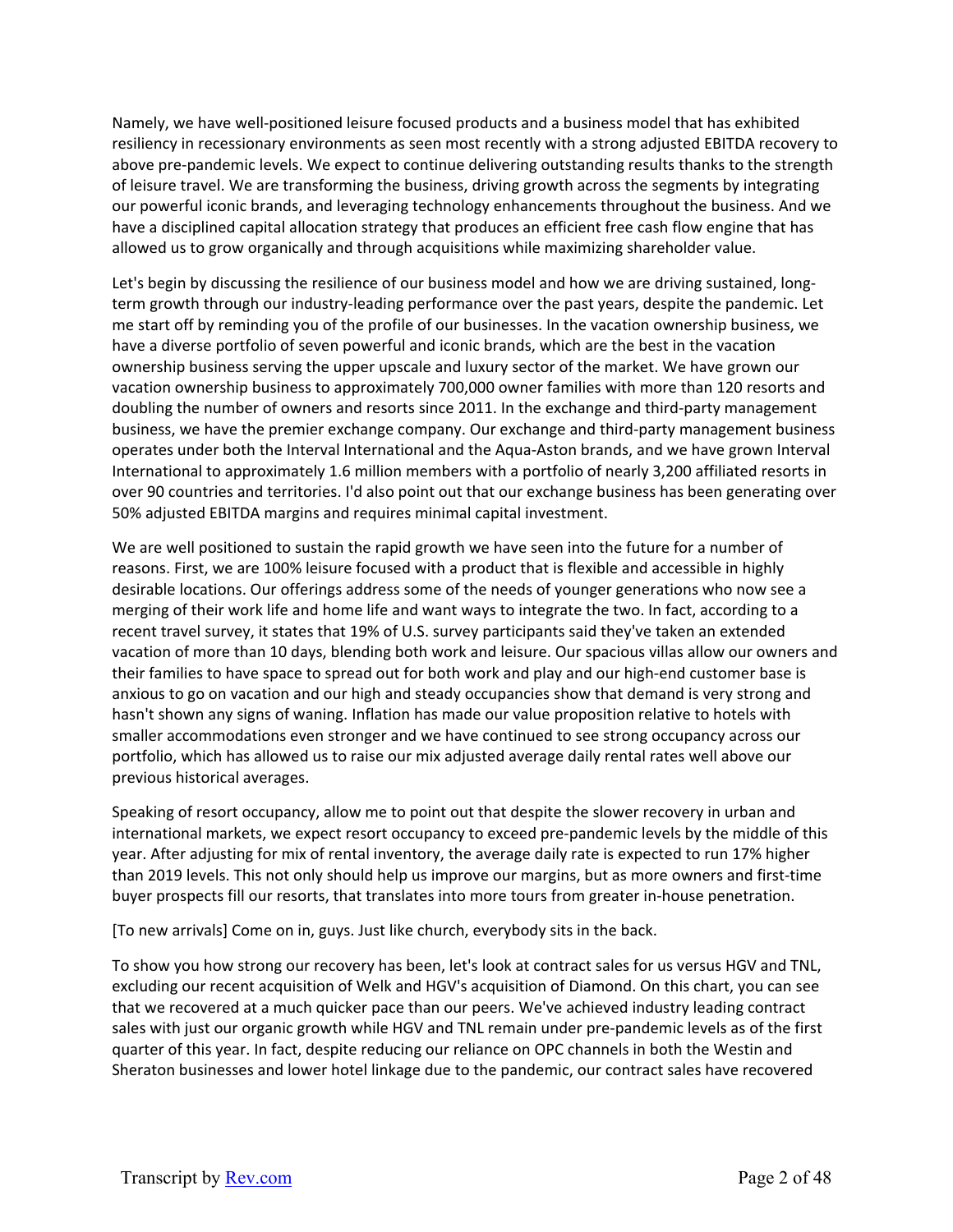ahead of our peers due to the powerful benefit of our brands and more efficient marketing channels delivering better quality tours.

Turning to the vacation ownership industry, we've increased our U.S. market share to 17% as of the end of 2021 versus 10% in 2012 through strong organic growth and our two successful acquisitions. I believe that this highlights the fact that despite economic slowdowns of the market that we and the rest of the industry have experienced, we have a strong track record of growing organically and through acquisitions. In fact, from 2015 to 2019 while the industry grew 5%, we grew 7% just based on organic growth.

These results have been driven by consistently high levels of owner satisfaction and a strong desire by many of our owners to increase the size of their vacation portfolio, which in turn have resulted in higher closing rates and VPGs. Not only have contract sales exceeded 2019 in the first quarter, but so has adjusted EBITDA. We experienced a relatively quick recovery in 2021 versus 2020 due to high levels of pent up owner demand. And for 2022, using the midpoint of our recently updated guidance, we expect to be at 119% of 2019 adjusted EBITDA. This results in adjusted EBITDA margin of 28%, 400 basis points above 2019 driven in part by our transformation and synergy programs.

In fact, the \$930 million high end of our 2022 adjusted EBITDA guidance is within the low end of the 2022 pre‐pandemic guidance we shared during the 2019 Investor Day. We believe that we've not only shown that we've been able to grow organically at a strong pace, but also have a proven acquisition playbook. From the launch of a points‐based product in 2010 to the spinoff from Marriott International in 2011 and transforming our business with two acquisitions in 2018 and 2021, we have continued to deliver strong, consistent adjusted EBITDA and cash flow. Since we became public in 2011, we have grown adjusted EBITDA at a compounded annual growth rate of 20% for the last 10 years, which we believe is a notable accomplishment. But more importantly, our capital allocation strategy has allowed us to also grow adjusted fully diluted earnings per share over 20% for the same time period.

We believe our strategy of organic growth and acquisitions coupled with our capital allocation approach positions us well to achieve our long term growth targets. In fact, to put things into perspective and demonstrate our impressive track record, this next slide shows that when we look at the S&P 400 ‐ of which we are a part - the S&P 500, and the Russell 2000, only 10% of the companies have grown EPS greater than 20% for the last 10 years showing how MVW is a notable market leader for EPS growth. I'd also point out that only three other companies in the travel and hospitality industry are in the top of these indexes for EPS growth.

Now, let me turn to ESG. We have always had an open and inclusive workplace coupled with a caring culture, which we believe that all of us are truly better together. In addition, we've always been mindful of the impact on the communities where we live and work and we strive to give back whenever and wherever we can. With that said, we continue to refine our focus on other ESG elements and initiatives, including creating an ESG Governance Structure and Steering Committee Charter, surveying our owners and our associates to determine what was important to them regarding the environment and ensuring diversity and inclusion with our US management level positions. We are planning to publish our first ESG and citizenship report later this year, which will give you further details in regards to all things ESG.

MVW has also created a comprehensive philanthropy and corporate citizenship initiative to complement our ESG strategy. This includes identifying specific causes and partnerships that reflect our brand values and culture engages our associates and customers. We also provide annual charitable giving, which is made up of in kind donations, associate volunteer time, and cash donations. In 2021, in cash alone, our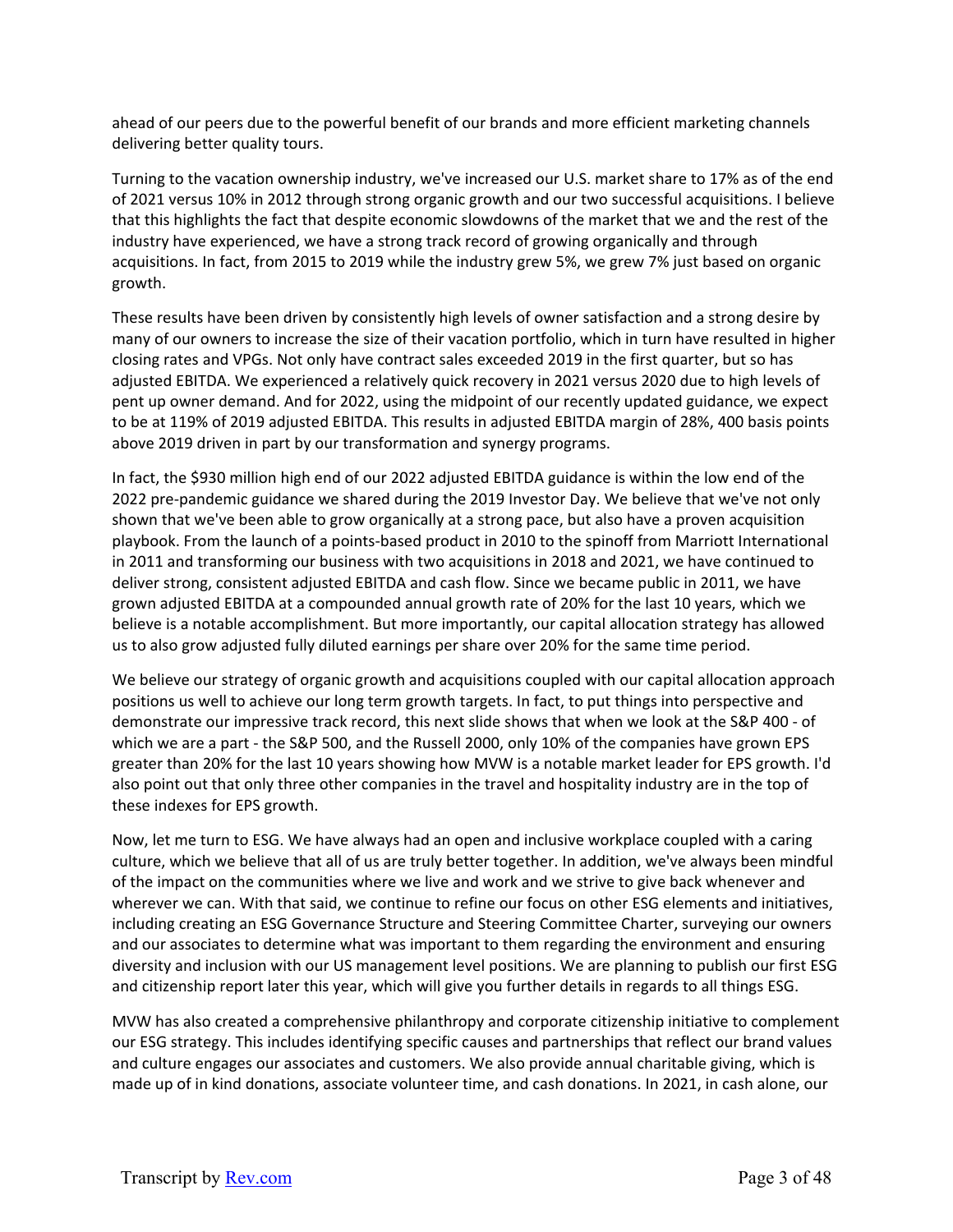contributions were roughly \$2 million. Now, let me turn the mic over to John Geller, president of Marriott Vacations Worldwide. John?

### **John Geller:**

Thanks, Steve, and good afternoon everybody. I appreciate everyone joining us here and online. Before I get to my prepared remarks, I'm going to break one of my management rules, which is your boss should never be surprised at work, don't surprise your boss. But if you'll give me a minute here, indulge me. I wanted to recognize Steve on June 5th celebrated his 50th year with Marriott, which obviously a pretty astonishing career. He's been our president and CEO for the last 25 years and we're going to talk about all the growth and things that he's helped lead the business through. But even with Marriott when he started, I think there was 12 Marriott hotels, 13 Marriott hotels when Steve started at Marriott, right? Put that in perspective, 8,000+ hotels today. Steve was on the cutting edge of leading Marriott's first loyalty program, if you remember it was called the Honored Guest Award program, which is now the Marriott Bonvoy program, as well as a lot of other key initiatives. We put together a short video just to highlight, so if we could play that video, thank you.

### **Video narrator:**

Today we recognize Steve Weisz, CEO of Marriott Vacations Worldwide, and his incredible 50 years of leadership within the hospitality and travel industry, 25 years of hotel experience, and 25 years of service within the vacation ownership space, all connected by a common thread: the Marriott brand, trusted, widely known, and loved by many.

Steve's personal leadership story is one of excellence, integrity, innovation, and caring. His beliefs in taking care of associates and giving back to the community have been at the heart of the company's success. While at Marriott International, Steve had many accomplishments, including starting a customer loyalty program now known as Marriott Bonvoy and helping to open over 30 hotels as a member of the pre-opening team. At MVW, under Steve's leadership the company has experienced strong organic growth from a resilient core business model, to strategic mergers and acquisitions, to a strong associate base dedicated to fulfilling the lives of owners, members, and guests with memorable vacation experiences.

Let's take a quick look back at Steve's remarkable legacy. Steve Weisz started his career in 1972, learning the Marriott hotel business inside and out. In 1997, Steve became president of Marriott Vacation Club International, which then included some 23 resorts. Some accomplishments in Steve's tenure include the 2001 opening of Marriott's Phuket Beach Club in Phuket, Thailand, the company's first resort in Asia, followed by the launch of our first points‐based product in Asia, followed by the launch of our first points‐based product in Asia in 2006. By 2009, the company celebrated its 25th year with nearly 400,000 owners and members demonstrating the power of the Vacation Ownership experience.

The points‐based program was introduced to North America in 2010, providing owners and members more flexibility in choosing their vacation experiences. Then in 2011, Marriott Vacations Worldwide became a separate public company on the New York Stock Exchange. Later, as a strategic compliment to resort experiences, Marriott Vacation Club Pulse is introduced and has grown to include properties in the heart of these vibrant US cities and more.

In 2018, through the steady hand of Steve and the leadership team, MVW acquired ILG, which dramatically expanded the company's growing portfolio of brands and businesses, including Sheraton Vacation Club, Westin Vacation Club, and Interval International.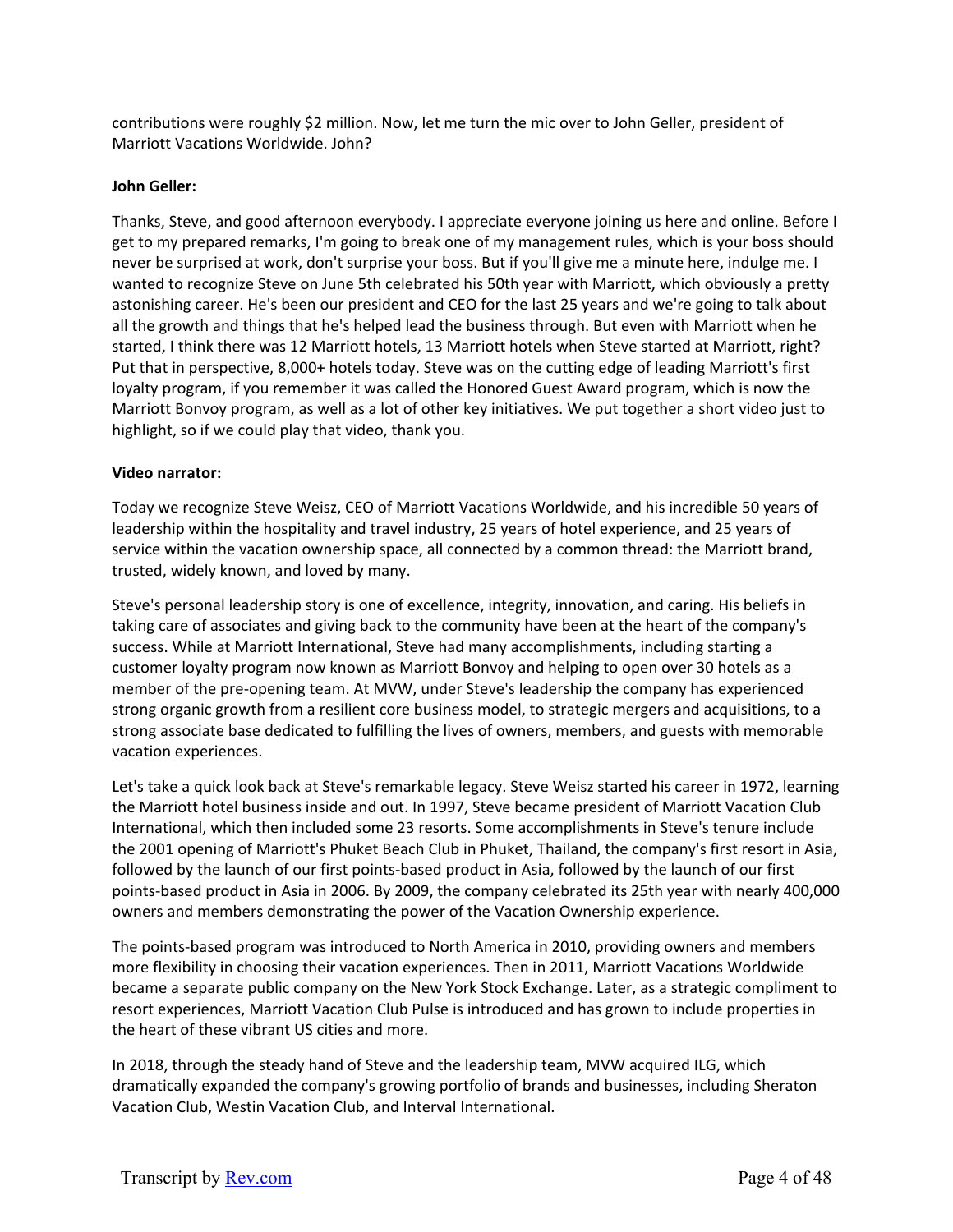In 2021 during our 10th year as a publicly traded company, Marriott Vacations Worldwide acquired Welk Hospitality Group to grow the Hyatt Vacation Ownership business. And today, some 700,000 families own their vacation with us across a diverse portfolio that includes some of the most iconic Vacation Ownership brands.

The company also operates exchange networks and membership programs with tremendous reach across the globe. It's a testament to Steve's leadership that the company continues to grow and thrive and is perfectly positioned for the future. Marriott Vacations worldwide is a leader and innovator in the leisure vacation industry, upholding the highest standards of excellence in serving customers, associates, and investors.

We thank Steve for his strong leadership. He's navigated the company through great opportunities and great challenges, and because of him, we have a tomorrow full of new possibilities.

### **John Geller:**

So I think you can all agree, quite the career, quite the legacy, and thank you, Steve, for your leadership. It's been incredible.

All right. So what is it that today's vacation customers are looking for? Since our founding almost 40 years ago, our customers have always looked for great vacation experiences, product consistency, and ease of use. But in addition to that, today's vacation patterns and length of stays have evolved, and consumers continue to look for more flexible options and a wider array of vacation experiences, and we continue to transform and enhance our products to provide these to our customers.

We have the ideal product for the next generation of leisure traveler, and probably even more so today in a post‐COVID world, as travelers desire more spacious units that have more to offer than smaller hotel rooms. Guests also want their villas sanitized and cleaned. And finally, we have amenitized resorts within the Marriott and Hyatt brands that people trust, located where families want to go on vacation. And I should point out, in those locations we're typically ocean front, ski-in/ski-out, so in prime locations within the best leisure destinations in the world.

Turning to our business model, let me highlight some of our competitive advantages. We have a unique and resilient business that has driven value across numerous economic downturns, including the recent pandemic. We have diverse revenue streams, including recurring revenues related to our management and exchange businesses, which produce roughly 40% of our recurring adjusted EBITDA. But that doesn't mean that our contract sales and other revenue streams are not as resilient. In fact, we expect contract sales this year could be between \$250 to \$300 million dollars higher than 2019, or almost 20% at the higher end of that range, based on the updated guidance we gave this morning.

We're also not just Vacation Ownership. The ILG acquisition brought us the leading quality exchange and membership platform, with its recurring revenue streams and high adjusted EBITDA margins. Our Vacation Ownership business has exclusive timeshare access to both the Marriott Bonvoy and World of Hyatt loyalty programs, which drive our strong VPGs, as well as highly efficient marketing channels. And when you combine all this with our capital efficient inventory model, this enables us to deliver strong free cash flow on a consistent basis.

One of our greatest competitive strengths is the power of our brands. We have a broad and diverse portfolio of over 120 resorts around the world, with seven of the best brands in the Vacation Ownership business generating roughly 90% of our business revenues.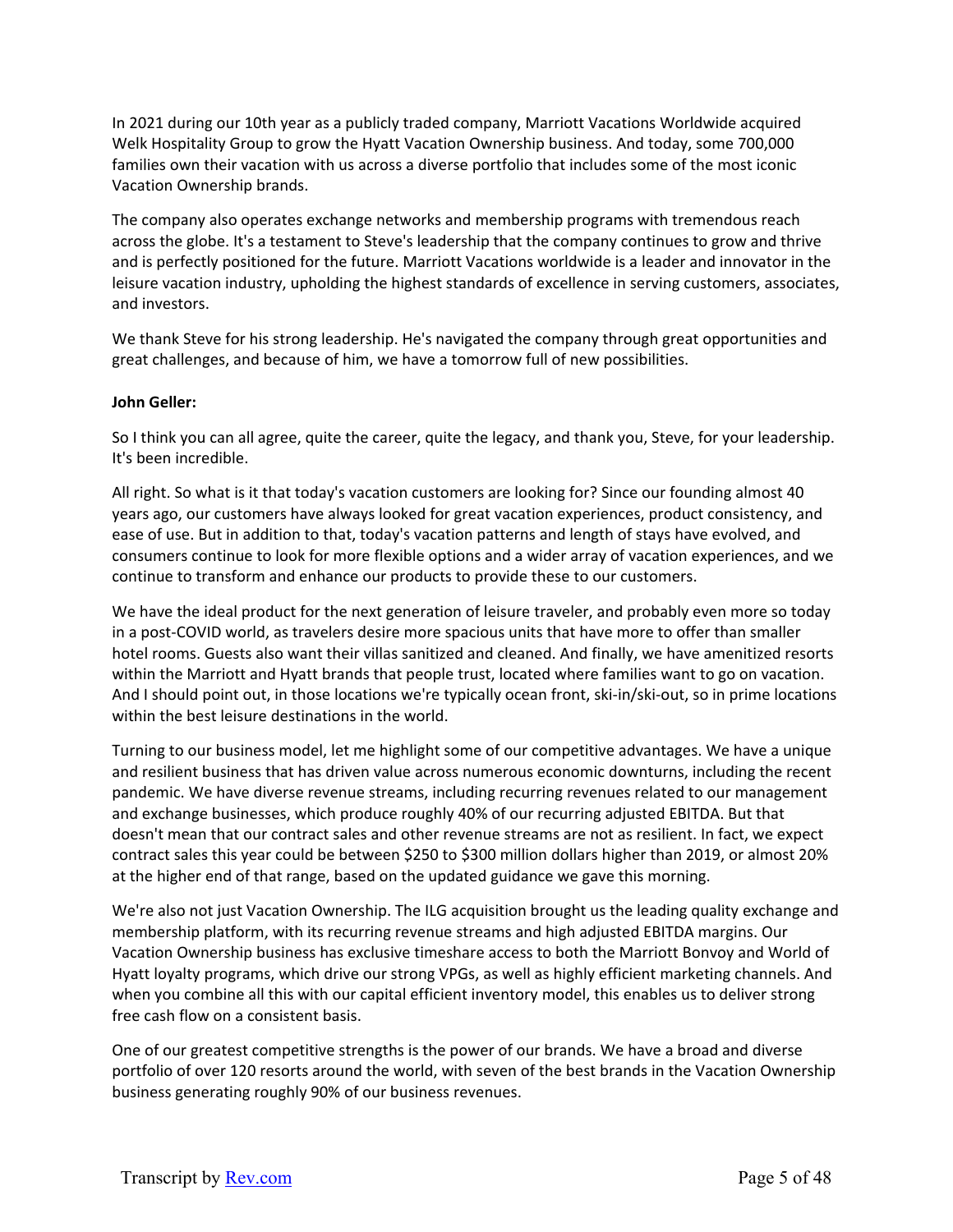And our exchange and third‐party management segment, which was slightly less impacted by the pandemic, has recovered nicely. However, there's more to come as we expect owner exchange patterns to return to more normal pre‐pandemic levels next year. And Brian and Jeanette will discuss in their updates our plans to grow these segments even further in a few minutes.

The recent inflationary headwinds have helped highlight the value proposition of timeshare. As we've seen hotels increase ADRs quickly in leisure markets, these actions make the future costs of hotel stays more variable and more expensive for the customer.

If you look along the top of this slide, you'll see that for timeshare, remember, a big chunk of an owner's future vacation cost is locked in when they purchase and increases in the annual fees have historically remained relatively stable, thus creating more value to our owners versus renting hotel rooms or similar accommodations, especially in periods of higher inflation.

Starting with the left side of this slide, you'll see resort occupancy has been strong due to the continued pent up demand for vacations, and has returned to pre‐pandemic levels despite some of our lower occupancies in some of our urban and Asia Pacific resorts, which are still recovering. But with 85% of our tours coming from onsite guests, including our owners and preview packages, this translates into higher contract sales, which I mentioned before are well above our pre-pandemic levels.

In addition, higher sales and occupancies drive revenue growth across our business ‐ financing, management, exchange, ancillary businesses ‐ so this recovery, as you saw, this not only helped us in the pandemic but also in prior recessions.

Let's take a look at the resorts. At spinoff from Marriott International, we had 64 resorts, so a little over 10 years ago. Now let's take a look at how that footprint has grown, both organically and through the two acquisitions.

Since 2015, we've grown our system of resorts organically. When I say organically for us, that would be the Marriott Vacation Club brand that we developed, by roughly 15%, adding new flags on the map in highly desirable locations such as Waikoloa, San Diego, New York City, Miami Beach, Bali. But also, with the ILG and Welk acquisitions, this has allowed us to continue to broaden our footprint, helping us more than double our resorts since our spinoff in 2011.

Now these acquisitions came with excess built inventory, as well as lower sales from the pandemic, have created a temporary pause on our needs for new resorts, but we expect our capital efficient inventory model to allow us to start adding new destinations soon, and actual timing of the payment would be in the future when we need it to support sales.

Let's look at how our business has grown and evolved over the last few economic cycles. Clearly on the front of everybody's mind here with the market right now. So, just by way of background, for the 30 years prior to the financial crisis, if you looked at industry contract sales, they grew through what I would call more garden variety recessionary periods. And while no two recessions are alike, history would say, that depending on the length and depth of the next recession, we may be able to grow contract sales, albeit at a slower rate.

The other thing that's really changed in our business model, it's evolved and changed tremendously over the last 40 years. With the launch of our North America points product in 2010, we moved to a system sale versus site specific sale, and we moved away from offerings like residential and fractional offerings. So not only is the points product a better value proposition to the customer, it allows us to better match our inventory spend with our contract sales.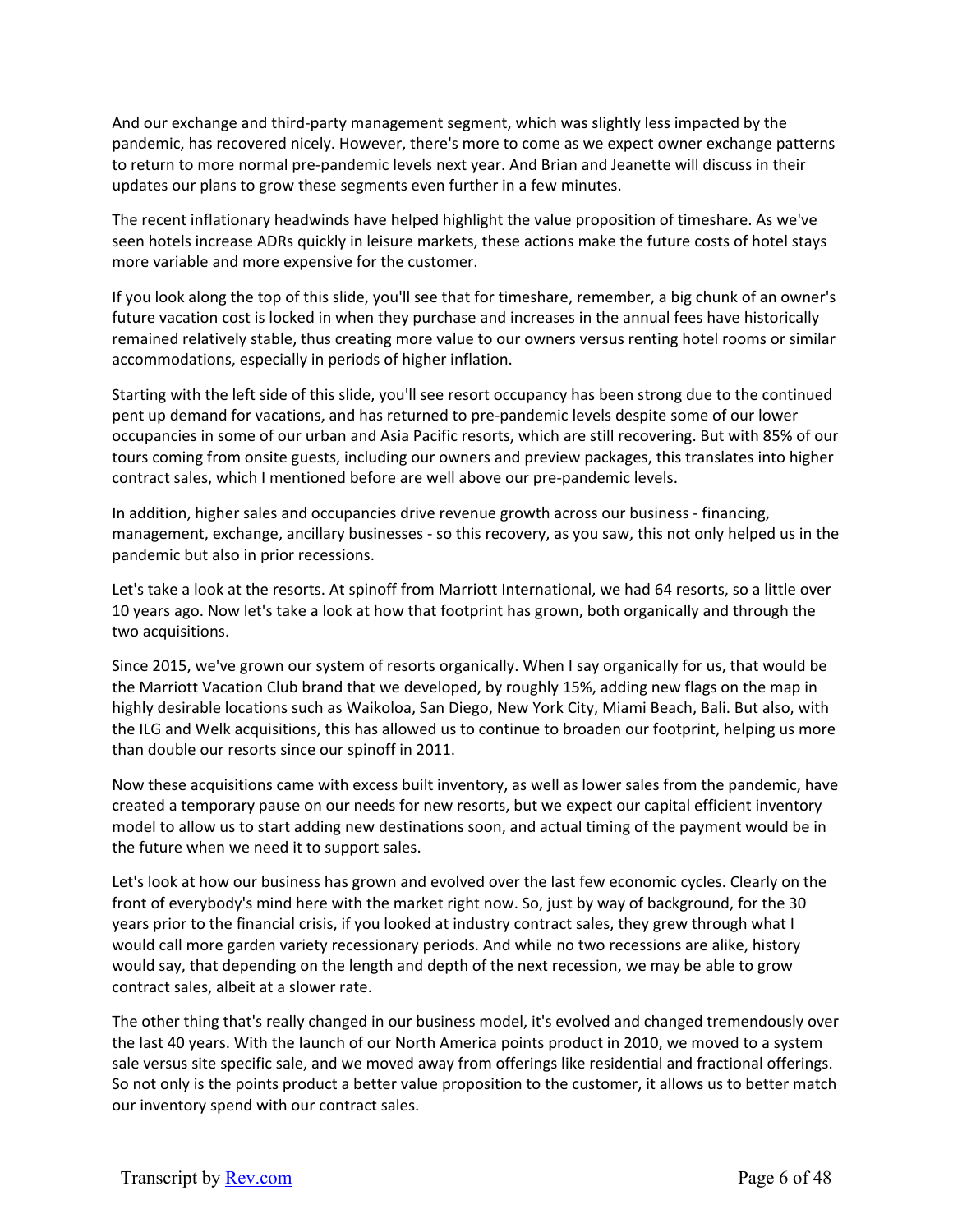In fact, during the recent pandemic, as Steve discussed, you saw the benefits of our resilient business model, as we had limited inventory commitments and we were pretty easily able to manage our cash flows when our operations were virtually shut down for a couple months, as well as through the ensuing recovery.

In addition, with close to \$600 million dollars of excess built inventory and minimal near-term inventory commitments, we're better positioned than we were prior to the pandemic. And with the acquisition of ILG in 2018, our brands have expanded. We're about to launch ‐ as we announced this morning ‐ the new combined Marriott product later this summer, which will greatly improve the value proposition, as we'll talk about. And the Welk acquisition has allowed us to jumpstart our Hyatt Vacation Ownership business growth, and we're well on our way to unlocking the value of the combined Hyatt portfolio.

The ILG acquisition also added Interval International and Aqua‐Aston, which increased our recurring adjusted EBITDA to almost 40%, and with the low capital needs of this business, brought us strong and consistent cash flow. And finally, as we'll talk about here, our investments in technology should continue to drive even more efficient marketing channels, allowing us to grow sales while containing costs.

Now let's discuss our growth strategy. We think about growing the business in three key ways. First, continuing to transform our business and product offerings. Second, leveraging technology and digital transformation to grow the core businesses ‐ Vacation, Exchange ‐ as well as potentially launch new leisure product offerings. The new offerings would leverage our existing leisure expertise in areas such as marketing and sales, managing resorts and clubs, and delivering vacation experiences, and these products would allow us to expand our portfolio of businesses outside of VO and Exchange and diversify our business over time. And third, drive adjusted EBITDA and cash flow, allowing us to deliver strong, organic growth, as well as potentially invest in strategic acquisitions like we've done in the past, ILG and Welk, and new leisure focused product offerings.

So, since we acquired ILG, we've been on a journey as a company to transform how we grow our business, and you've heard us talk a lot about this. And while a lot of this started as driving synergies, as part of the ILG acquisition, what I've seen is our culture change, and it is more innovative. A good example of this is the launch of the Abound by Marriott Vacations later this summer. To enhance the experience for current owners and future buyers, we're unifying our Marriott-branded products - so Marriott, Westin, Sheraton ‐ into a single global points currency to be used across all of Marriott‐ branded Vacation Ownership clubs, and Lori and Brian are going to talk about this in more detail here in a few minutes.

Growth strategy two is about leveraging technology for growth and efficiencies. You're also going to hear about continued investments in technology across our Vacation Ownership and Exchange businesses. And this example here is from our Vacation Ownership business. From a sales and marketing perspective, you've heard us say this, it's all about making the right offer to the right person at the right time. So working with Salesforce, we're going to continue to enhance our CRM processes and leverage data to generate more qualified tours that will drive higher closing efficiencies in sales. We're also going to enhance the customer experience to fully engage customers and owners, and deliver an enhanced digital experience across the entire customer journey.

Finally, our ability to deliver 55 to 60% normalized adjusted EBITDA free cash flow conversion in the past has allowed us to successfully acquire and integrate ILG and Welk. In fact, since we started repurchasing shares in 2013, we've repurchased nearly 20 million shares for \$1.7 billion dollars, and have issued almost 22 million shares worth \$2.6 billion dollars as part of the ILG and Welk acquisitions. The result is our adjusted EBITDA is up roughly 500% since 2012, and we were able to offset almost all of the shares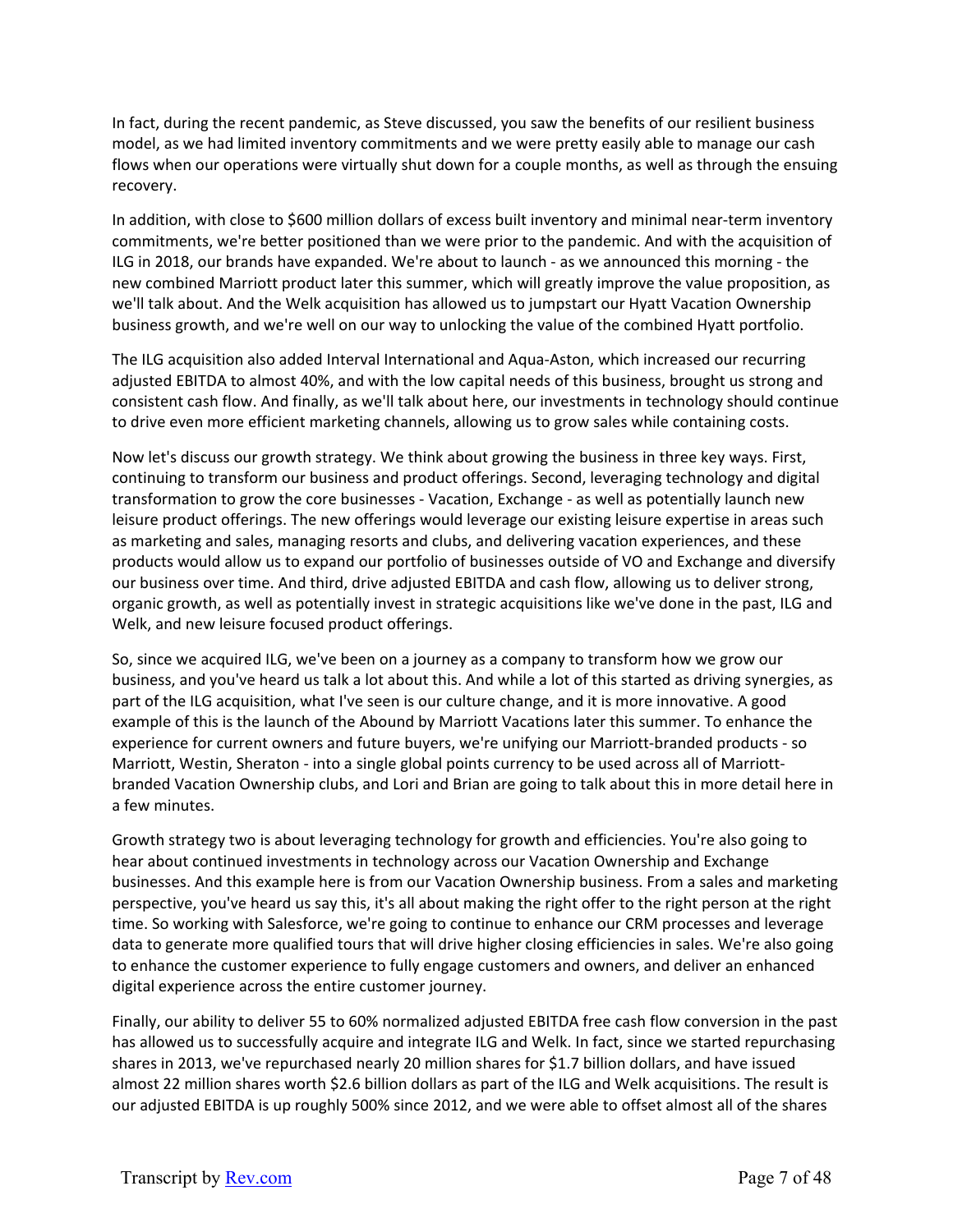that were issued from the two acquisitions with the share repurchase program at a much lower average price per share.

We expect to continue to evaluate opportunistic and strategic M&A, expand our portfolio of leisure focused travel products, and repurchase shares and provide dividends, delivering even more shareholder value, as we target a 65% to 70% adjusted free cash flow conversion for the future. And all that is after investing in our organic growth through new development projects and strategic IT investments to grow our resort system and sales.

So here are the growth targets over the next few years, which we expect will result in a strong compounded adjusted EBITDA. Tony's going to discuss these in more details in a few minutes.

In summary, we have an experienced management team that has delivered strong growth and results, and we've recovered quicker than our peers and the industry from the pandemic due to our iconic brands and proven resilient business model.

Over the last 10 years, we've grown the business rapidly, both organically and through accretive acquisitions, with a disciplined approach to returning excess cash flow to our shareholders. That has allowed us to deliver a 20+% compounded annual growth of our EPS over the last 10 years. And we have clear growth strategies, as we expect to drive 7% to 10% annual contract sales growth, and a 7% to 11% adjusted EBITDA growth.

With that, it's my pleasure to welcome Lori Gustafson to the stage to talk more about all the exciting things we're doing in the brand and digital arena. Lori?

# **Lori Gustafson:**

Thank you, John. It's incredibly exciting to be with you all today, and I'm going to talk a little bit about our powerful strategy underway, which is really about our digital transformation and business transformation driven a lot by our brands, so let's dive into it.

You can see here, we've got three key areas, and we're going to start off by talking about our great brand portfolio. Hard to replicate this brand bar, as each are powerful, trusted, globally recognized, premium brands, and each with a high level of customer preference and satisfaction.

And what does our brand portfolio provide? First, our brands give us a solid customer base. That base is built on the lodging loyalty programs, with the largest being Marriott Bonvoy with 164 million members across 30 brands, and World of Hyatt with 19 brands and 30 million members. So, great base. Second, the power of the Marriott and Hyatt brands give us a great opportunity for global expansion, which John just touched on earlier. Last, Interval International is a leading exchange provider with a 45 year history and prestigious affiliations like Disney Vacation Club. In summary, our brands provide a great foundation for innovation and growth.

So how will we use our powerful brand foundation to transform and grow in the future? Let's take a look at some trends driving travel and digital innovation. One, you can see here, there is pent up demand for leisure travel. We're all seeing this in the marketplace. We know this to be true. Two, leisure travel is back and booming, and is anticipated to grow at a CAGR of 22% between 2021 and 2027. Third, digital is the channel of choice when it comes to travel. Two years ago, less than half of our owners' points reservations were made online, and today that number has grown to more than 50%. And with our Interval business, more than 50% of exchange members are transacting on Interval's website and mobile app, and we only expect that trend to continue. Fourth, the next generation of travelers are further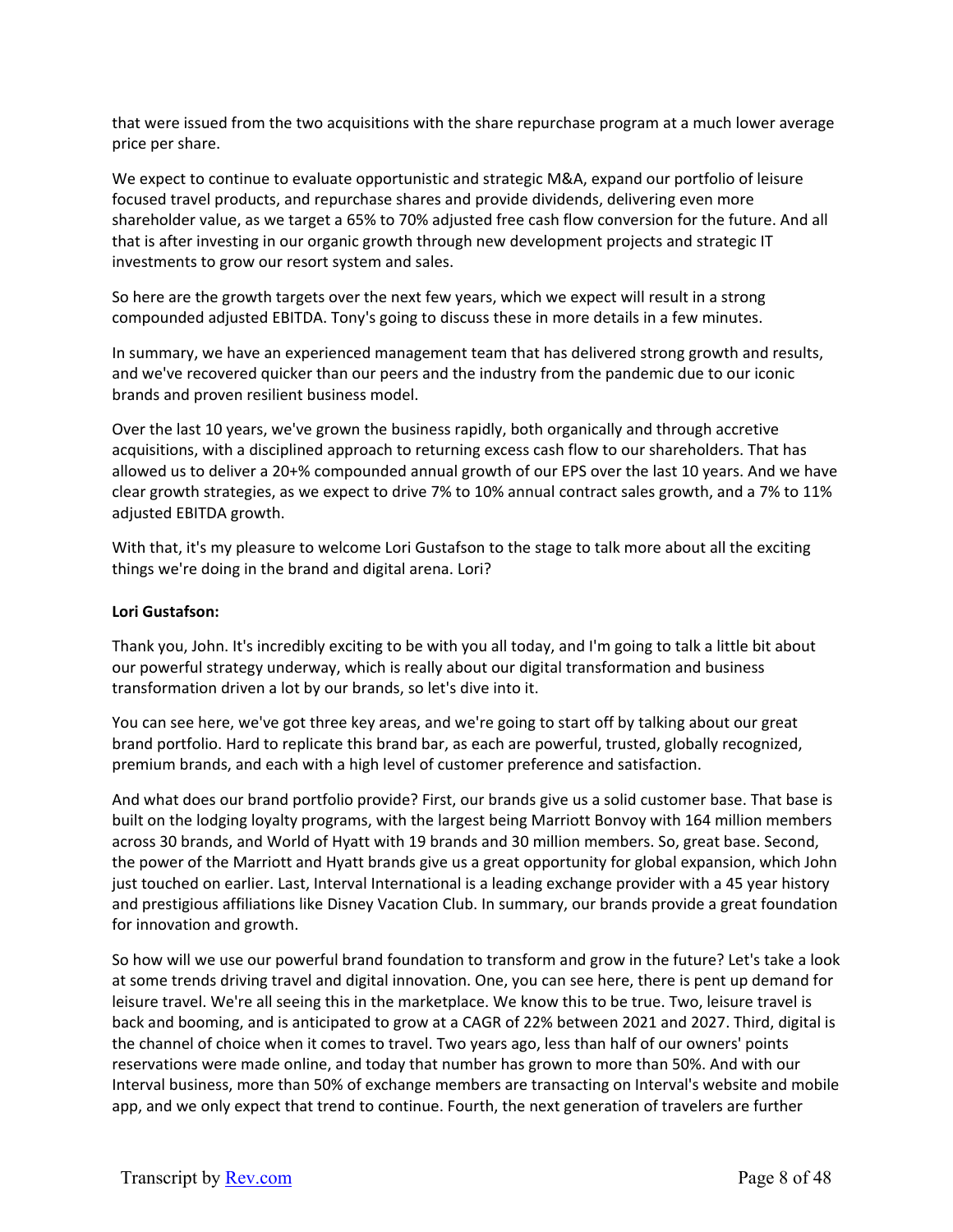driving the leisure boom. In fact, 67% of millennial respondents want to book a once in a lifetime vacation this year. We are also seeing this trend in our business, with 66% of first-time buyers being Gen X or millennial. And lastly, vacations and leisure are all about experiences. As a company focused exclusively on vacation experiences, we are perfectly positioned to meet this need.

So how are we addressing these trends? How do we appeal to the next generation of traveler, and how can we provide a new level of service leveraging best in class technology solutions? Well, let me introduce you to our Vacation Next initiative, our answer to designing the Vacation Ownership experience to current owners and the next generation of travelers.

Vacation Next is a multi‐year journey, and it's going to do three things. First, it supports unification of our Marriott‐branded Vacation Ownership product and introduces a new owner program, which is Abound, and we'll tell you more about that. Two, it connects our powerful Marriott brands into an integrated singular digital experience And three, it transforms marketing, sales, and service for owners and our next generation of travelers.

Vacation Next is really our overall program and big picture enabler for our business transformation efforts. And to illustrate this a bit more for you, let's turn to this video so we can show you what Vacation Next is all about.

### **Video narrator:**

Introducing the Vacation Next initiative, Marriott Vacations Worldwide's answer to what the next generation of ownership looks like. It includes flexibility and access to a broad portfolio of destinations, personalized experiences, and a more seamless transition from online planning to actual vacationing. As a part of this multi‐year transformation, we are launching Abound by Marriott Vacations, an exclusive owner exchange and benefit program that provides access to a combined portfolio of premium branded resorts and experiences around the globe.

The Vacation Next initiative also enables an integrated, customized digital experience with transformed service that helps simplify how our associates work and enhances how we market, sell, and service our products to current and future owners. We know the world wants to go on vacation, and at Marriott Vacations Worldwide, we're more than just Vacation Ownership. We're about vacation experiences.

#### **Lori Gustafson:**

So as part of our Vacation Next effort, we are bringing to life Abound by Marriott Vacations, set debut later this summer. It is an exclusive new owner benefit and exchange program which provides more options and access for owners.

Today, owners have to call an agent in order to book a vacation experience outside of their specific club or type of ownership, and navigate multiple web experiences. With Abound by Marriott Vacations, we have integrated our five Marriott‐branded Vacation Ownership clubs into a single program that simplifies our offerings, unifies our Vacation Ownership products with a common currency, which we will call Club Points, and amplifies program benefits.

Through this new program, owners have access to 90+ vacation club resorts, more vacation experiences, including 2,000 cruises, guided tours, and more, access to the 8,000+ Marriott-branded hotels through Marriott Bonvoy, and continued ability to leverage and use Interval International from an exchange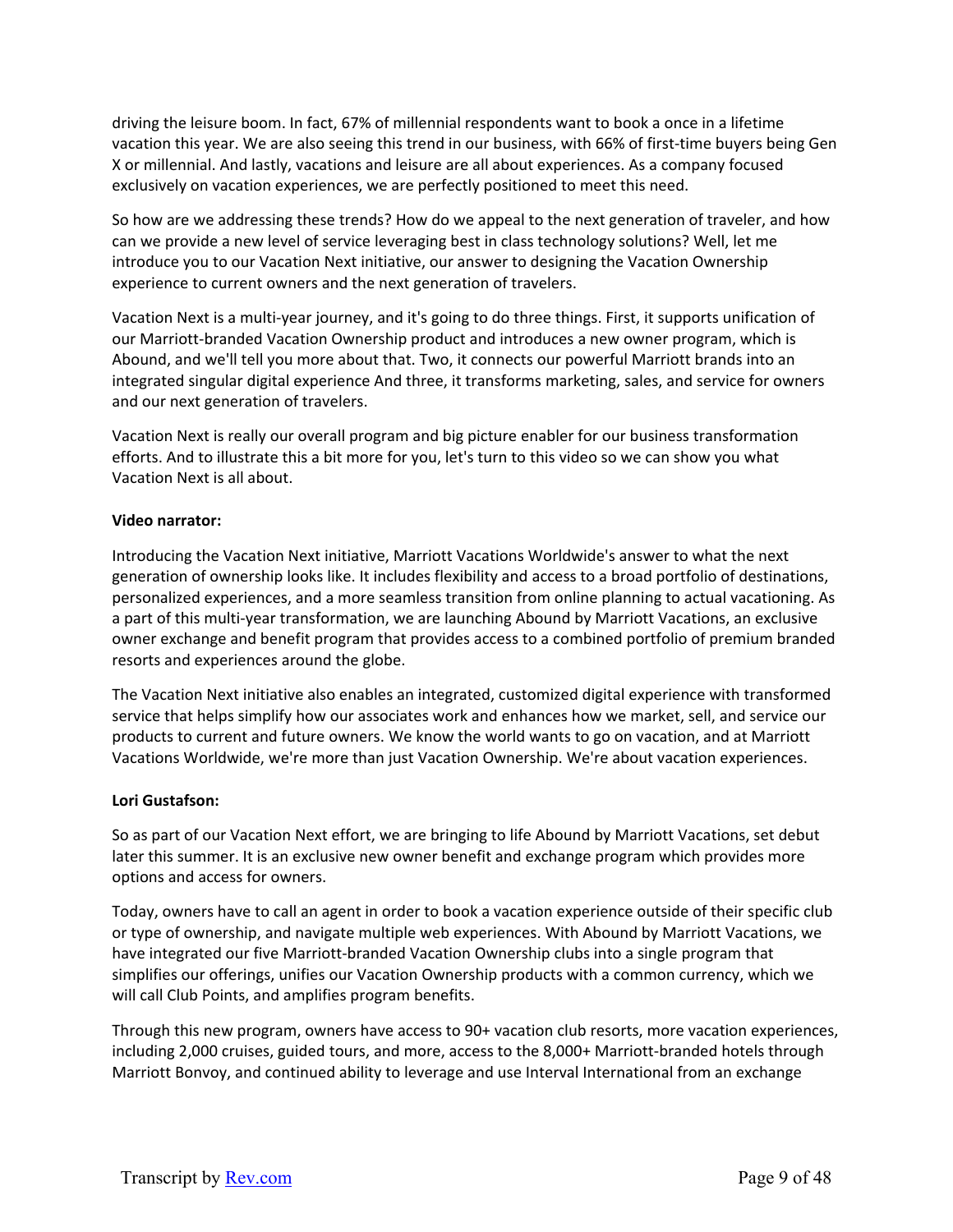perspective. In summary, with Abound by Marriott Vacations, vacationing is about to get even better, with more brands, more destinations, and more choices.

As I mentioned before, Vacation Next has three elements, so let's turn to the second, which is all about enhancing our sales and marketing process through new tools. To illustrate this, let's imagine that James, who's in his early forties from Florida, is looking to take his family on summer vacation. He receives a direct marketing offer from us for a preview package to go to St. Thomas, and up until recently he would've had to call us to purchase that package and then call us back to finalize dates and preparation for his trip.

In our future state, leveraging Salesforce, this will help significantly enhance our marketing and sales capabilities by delivering new tools. First, we're going to be digitizing the online preview package purchase and activation process that James just experienced. Second, we'll be using personalization to better target leads with the most relevant offers, and then continue a personalized pre‐arrival journey by giving prospects new planning and booking tools. And lastly, for our marketing and sales associates, we'll be delivering next best action recommendations to inform which offers and destinations to lead with when speaking to prospects about their next vacation. Clearly this has several benefits, most notably driving efficiencies by reducing the number of manual steps it takes to convert leads.

Moving on to servicing our owners, which is another key enhancement on our Vacation Next journey. We're doing this by consolidating our owner reservation platforms, which will lead to more personalized service and an increase in productivity among our associates. And to illustrate this, let's imagine a recent new owner named Susan. She's in her fifties and calls to make a reservation. On the other side of the line, our Vacation Ownership advisors have to navigate over nine different systems and applications, and today see a pretty limited portfolio, or I would say profile of Susan's preferences.

Leveraging Salesforce for our owner servicing teams, we'll have a holistic view of Susan's transactional history, usage patterns, and we can proactively recommend ways for her to use her ownership. And we'll also be delivering owners like Susan a one stop portal, kind of online access, that reduces the number of times she has to call, so she can see all of what she owns right in one view.

All of this will deliver an improved owner experience, an improved owner onboarding experience, and we believe will greatly increase engagement, thus reducing rescission in the future.

Another key work stream for us is delivering a modern and end to end data capability and platform so that we have a wholistic view of our customer, both on the prospecting side and current owners. Today, imagine Ben, a customer who shares his information about his vacation preferences with us, or with a sales executive. Well, all the data and insights that Ben shared during that discovery process stays at the sales table and isn't captured into any singular source for future use across marketing sales or service.

We know that data is an asset, and through new tools, we'll be able to give sales and service associates much more information about Ben and keep it all in one singular place. They'll be able to see Ben's profile, ownership and usage, tour history, vacation preferences, and all the historical information that's relevant. This will serve as the foundation for all personalized messaging, offers, and engagement, and will drive a consistent customer experience across all touch points.

So, let's talk about all of the benefits from our Vacation Next program. For owners, it enables better flexibility through a unified product in a single global points currency ‐ Club Points ‐ and access to a full view of their ownership through self‐service way. For our associates, it results in simplified processes and a better view of our customer, which I shared before positively impact sales, marketing, and service.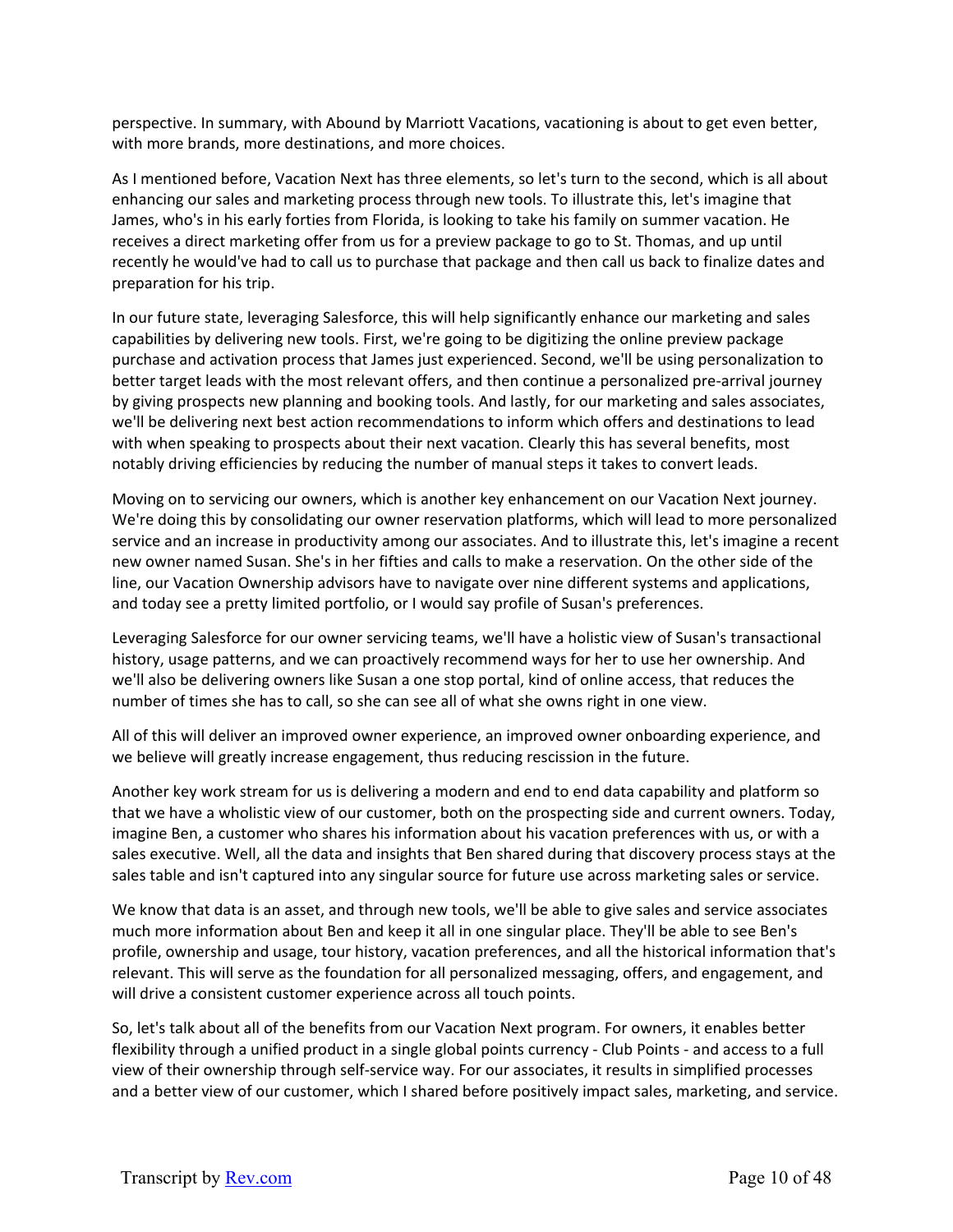And for the business, here are a few key milestones from selling a unified product to onboarding owners online. We expect to deliver \$25 to \$50 million dollars in incremental value to the business, and Brian will go into more detail later today in terms of the sales and marketing upside as a result of this important initiative.

So we spoke all about our Marriott Vacation Ownership business. Now let's move to Hyatt. As a reminder, we purchased Welk resorts in April of 2021 to grow the Hyatt Vacation Ownership business, and since then, we've invested in a brand narrative for Hyatt and converted Welk to Hyatt Vacation Ownership by introducing the Hyatt Platinum program. These efforts will accelerate growth on the Hyatt side, and Stephanie will speak to them later today.

Building a brand just isn't about a new name and look. Building a brand is about connecting with a target customer and offering a great product that drives business growth. We started with consumer research of our Welk owners and then really dug into what the Welk resorts were known for. This research helped serve as the starting point for how this unified brand will deliver world class experiences and great vacations.

We then looked at Hyatt's reputation and heritage as the cornerstone. Hyatt's reputation provides trust, expertise, and genuine care to deliver vacations that lead the industry. United, these two become Hyatt Vacation Club, with a culture of vacation champions who are passionate about vacations and the differences they make. At Hyatt Vacation Club, we believe in the power of a great vacation and that vacations make humans better. Let's see how Hyatt Vacation Club comes to life in this quick video.

# **Video narrator:**

We believe we should all know what we work for: for memories, that shouldn't just be pictures on a cell phone; and face time that should really be face time; for smiles, lots of them, over breakfast, over lunch, over dinner, over a campfire, over anything really, because smiling is a good thing, and laughing is too; for play, play, play, and play time; lazy times in the hammock, the dive in the pool, the slopes on the mountains, the 100th round of golf, for a week, for life. We are for vacations, for getting back lost time, and for making time. We are vacation champions, because vacations make humans better, on and after and in every way. So, for a better world, a happier world, a kinder world, a more wonderful world. Pack your bags, people.

# **Lori Gustafson:**

Okay, moving over to our Exchange business. At Interval, we are looking to broaden the brand's appeal and deliver a new member-centric digital experience, making it more convenient, more personal, and inspiring to search and book through our digital channels. Jeanette will speak to this later today, but at a high level, we will be applying our focus on modernizing, enhancing our data and analytics platforms, and delivering new digital solutions that will drive member retention and share of wallet.

A good example of this is leveraging Adobe Campaign to drive more one to one or personalized messages. Through Adobe and other technology solutions, we'll reinforce the value of membership by educating and wowing our members in critical vacation planning and booking moments.

Okay. So to bring it all together, let's talk about the strategic priorities that are going to unlock growth. As we talked earlier, priority one is about delivering a next generation Vacation Ownership experience powered by Salesforce and delivered in an omnichannel way that's relevant to our customers.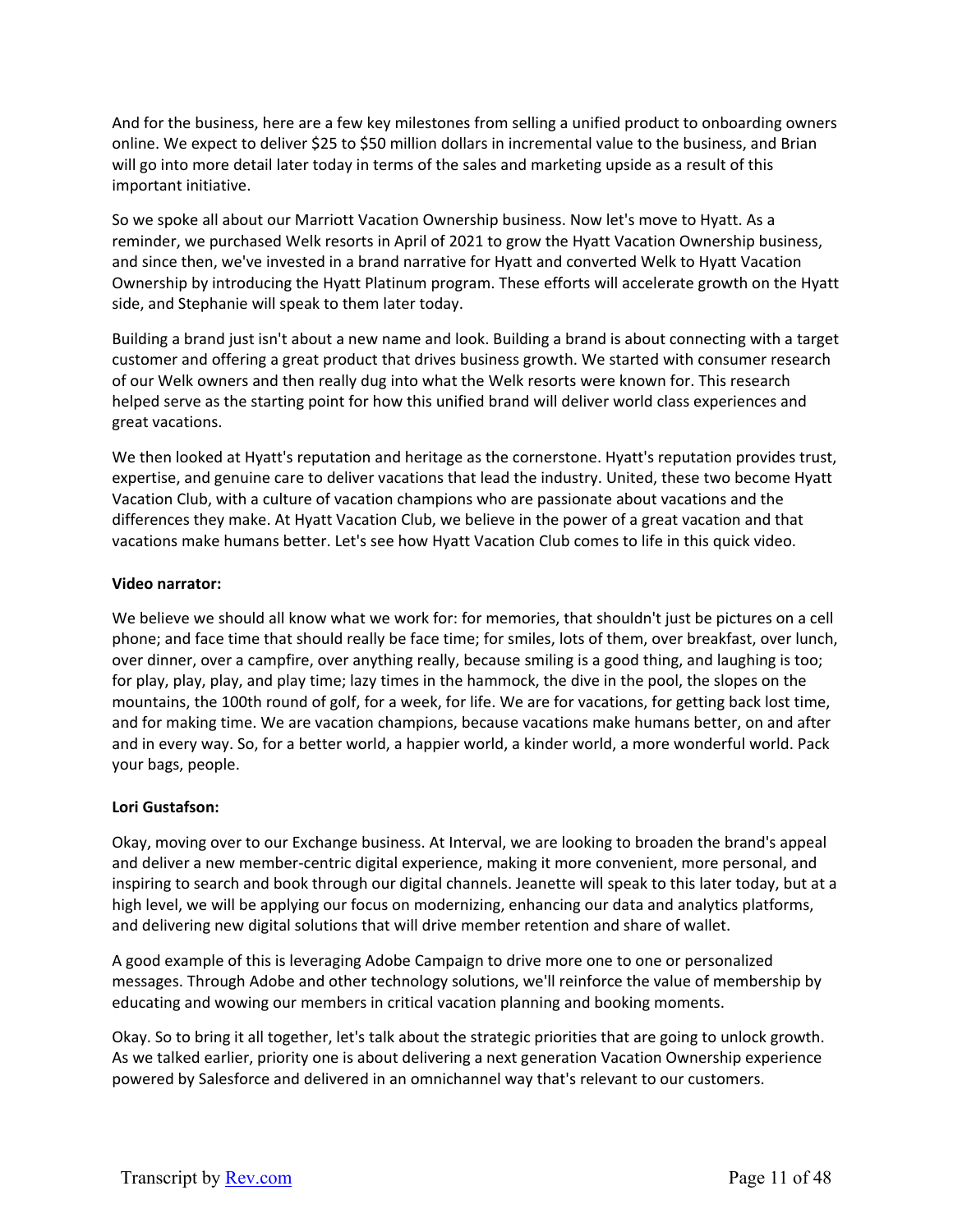Priority two is about delivering modernized data platforms and predictive analytic capabilities. This will help us accomplish several things, including better targeting of our prospects, segmenting our customer bases, optimizing tour flow by understanding propensity to purchase, and applying business intelligence solutions to make data driven decisions.

And lastly, priority three is about maximizing the power of our brand portfolio. For the Marriott Vacation Clubs, it's all about differentiated experiences and unique brand positionings. For Hyatt Vacation Ownership, we will accelerate growth by building on our new Hyatt Vacation Club brand. And for Interval, we will re-energize the brand and create a member-centric digital experience to broaden its appeal.

In summary, I'd like to leave you with these four takeaways. First, our best-in-class brand portfolio will fuel growth. Second, through our investments in data and analytics, we will deliver more personalization and a single view of our customers, helping to fuel our business. Third, Vacation Ownership is being redesigned for the next generation of traveler who desires experiences and views travel as highly aspirational. And lastly, through digital, we will transform how our associates work, how our owners and members experience and interact with our brands.

So as you can see, we have an incredible journey ahead of us with the best brands in the industry. I appreciate the time. And at this point, we'll have Steve join us as the moderator to do a Q and A session. Thank you.

# **Steve Weisz:**

All right. Have John come up and rejoin us. So we're going to do questions and answers. I'm going to ask something, particularly for the benefit of folks that are on the webcast, if you would raise your hand, and when someone with a mic comes to you to ask your question, please identify yourself and your organization, and then of course proceed with your question,. And then I'll do our best to figure out which of us is going to try to answer that. Okay? So, who wants to go first?

#### **John Geller:**

Got some over here.

# **Farshid Javar:**

Well, good afternoon. It's Farshid from Jefferies. Abound sounds like a great initiative, an opportunity for owners. Can you maybe help place additional numbers around it, and how you kind of think about the long‐term opportunity?

#### **Steve Weisz:**

Lori?

# **Lori Gustafson:**

Well, we definitely can speak to the growth targets which are baked into the numbers we shared, but we definitely think it strengthens the value proposition significantly at the table. You know, for us, it's all about new news, and being able to say to an owner, "Now you can go to one singular location and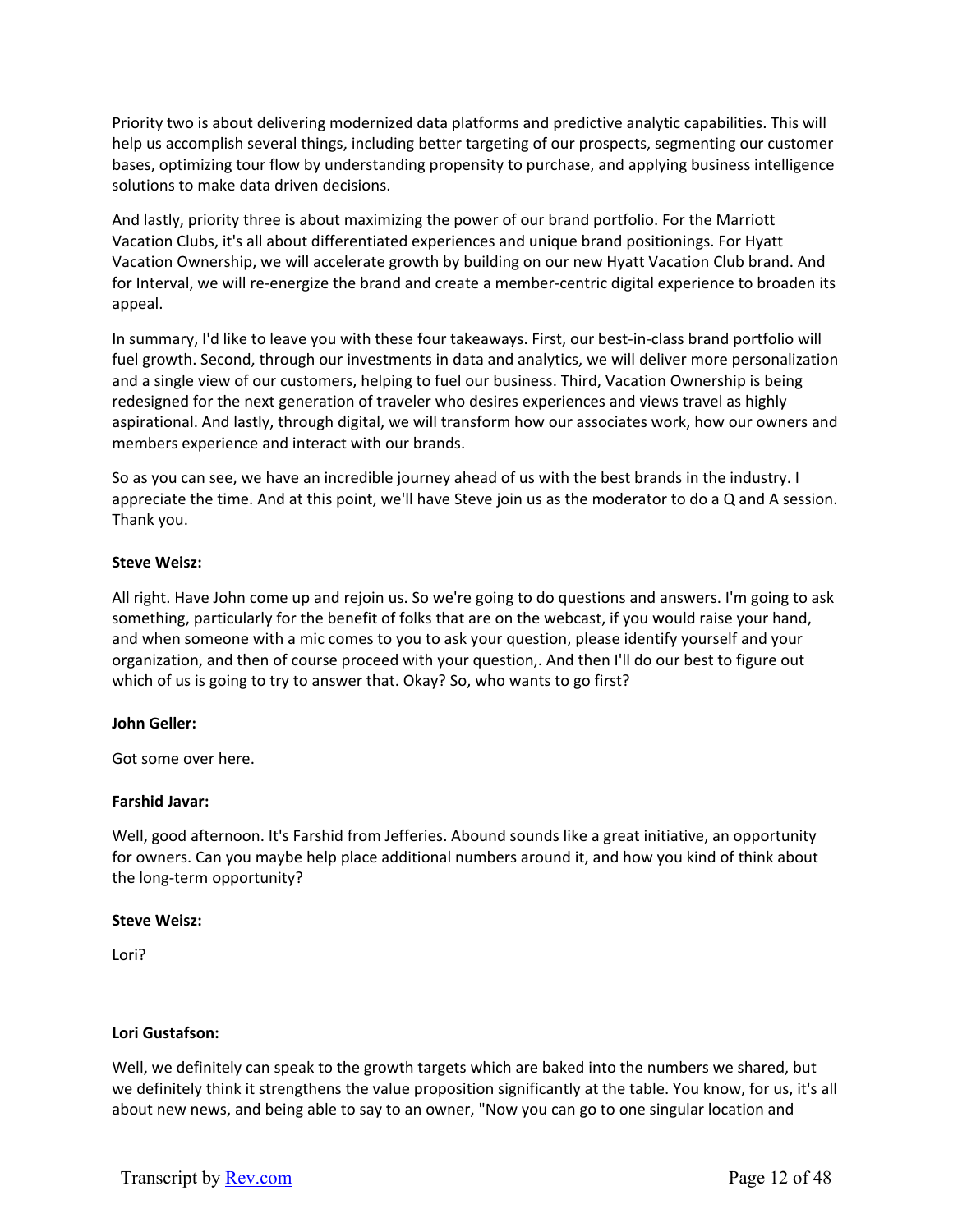access this entire Marriott‐branded portfolio," is differentiated in the industry. Nobody else, I believe, in our category is able to say the same. As we think about growth ‐ John, if you can speak to that too ‐ we can talk a little bit more about that too.

# **John Geller:**

Brian's going to talk more about the sales growth prospects, including this value proposition with the new club. So there'll be more discussion on that, but obviously heretofore, we've been selling the Marriott Vacation Club, the Westin, the Sheraton club, and they have different use options. Obviously the portfolios are smaller on the legacy Westin and Sheraton versus the Marriott. So the opportunity really of bringing this all together ‐ and especially for the Westin and Sheraton owners ‐ we've talked about our Explorer program within Marriott Vacation Club. The Marriott Vacation Club Explorer program, that's your ability to go on African safaris, go to the Super Bowl, 8,000+ vacation experiences that you can use your points for. The Westin and Sheraton had some things around cruises, but very limited, right?

So now those owners are… As you sell a consolidated product, and Abound, if you will, brings that all together. That's what customers want. They want more flexibility. They want to be able to use their ownership on things outside necessarily going on a vacation club every year. We've historically on the Marriott side seen roughly 20% to 25% of our ownership base opt into these Explorer programs. So they are great value additions in terms of how people think about vacationing and clearly people want experiences more and more, and this really adds to that across the portfolio.

# **Steve Weisz:**

Okay, who's next?

# **Unidentified analyst 1:**

Hey everyone and thanks for taking the time. Just wanted to ask about the booking process. There was a lot said there about the difference between digitization and actually calling in legacy historical. You guys have done a lot of calling between your guests and the booking process. Maybe you could just clarify for us at what point now in the new process, would you actually have to call to book as a member or call to book in the pre‐member process. And then if you could, in any way quantify what you think is lost historically on the conversion between‐

# **John Geller:**

Are you talking about booking packages?

# **Unidentified analyst 1:**

Well, both. Booking packages, as well as existing members; what you can do online versus what you need to call for?

# **John Geller:**

Yeah. I mean today, and it's gotten better, I think the owners are booking, call it roughly 50% of their vacations online. But heretofore, it's really been booking within the system of vacation ownership. So when I talk about all those Explorer packages, you clearly would have to call to do that. Envision a world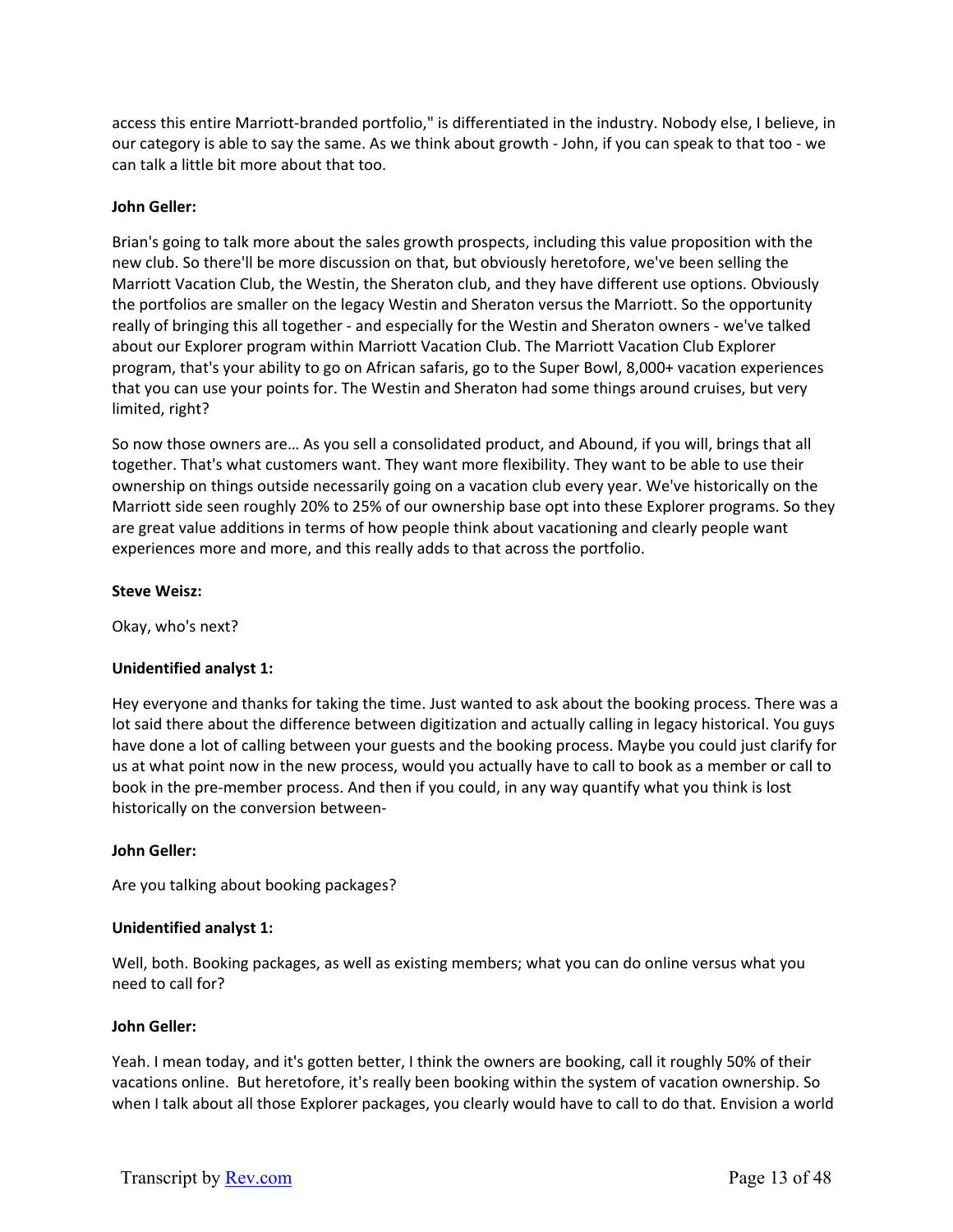in the future with whether you're on your computer omnichannel, On your phone and app, Where everything that we can offer, tens of thousands of vacation options, You can do it right on your phone. I mean that's going to take some time on the technology side, but that in my mind is where you want to get to that's what the customer expectation is at some level. So, it's hard to say, but now we've offered the online booking on packages. We talked about that historically.

It's hard to say, but clearly if you click on something and now you either have to call or get your number to call, there's a lot of people that are going to X out of that, You're not going to‐ but now you can actually book and book your vacation, your package, online. And so I think you're going to see better conversion. And then clearly everything we want to do more on the analytics side of making that right offer to the right person. That ultimately is going to be more likely to buy timeshare when they come. That's a lot of all the things that we think we can improve and enhance through technology and a lot of the initiatives you'll hear us talk about with Salesforce and things that we're going to be working on.

# **Lori Gustafson:**

And I would just add of the idea of connecting it between marketing, sales, and service. Today we don't have that horizontal view, so the power of being able to kind of capture that information, when you click on that St. Thomas package, we know you're interested in beach and you love the Caribbean. That's going to carry through to the sales executive who will then be able‐ and then when you go to book your first vacation, if you do have a question and you were to call, what a great opportunity to surprise and delight you and maybe upsell potential other options. And then furthermore, if you just want to go online and take care of all of that yourself, now you have one singular view and then to be able to leverage the data and analytics on the back end of that, for us, as we look toward the future is really the vision.

# **Steve Weisz:**

Okay. Other questions? Neal, do you have something online...?

# **Neal Goldner:**

I do, I have one from email. "I think John mentioned growing sales over the next recession. Can we run through what you have seen in the past? Maybe '08 and '09? And maybe why growing contract sales over the next recession could be possible?"

# **John Geller:**

What was the last part?

# **Neal Goldner:**

"And why growing contract sales over the next recession could be a possibility."

# **John Geller:**

So when you think about the sales at the table, we have a very structured offer, Based on the environment. So the more you buy, you get a greater discount and then you also get first day benefits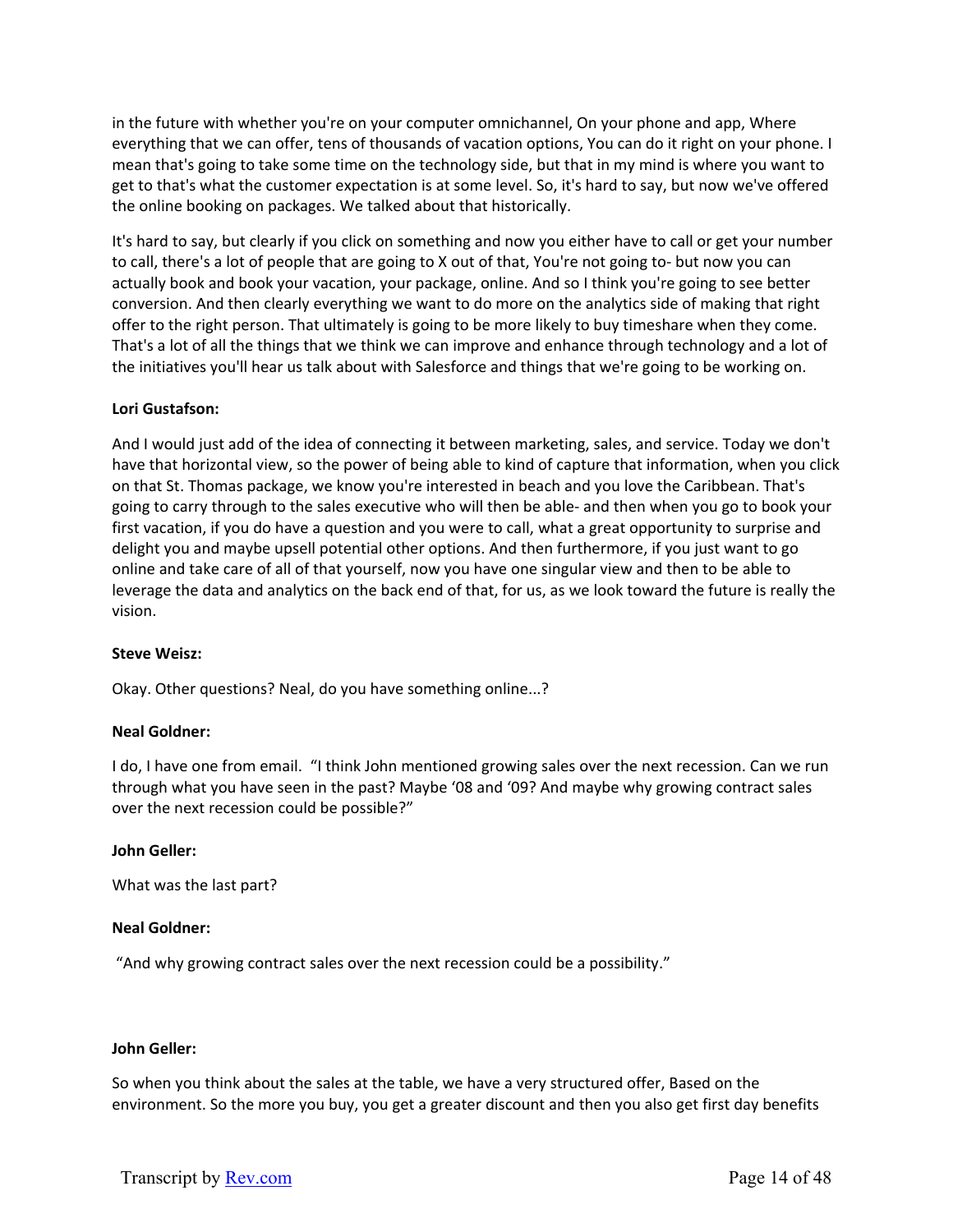and things like that. So the great thing about timeshare is if you see some softness in the market, you can adjust the offer. You can offer a little bit more incentive, especially for owners, owners who have been in, and they see what some of the pricing or what the first day benefits look like when they see those opportunities. They might be waiting for that to reload. So historically being able to adjust that offer is what gives you a lot of the ability in a normal recession. I would also say, I don't know about for everybody in here, but I do think vacations in general, especially on the customer demographic that we target, are not really discretionary anymore.

When you think about your budget, people are going on vacation every year. I go back to the financial crisis: Steve and I used to joke, we knew somebody, I knew somebody, their house was under foreclosure, but they were on vacation. I mean, it's in a lot of people, that's a major part of what you want to do and you need to do every year, Get on vacation. So that demand, even in a higher recessionary environment, I think with a customer demographic, our first-time buyers are typically 50, our owners, call it 60 and a household income of \$130,000‐\$140,000 a year. Our owners have a self‐ reported net worth of a million and a half on average. That customer's pretty resilient. And so I think the ability to adjust an offer, but at the same time, our customer demographic, even in a higher recessionary environment.

And more generally, like I said, if you go back over the last 30 years in normal recessions ‐ not the financial crisis - and who knows, what this recession, if it happens, what it looks like, the depth, the length and all that. But we have those proverbial levers that we can pull to help drive business. And then on the exchange side of the business, go back to the financial crisis. Their revenues and EBITDA actually grew, People own their business‐ own their timeshare. They want to exchange, they want to go on vacation, it's just very resilient.

# **Steve Weisz:**

I'd also like to recognize Jason Gamel. Jason, can you just raise your hand? Jason is the President of the American Resort Development Association, which is essentially the timeshare trade association and the numbers that John has been reciting have borne out in kind of what he's characterized as the normal garden variety recession; that in fact, the industry has grown during that period of time. So this isn't just an MVW phenomenon. This is actually something that's has been seen across the industry, largely because we do have other levers to pull in an environment where there is maybe a little bit more price sensitivity, because we can do things creatively in terms of providing additional incentives for people to buy. So we feel reasonably confident that if the R word does rear its ugly head in the not too distant future, that we'll have an opportunity to do pretty well through it. Other questions?

# **Unidentified Analyst 2:**

Hi, can you just go through in a little more detail, the legwork behind the scenes to be able to go across brands and across platforms, and equitize the points and why that's a differentiator and why it's not easy for everyone to do? And then also, mechanically, is the Abound incremental? So is it extra cost? Are you automatically opted into that? Or how does that work for... As you have your existing and new members?

# **Steve Weisz:**

I'll start with the first part and then we'll ask Lori to chime in on the second part. There is no question that when you have three different platforms, whether it be Marriott Vacation Club, Westin Vacation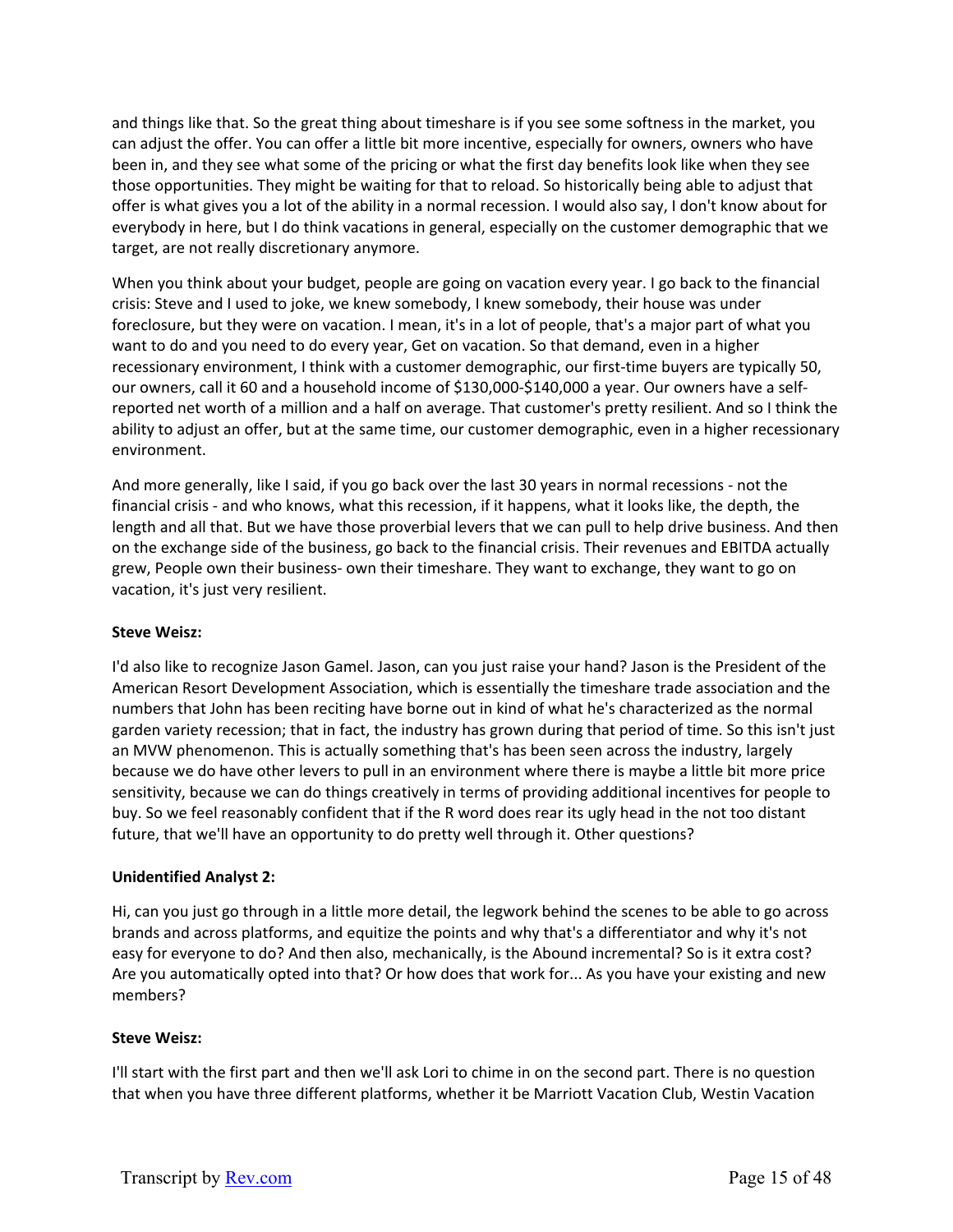Club, or Sheraton Vacation Club, they were all started in different iterations, different currencies, etc.. Trying to find the common denominator between those and make sure that no one is disadvantaged as a result of joining Abound, which in fact is just another overlay. It's another use option that you have. If I'm a Sheraton member and I don't choose to become a member of Abound, that's fine, I still have everything that I bought, but if you're a member of Abound, what happens is there's a currency translation for what was Sheraton currency now into the Abound currency. So there's the mental gymnastics of going through how you control inventory and point levels and all the other things.

There's also the regulatory side of things, our legal department working with not only our team, but also some outside entities, have worked very hard to make sure that we can get to this point without tripping over anything, because let's face it, timeshare is a regulated real estate product. So you have to go through those kinds of things. Then of course, there's the whole communication.; internally communicating and training our associates about what's different about Abound versus what they were selling before. And also how we communicate that to our owners so that they understand what benefits are going to come to them as a result of choosing to avail themselves of the Abound opportunity. Regarding the additional, I think you said incremental costs?

### **Lori Gustafson:**

Mechanics.

### **Steve Weisz:**

To owners, etc.?

# **Lori Gustafson:**

So it's completely additive and there's no incremental cost to an owner. So this is a great, again, value proposition. Another reason to buy, another reason to be part of the Marriott Vacation‐ I'd say the Marriott Vacation Club's family. As it relates to the technology, it is a journey. We're simultaneously retiring legacy systems and really moving to more modern solutions. You've heard us reference Salesforce numerous times. So we're looking at that across multiple brands, so we're sort of making these product changes at the same time as we're also trying to... I would say leapfrog a bit from some of the legacy technology solutions that we acquired and some of the technical debt that we've had. So that's a key differentiator in this whole process.

We believe it's about a three-year journey for us. We've already begun that, we're about a year into it as we speak and Abound is really sort of the first launch moment, sort of enabling the ability through our reservation systems and our kind of product. And then next, it's really about that omnichannel experience we just talked about. So really moving all the booking- I'd say the booking path and all of our web experiences. Everything moves over so that we have opportunities to continue to innovate and grow.

# **Unidentified Analyst 2:**

Is that one sales motion across all the brands or will they all have their own flavor of Abound?

# **Steve Weisz:**

Let me ask you to repeat the question for the folks on the webcast, please.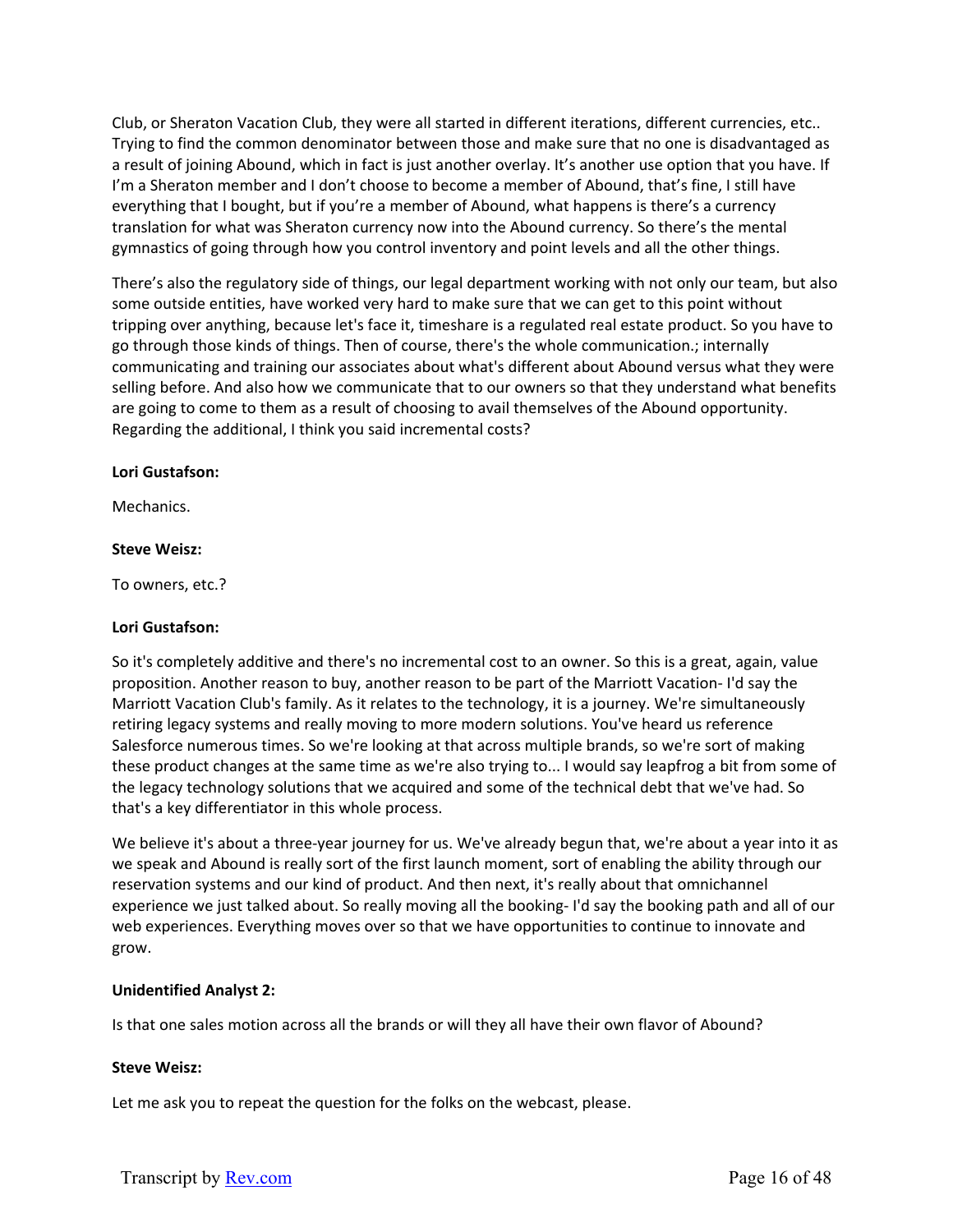# **Unidentified Analyst 2:**

So would that be one sales motion across all the brands or will they each have their own flavor of Abound through Sheraton and Hyatt and Marriott?

### **Lori Gustafson:**

Abound will be consistently presented, but when you go to a Westin Vacation Club... I mean, that's a Westin Vacation Club experience. So we want to keep those resort experiences really distinct. If you are a loyalist to Westin only, that's wonderful. If you want to be able to elect and that's a yearly election, that process that you'll get the opportunity to do, so if you want to participate and kind of jump into the pool one year, but not do it the next? You will also have that option. So it's very much being able to sort of say, okay, I'd like to maybe see what else I can do with my points. And there's a lot that Brian will also speak to about how, from a business perspective, that gives us a lot more flexibility in how we sell our product and how it's‐ the makeup. So there's some upside into product cost and things of that nature too.

### **Steve Weisz:**

Other ones? Yes. Question right here, please. Thank you.

### **Unidentified Analyst 3:**

Thanks. So you updated guidance this morning based on greater ownership‐ owner percentage in the business, right? Users. Is there a leading indicator that gives you guys a sense for how long that persists? I know you said 2023 you expect more normal mix in the business. So I just was wondering if there's kind of an indicator that you look at. And then secondly, as you go through that normalization, can you just talk about how that affects the business? Whether it's the VPG's or other KPI's that you guys look at or other things we should think about in terms of the overall profitability?

#### **Steve Weisz:**

Yeah, I'll start and John, I'll ask you to chime in. The numbers that you see in our presentation have anticipated the updated guidance that we have announced this morning, so you don't need to layer in anything on top of that to say, "Okay, I've got to add a hundred million or something like it to the base case" as you'll hear Brian talk about in particular, in the areas of VPG's, we believe that while there will be some‐ I mean, VPG's have been very robust and we've reported that each quarter that we've been going forward.

As you increase the percentage of first time buyers that traditionally have a lower VPG than existing owners, arithmetically you get a little bit of change in the VPG but based on everything that we see at this point in time, based on demand, on what our updated tour flow looks like, and everything else, we expect VPG's to remain reasonably high relative to what they have been in the past. Again, those numbers have been baked into what you see in the presentation in front of you. That was part of your question. I'm sorry if I didn't get to all of it.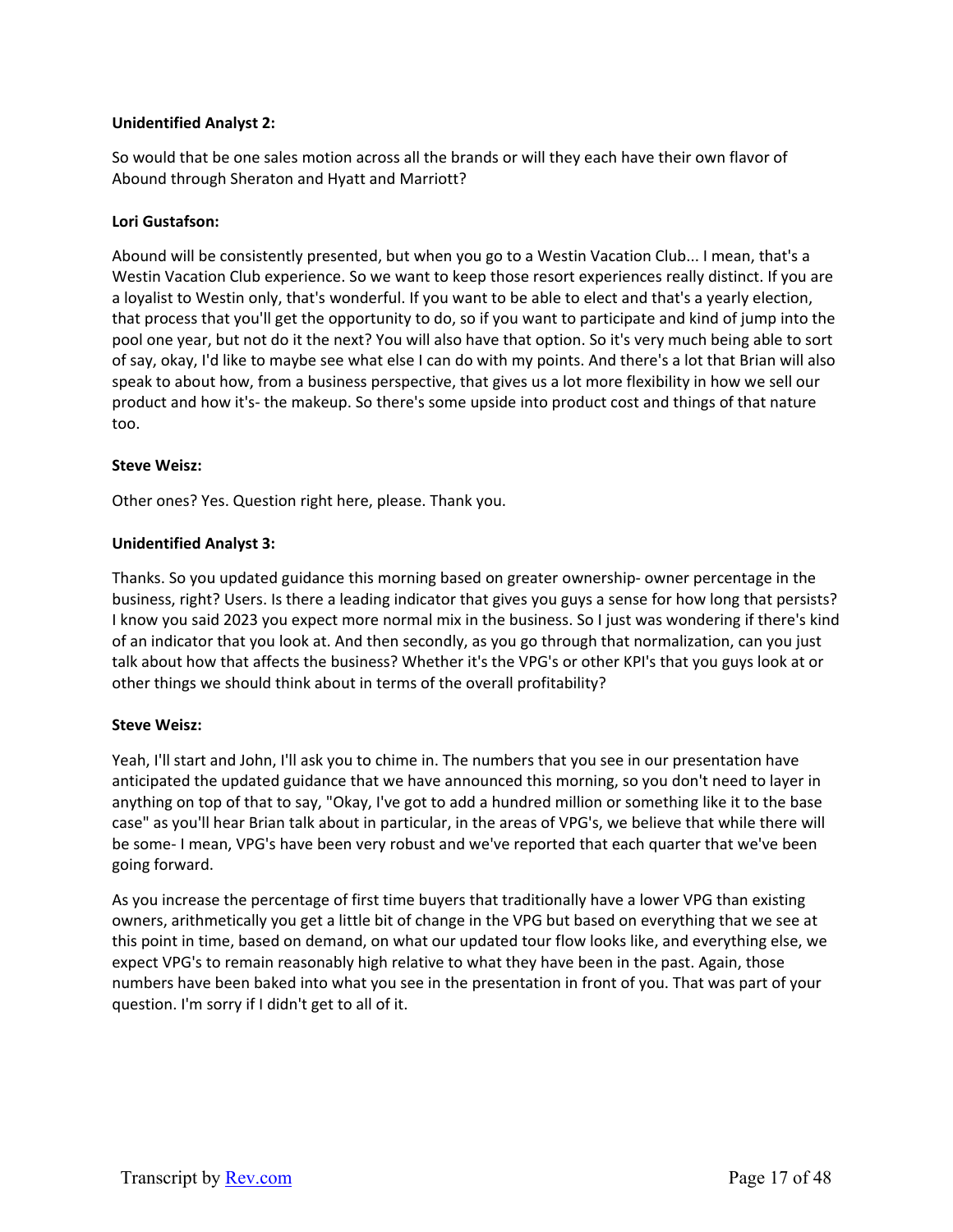# **Unidentified Analyst 3:**

It is okay. I just was wondering if there was something you guys look at? So obviously demand overall, right? But is there a way that you can look at unused points or anything like that that gives you a sense of how much sort of pent up demand we might have from the owner side?

#### **Steve Weisz:**

I'll give you a stat for what it's worth, and we update this every quarter. So for instance, one point of reference, as you can appreciate, often times, particularly because of the pandemic, many organizations point back to pre‐pandemic 2019 as a reference point. So here's one stat for you. If you look at the reservations that we have on the books for the second half of 2022 for both owners and preview guests, those numbers, those room nights are 14% higher than they were at the same point in time in 2019, looking towards the end of 2019. And 2019 was a pretty good year, right?

We've also looked at those advance bookings into 2023, etc. They look reasonably strong. I'm not going to share with you a number because it's a little early yet for some of the '23 stuff, but to say that we hadn't taken that into consideration as we started to put forth in our projections, as we go into '23, '24 and '25, that would be misleading, because we certainly have. Question right here.

### **Unidentified Analyst 4:**

On page 12, you talk about your performance versus HGV and TNL. Can you talk about what you believe is driving that outperformance?

#### **Steve Weisz:**

Well, I think the first thing I would point to is the strength of our brands. Nobody has the stable brands that we have, particularly in the upper upscale and luxury segments that we enjoy. I couple that with we're almost 40 years old as a company and we've been to this rodeo a few times and each time we have continued to try to enhance the performance of our sales and marketing organization. And I would put our sales and marketing organization up against anybody in the business in terms of their ability to not only uncover potential prospects, but also get them to a point where we can present the product to them and hopefully make a sale. I think that's what leads us to this and the fact that there was a whole lot of pent up demand during the pandemic. We saw it come running back in the summer of '21. In fact had not the Omicron variant reared its head in August of '21, we would've even had a better '21 than we had, which was a pretty good one, relative to the others. So I think those things coupled together have led us to this outperformance, not to say that-this is not attempted to be a shot at those two organizations at all. It's just facts.

#### **Unidentified Analyst 4:**

Thank you.

#### **Steve Weisz:**

Okay. I've got time for one more question. I got the signal from the back. Any other questions? Either in the room or from the webcast? Okay.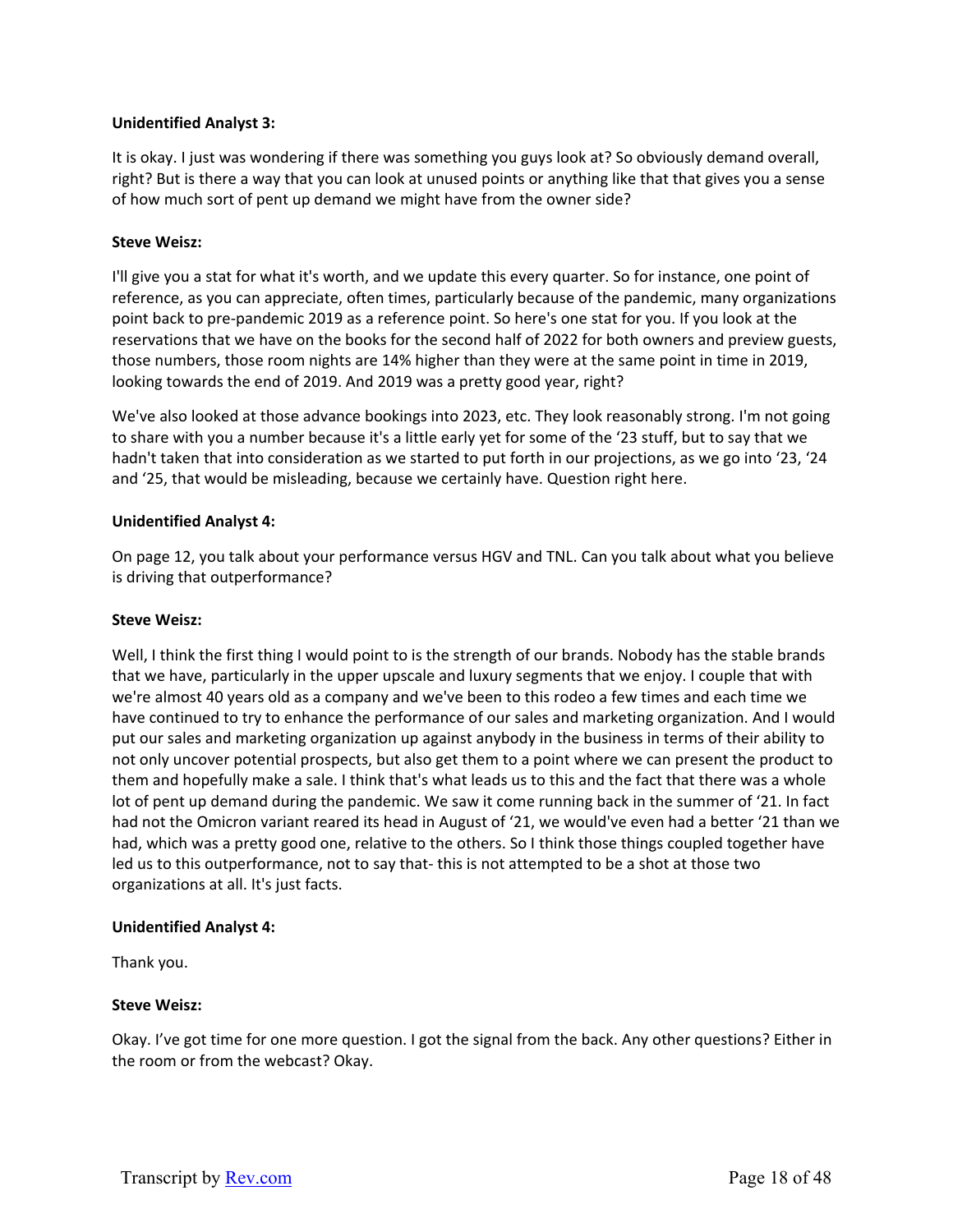So just a reminder, we're going to take a quick break. I'm going to give you about 15 minutes for your break. So my watch says it's, call it 1:40. So if you could plan on being back at 1:55, I would appreciate it. Then we'll go into the next section, which is about our exchange and third-party management business and our vacation ownership business. We'll have a similar Q and A with Jeanette, Brian and Stephanie. And we'll go through that, then we'll bring Tony up. He'll do the numbers and then all of us will be up here together to answer any further questions you have. So if you said "I should have asked that and it didn't come up," just jot it down, you'll have another shot at it. Okay? All right. We'll see you in 15 minutes. Thank you.

# **Neal Goldner:**

If everybody could find their seats. Hi. If everybody could find their seats, we're about get started in a few minutes.

All right. At this point, it's my pleasure to welcome Jeanette Marbert, our President of Exchange and Third‐Party Business. Jeanette.

# **Jeanette Marbert:**

Hi. Good afternoon. I'm Jeanette Marbert, President of MVW's Exchange and Third-party management segment. To begin, I will share an overview of the businesses in our segment, and then focus on the core strengths of our proven business model and those we are leveraging for growth and conclude by providing insight on our strategic growth initiatives.

This segment consists of two businesses: Interval International and Aqua‐Aston Hospitality. Interval is an established, well‐respected brand in the vacation ownership industry. It operates membership programs for timeshare owners worldwide and provides value‐ added services to our members, developer clients, homeowner associations, and other affinity groups. Foundational to the Interval business is its exchange network of nearly 3,200 resorts around the globe and the 1.6 million families who are members of this network.

Aqua‐Aston Hospitality is a leading resort operator based in Honolulu, Hawaii. It manages full‐service resorts, stylish boutique hotels, and condominium resorts to deliver leisure lodging across a broad range of consumer preferences. Aqua‐Aston has a strong presence in Hawaii, with most of the managed properties located in the Hawaiian Islands. It operates under its own proprietary brands and also as an approved manager for properties branded by Marriott International, Hilton, and IHG. A key focus for this business is expanding its presence through recognized global hospitality brands.

A key attribute of this segment is that it delivers significant free cash flow back to the company, as its business model is asset-light and its capital needs are low, historically in the range of 1% to 4% of revenues. In addition, a significant portion of its revenue is both recurring and predictable. This is primarily a byproduct of the membership model for the Interval business, which is the majority of the segment's adjusted EBITDA.

Given the significance of the Interval International business to the segment, we'll now dedicate the rest of the time to this business. The Interval exchange business has several compelling attributes and key strengths. I'll touch on each of these items in the coming slides.

First, Interval has a proven business model. Founded in 1976, its focus has always been about quality, affiliating leading resorts in key regional and international destinations. We have maintained strong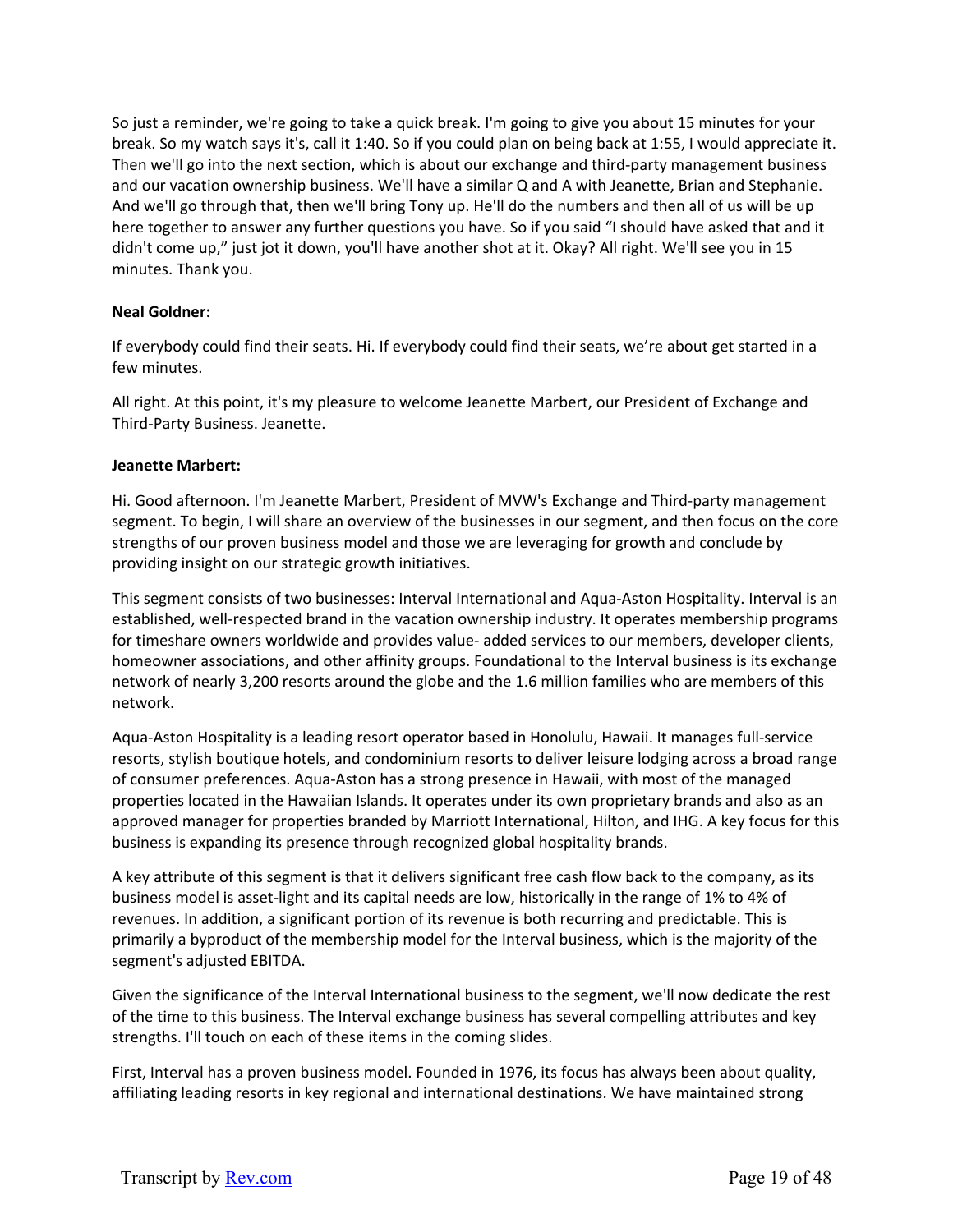multiyear exclusive relationships with resort developers globally, with an average tenure of 18 years among our largest clients. We serve members that own a variety of product structures, including pointsbased vacation clubs, traditional week‐based timesharing, fractional resorts, private residence clubs, and all-inclusive vacation clubs. Through our core exchange memberships, we provide customers with the ability to exchange their usage rights to a particular resort or club for a different resort, hotel accommodations, or other leisure accommodations, such as a cruise or an experiential vacation.

In addition to the ability to exchange, all our membership programs offer leisure travel services, with special member pricing on many of the offerings. We also offer non-exchange membership programs, which leverage all the core capabilities developed for the exchange customer. This has broadened our addressable market.

Second, the Interval business has proven resilient during challenging economic times. During the Great Recession, Interval member revenues grew while industry vacation ownership sales declined. The pandemic also had a well-documented impact on the global travel industry. For the timeshare sector, while U.S. vacation ownership sales were down more than 50% between '19 and '20, Interval fared much better. These demonstrate Interval's resiliency and the stability of its revenue streams. And these revenue streams are both recurring and predictable, with 38% coming from membership fees and 60% generated from predictable transaction revenue due to the prepaid nature of the vacation ownership product.

Additionally, through the pandemic, the segment ‐ driven almost exclusively by Interval ‐ continued to maintain high margins, which is another key strength of the business. Interval and the timeshare sector in general are well-positioned coming out of the pandemic to capitalize on market trends. Timeshare is 100% focused on the leisure segment. Many markets have already returned to pre‐pandemic demand and occupancy. This should result in new member growth for Interval as more developers return to their pre‐pandemic levels of new member generation.

The Interval global network of resorts includes the top‐tier brands of our parent company in addition to quality independents and world‐class brands, such as the recently affiliated Disney Vacation Club. Our resort network is comprised of properties that are generally professionally managed with amenities, such as pools or other water features. Many also offer experiences unique to the destination. All of this is in line with consumer trends and preferences, and our membership products help connect customers to these varied travel offerings, helping them make the most of their vacation time.

The Interval business is also highly complementary to vacation ownership business. Owners from our parent company brands make up 39% of our membership base, and the inventory from these upper upscale properties fortify the exchange platform. This high‐quality branded inventory when deposited in the network is highly desirable and utilized at a very efficient 96%.

Our customer base is another great strength of the business, with 95% citing exchange as a critical component of their ownership and more than 40% owning multiple weeks, which show the strong affinity to the timeshare product. And these customers are affluent and highly engaged, with 54% of member families with income greater than \$100,000 as compared to an industry average of 29%.

I highlighted earlier how important exchange was to our members, and in a recent survey 53% of our members indicated that they intended to exchange within the next year and their predominant preference is to do so via digital channels. These highly engaged members provide Interval with insight that can be utilized to provide more personalized and relevant offers as well as evolve our membership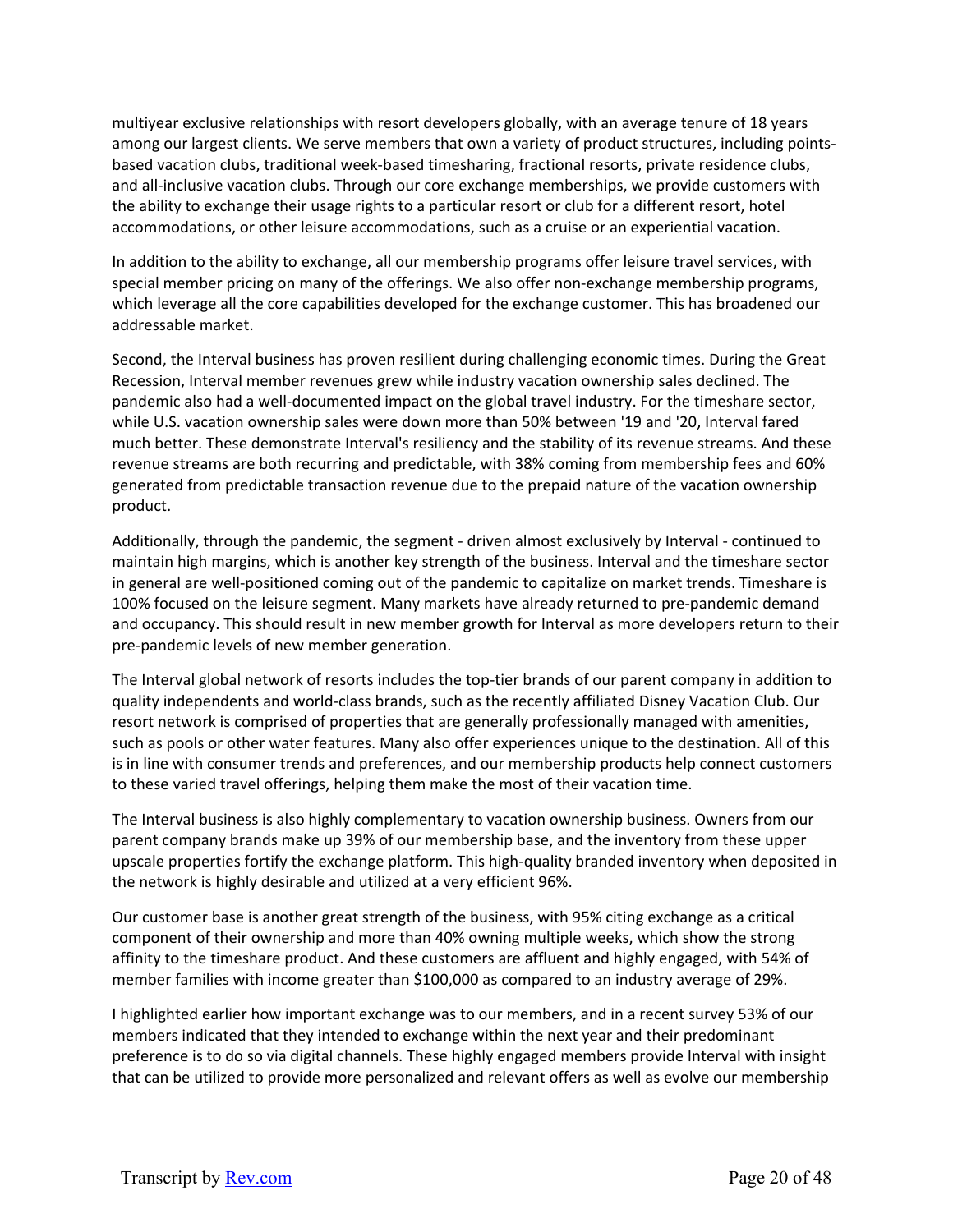features. In the coming slides, I will highlight how digital initiatives and data analytics fit into our growth strategy.

Now turning to our strategic growth priorities. Our key initiatives are centered on three priorities that will keep Interval at the forefront of the ever-changing travel market and creates a roadmap to reach a broader target audience. One of Interval's assets is its members. Our ability to make them feel special and address their travel needs will ultimately increase our share of wallet. I'll touch on each of these in detail in the coming slides.

We all want to connect with brands now how and when we want to and increasingly via digital channels. Interval's members are no different. Not only does digital deepen levels of customer engagement, it also presents opportunities for the monetization of new services. Earlier in the presentation, I shared that 50% of our members intend to transact with us through digital channels. Our mobile app was designed so that customers can easily shop and transact with us, featuring a single search engine for exchange or rental, and leverages many of the key features of the smartphone.

Lori also shared the importance of enhancing the digital experience across our enterprise to drive member retention and share of wallet. For Interval, it starts with the ability to map the member journey from the moment they purchase the product to when they become an Interval member. Leveraging enhanced analytics, we will have deeper insight into our customers. This will inform our approach to creating more connected experiences and relevant content. This allows us to better meet customer expectations, which results in enhanced brand perception, deeper member engagement, and increased recurring revenue.

This leads me to our second growth priority, which is increasing wallet share by providing personalized content and products to our members. Just as enhanced analytics will support our digital first strategy, we are also modernizing our approach to data management and customer segmentation. We are currently in the process of upgrading the way we engage our members with Adobe Campaign. This work will allow us to shift from multichannel to omnichannel marketing and provide a seamless customer experience across all channels.

To illustrate, Marcos is an Interval member and a golfer. Because Interval will have greater insight into his preferences and the ability to communicate with him more easily, we will be able to target him and others with similar interest to offer an amazing members‐only golf vacation, driving an incremental purchase and growing wallet share.

And we will continue to leverage customer insights to expand our product offerings. Our varied and diverse mix of travel benefits and exchange options were developed by listening to our members needs and their preferences. We have a global member base, and we are currently undergoing a review of our product mix to ensure that we are offering products that both resonate and are relevant in our key markets. By deepening the relationship with our 1.6 million members, we will continue to increase engagement and drive recurring revenue streams, all of which strengthens our core business.

And so while core exchange products continue to be a strategic focus, our third growth strategy involves expanding our business by building out our membership and travel platform to reach a broader audience. To support this initiative, we are using our Leisure Time Passport platform, which was originally developed for the vacation ownership industry. Earlier this year, we relaunched this platform with a dynamic travel and loyalty portal. The platform sources preferential member rates from multiple travel suppliers on travel products, such as hotels, cruise, car, and resort rentals, to find the best available rate at time of booking and usually will reflect a savings below retail rates.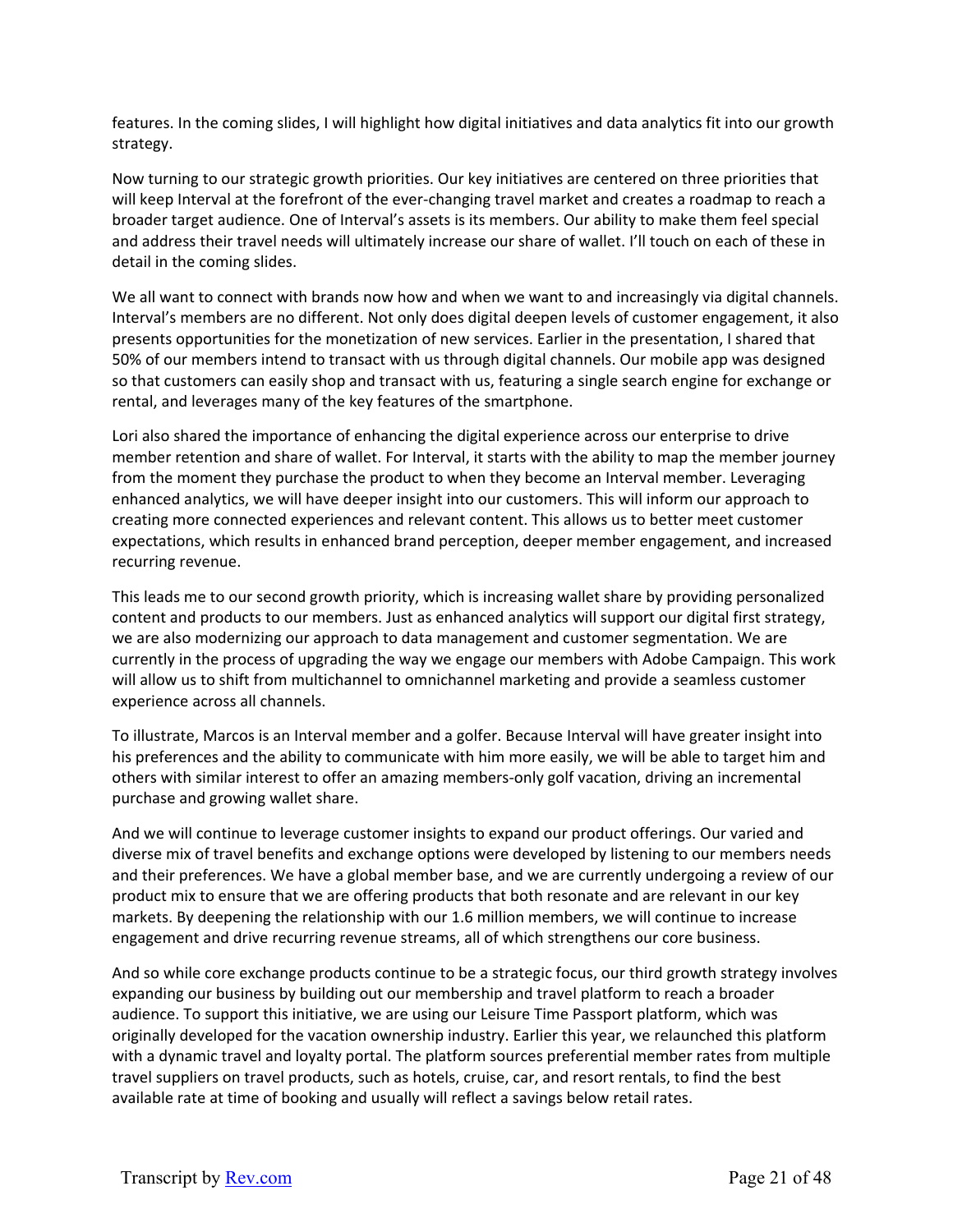The new loyalty benefit allows the member to earn points, which can then be redeemed toward future bookings. Resort ownership is not required to be a Leisure Time Passport member, and we have a robust pipeline of membership and affinity groups that want to leverage this platform to enhance their own membership programs. The platform can also be customized for clients and be integrated directly into their own membership system. We have laid the foundation for growth and will continue to evolve this platform in the coming years. This product expansion leverages our core strengths, from our customer service expertise to our travel product knowledge, to our strong partnerships and inventory sources and, of course, the insights from our 1.6 million existing members across the globe.

Turning now to the segment's three‐year growth outlook, we have highlighted our stable and predictable business model that has repeatedly proven its stability during challenging times. We expect between 3% and 7% compound annual adjusted growth and adjusted EBITDA. The segment will continue to provide significant free cash flow, which will assist in the growth strategy for the entire enterprise.

In summary, we are excited about the future and hope you leave today with a clearer understanding of our core strengths and the opportunities that lie ahead for the Interval business. Interval is a high margin and proven business model. Our products and service complement the core vacation ownership product. And we will continue to invest in product innovation and leverage our core strengths to reach new audiences. With that, I'll turn the stage over to Brian and Stephanie. Thank you.

# **Brian Miller:**

Okay. Good afternoon, everybody. My name is Brian Miller. I'm going to talk to you about our vacation ownership business for the next few minutes, and I'm going to make some specific references to our Marriott-branded portfolio. Then I'm going to ask Stephanie to come up and give you a more specific update on our Hyatt vacation ownership business. Then I'll come back at the end and wrap it up.

The first thing I want to do is remind you of the strength of our current platform. I want to remind you of these five key pillars of our current platform for two reasons. Firstly, they are the primary drivers of our current performance metrics, which are at historic highs. Secondly, they will continue to provide the foundation for our growth over the next few years. So let's get started.

As you've already heard, we have now aligned our five primary Marriott brands into one global points system abound by Marriott Vacations. Owners from all five clubs will now be able to book directly into the entire system of 90 resorts directly with our global points currency. Sheraton and Westin owners will now have access to our expanded experiences, such as cruises, resort homes, exclusive owner events, and much more.

All owners are now on the same ownership ladder, or what we call owner benefit levels. It's a recognition program for how much people own with us. So the more you own, the higher level that you are with us; you're rewarded with higher Marriott Bonvoy status, greater experience access, just as examples. So this now ties it all together for our quality-tier timeshare owners. And I'll talk about what that means a little bit.

Next, I'd like to talk to you about our global footprint. John referenced footprint of our resorts. I kind of look at footprint for VO as comprised of three different areas. The first is our resorts and the number of villas that we have. I mean, obviously the more villas that we have, the more owners that will be staying in those villas, the more rental guests that will be staying in those villas as prospects, and the more our preview package throughput is increased so we can increase our package pipeline.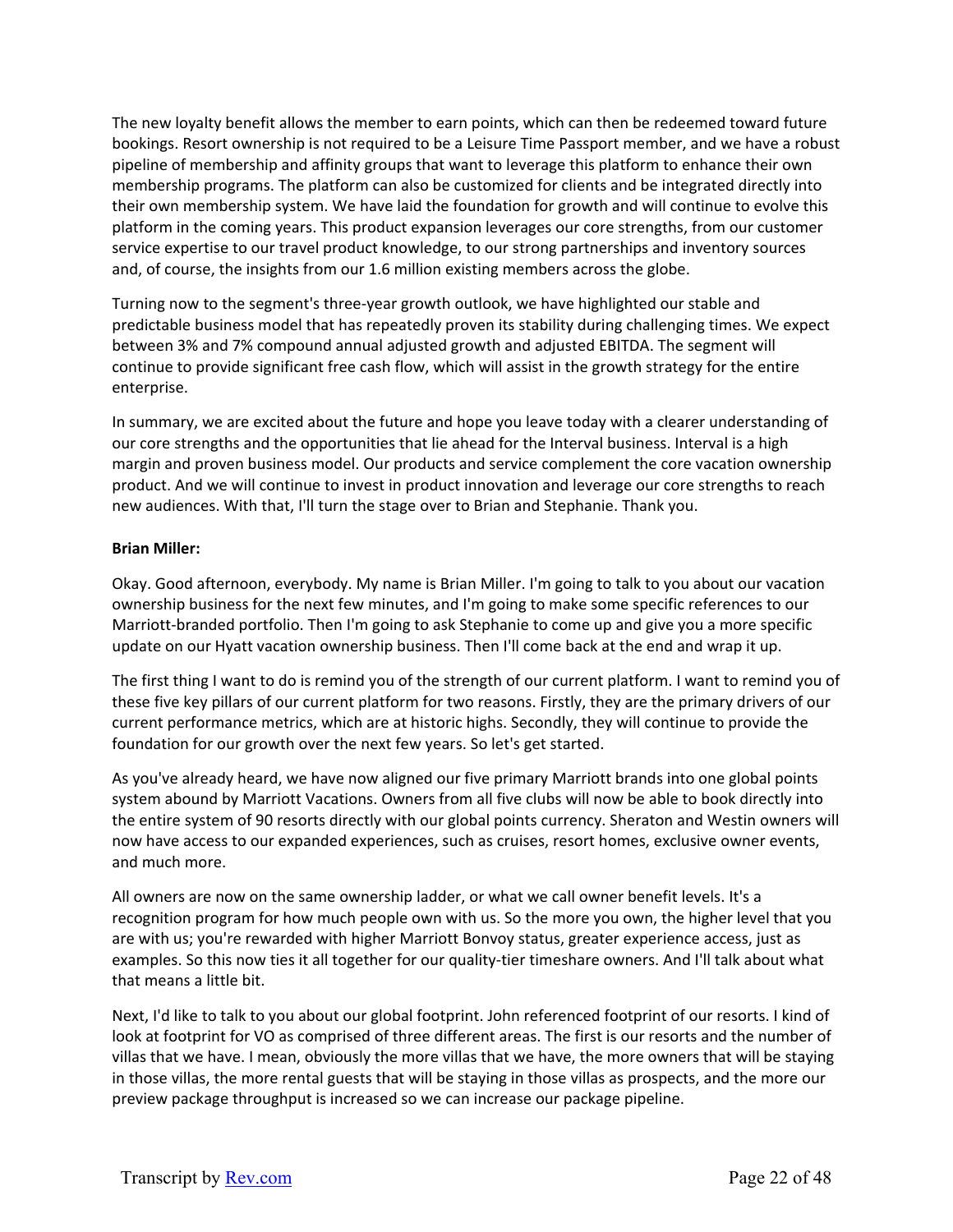The second area is marketing presence as part of our footprint. And that's exposure in new and existing markets and increasing that, and I'll talk to that in a few seconds. And lastly is our sales centers. Obviously, they're becoming less important. I'm going to talk about some of our virtual tours as well in a few minutes. But all of our sales centers, they are perpetual, as John said earlier. So we're always looking to upgrade and expand the tour capacity of our existing sales centers. And obviously, when we build a new one in a new market, that increases tour capacity as well. So, historically for the vacation ownership business, increasing the footprint in those three areas has been a key component of growth.

Continuing with footprint growth, you can see here how our brands are represented in some of our key markets globally. You can see here where we already have two markets that have all three quality‐tier brands: Scottsdale, Arizona and Kauai in Hawaii. So we have multiple opportunities in existing markets to add our brands for growth. And then we can also always continue to go into new markets, which provide even more robust growth because that expands the marketing component of your footprint as well.

The third strength is our continued focus on our sales process. And while we apply continuous improvement to all aspects of sales, we've created some great virtual capabilities as a result of COVID. Our training, which used to be all face to face for new hires, is now virtual on a global basis and it provides great consistency of delivery. Additionally, virtual sales presentations are now a growing part of our mix. I'll talk a little bit more about this later, but as an example, in our Asia‐Pacific region where travel restrictions have continued in many of our key source markets, close to 50% of our sales presentations year to date have been virtual. And I was just with our New York team yesterday morning, and I was even surprised to find out that over 30% of their tours so far this year have been virtual. So it's becoming a bigger part of our mix in all markets.

As you can see, we've also made some great strides in direct marketing. We're leveraging technology across all aspects of our marketing platform. Lori talked about some of these, so I won't be redundant with those. But a big win for us recently has been our increased digital access to the Marriott Bonvoy database. You saw the size of that database, and the quality of that database is fantastic. We now have better campaign-oriented access, which is driving response rates higher and greatly lowering our cost of customer acquisition. We've lowered our tour acquisition cost by over 20% in the last two years in direct marketing channels, and VPGs have increased at the same time, back to the tour quality that Steve was talking about earlier.

Next, our inventory repurchase strategy, which began with points launch in 2010, coupled with a growing number of first-time buyers in our sales mix, has helped to create a very engaged owner base. Every year for Marriott Vacation Club over the last 12 years, we've bought back 10,000 to 12,000 legacy week owners and added about the same number of first-time buyers into the owner base. That equates to about 3% to 4% of the base every year converting from a legacy week owner to a highly engaged points owner. The box on the right here shows you the higher level of engagement in numbers. So over the last 12 to 13 years, we've taken a legacy week's owner base and largely converted them to a highly engaged points‐based owner group.

Lastly, I'd be remiss if I didn't discuss the current market dynamics. As John said, our resorts are resonating with customers for rentals and purchase now more than ever. Our customers' savings and home values have increased substantially over the last couple years. You know, we think there's legs in this. We think our consumers will remain germ aware for some time, so our product's going to continue to resonate. We think the wealth effect is real with our customers. So we believe this environment's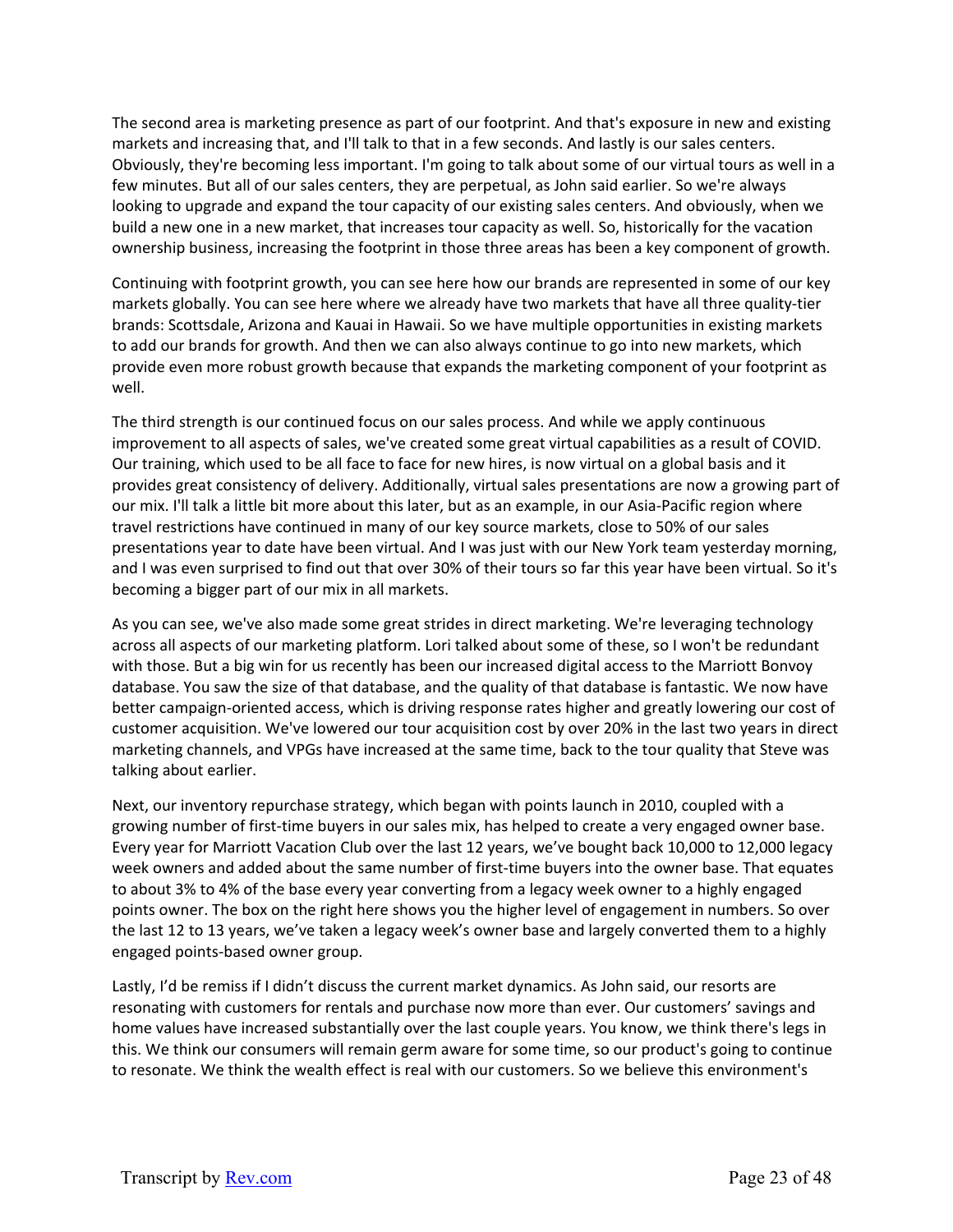going to continue. Even if we get into a normal kind of recessionary environment, we don't believe it's going to impact our target market, the upper middle class, like it will other elements of the population.

Okay. So how can we build on this solid foundation? Let's look at where we see growth over the next few years. These numbers are meant to be directional, but we feel pretty good about them. For example, two of them, the return of international travel and hotel marketing, is simply getting back to 2019 levels and building on that organically. As Lori mentioned, we have \$25 to \$50 million of growth opportunities, which we included in this slide in the owner engagement area that she covered. So I won't mention those. And then the combined products represent opportunities in marketing channel expansion and increased in‐house penetration as examples. So the total range here, I'll do the math for you, is about \$265 to \$440 million in contract sales over the next three years.

I mean, John, I think mentioned this earlier. It's no secret that VPGs have been running at historically high levels for the last two years. And there are a lot of reasons for that, which I won't go into because I think we've already talked about them publicly on multiple occasions. But we recognize that we're going to have some headwinds as we begin to grow again and add first‐time buyers to the mix. But all the items on the right‐hand side there, some of which I've already talked about, should help us keep VPGs at a fairly high level. They may subside some this year as we increase tour flow with a higher mix of firsttime buyers. They close at a lower rate. We all know that. But we expect they will stay well above 2019 levels into '23 and beyond.

John talked about our strong resort occupancy numbers. We expect them to stay above 90% for the rest of the year, as demand is projected to remain strong. March and April this year, we ran over 95% domestically in North America, which, I mean, just getting the inventory lined up to run 95% across 100 resorts is pretty hard to do. So we got very strong demand. And we think ADR growth may subside some due to stronger comps, but we expect continued strength, particularly in our prime destination and beach locations. And additionally, most of our urban markets have rebounded nicely as well.

We've talked a little bit about how this new product Abound by Marriott Vacations will work for Marriott owners and the Westin and Sheraton owners. But it also creates additional marketing opportunities in many markets. So for example, we can now market in multiple hotel brands in a market. So take New York here. We're just marketing in Marriott hotels. We've got a Marriott Vacation Club sales center and project. We can now go put a Westin Vacation Club desk in the Westin hotel in Times Square, or any other Sheraton or Westin product in the market, and we can bring that person through a Westin‐branded process and they'll be presented the Abound product, which will give them access to Westin Vacation Club products as part of the sales process. And any owner now of any of these brands can now tour in the same sales center. And whatever they already own or whatever they purchase is going to be additive now because we've aligned the products on the owner benefit levels like I talked about earlier. So it's really going to give us a lot of greater penetration in existing markets.

Lastly, virtual presentations are now opening new channel and sales opportunities on a global basis as I've already mentioned. This was probably our most important innovation from 2020 and the pandemic. The biggest win we're getting with it is it's helping us increase penetration in our in‐house channel. Those of you that are close to our business know our in‐house channel is about 50% of our business. So any minor uptick in penetration there is going to help us quite a bit. It also allows for new program development. For example, we now book 90‐minute sales presentations from our marketing call center directly into our central telesales team, and it's working great. You know, as you can imagine, efficiencies are a little bit less than a face-to-face tour, but the costs are also a lot less too. So it's a very efficient process. So we expect this to become a larger component of our plan over time.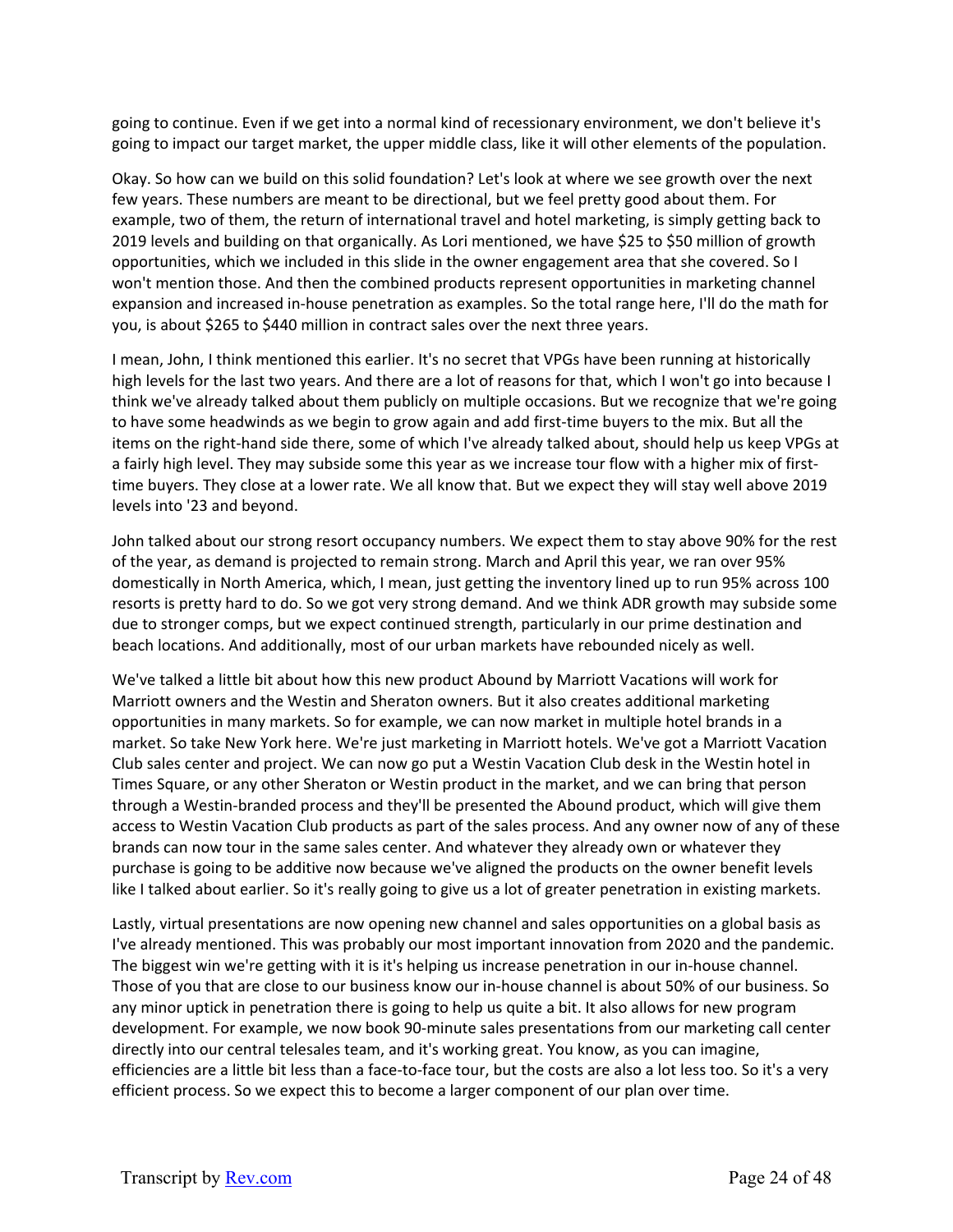So I'll come back in a few minutes, but with that, I would like to introduce Stephanie to talk about our plans for our Hyatt brand.

#### **Stephanie Sobeck Butera:**

Great. Thank you, Brian. So I'm excited to talk to you today about Hyatt Vacation Ownership. Through the presentation, I'll refer to it as HVO.

As you may know, MVW has owned HVO since the acquisition of ILG in 2018. Our initial focus was the integration of the Sheraton and Westin brands as well as Interval International. In 2021, MVW announced the strategic acquisition of Welk Resorts, which was a perfect opportunity to jumpstart the growth strategy for the HVO business. This also allowed us to utilize all of the learnings that we gained from the ILG acquisition.

Over the past 16 months, I have had the exciting opportunity to lead the HVO team in both the integration and rebranding of the Welk Resorts, lay the groundwork for the future growth plan, and develop the operating model for Hyatt Vacation Ownership.

On April 1, 2022, a year after we acquired Welk, we completed the first phase of integration and rebranding and successfully introduced the Hyatt Vacation Club Platinum Program. During that time, we had many accomplishments, including: we affiliated the Welk Resorts to Interval International, we removed "Welk" from the resorts, moved them onto the Hyatt.com platform from a rentals perspective, and then we integrated them with the World of Hyatt Program. The team is now working on the next phase of the HVO evolution, which includes alignments of processes, standards, and experience across the HVO business, creating a master exchange, which will allow owners to utilize all the HVO properties throughout the system using a common currency while adding owner benefits.

The HVO business is a classic example of changing the tires on the car as it drives down the road at 100 miles an hour. Concurrently with integration and rebranding efforts, we are working out to set the foundation for the HVO business that provides the opportunity for future growth in an efficient and cost-effective manner and continue to perform successfully every day. Here are the four key growth drivers to our future success that I will discuss with you today.

Turning now to our first growth driver. One of the great things about HVO being owned by MVW is that we have been in the business for almost 40 years and therefore there's many best practices that we can leverage to benefit HVO. These include improving the quality of tours, implementing changes in our tour pipeline ‐ which include income qualifications ‐ the addition of Hyatt loyalists, developing training programs similar to MVW's longstanding best in class programs to set sales and marketing teams up for sales excellence, expanding telesales and our virtual tour technology to meet the changing needs and scheduling of today's customers and grow our sales distribution footprint.

On the next growth driver we are currently selling two different products ‐ platinum and portfolio ‐ from 11 galleries. As I mentioned, we are working on a master exchange option that will allow usage across the HVO resorts using points, which we are working to roll out in 2023.

This will expand our owners' usage options. This is similar to the work that is culminating on the Marriott Vacation Club side of the business through Abound. There is also work on the future product for sales, which we are estimating to roll out in 2024, which will be a single unified product that we will be able to sell in all of our sales galleries.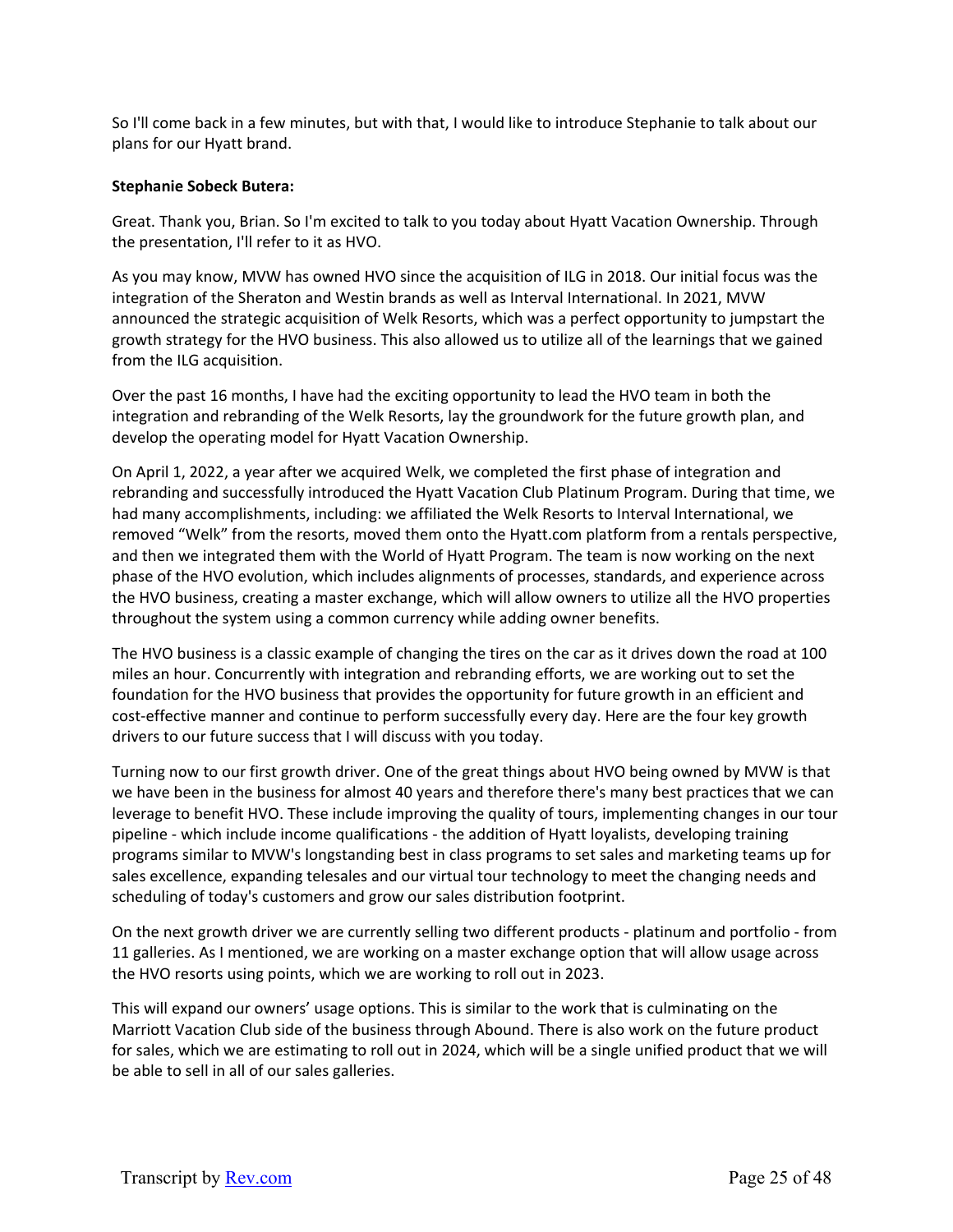The third growth driver, once we have sold through most of the remaining inventory and rolled out the unified product we will continue to grow the brand footprint. There are extensive opportunities for the HVO growth. We have large timeshare markets that HVO doesn't have a presence today, like Orlando. There's markets with adjacent Hyatt hotels, where we get the benefits of having marketing opportunity through linkage, potential integration agreements, and opportunities to share amenities and costs. This map highlights the many areas that we are currently located in, but more importantly, it illustrates the areas that there is growth potential. With each of these opportunities comes a new sales distribution which helps us expand our footprint.

The final, but equally important growth driver, is focusing on development profit improvement. This includes optimization of new channels and reducing other less efficient channels in order to increase margin and top line sales. Currently, we are working on several programs, two of the most notable being call transfer pilot. This program has been successfully used in our other brands, and the initial result from the HVO pilot has been very positive. We are currently working with Hyatt corporation to make this a permanent program.

Additionally, there is a focus on our trial program which we call Access. This program has been successful within our business, allowing us to capture customers who tour, but don't purchase on an interest at that time. These programs will help increase Hyatt loyalists into our galleries, thereby increasing closing percentage, which drives down marketing and sales costs, while reducing reliance on the less effective marketing channels that are expensive. These changes together should result in an estimated development profit improvement of \$15 to \$25 million over the next three years.

As you've heard, there's a lot going on within HVO over the next several years. And there's incredible opportunity in this segment of our business. We expect to complete phase two of the integration by 2023. We're working on increasing both sales and development margin through new and efficient marketing and sales channels. We are unveiling new usage benefits for owners, which will reignite excitement for the product. And we are pursuing several opportunities for new resorts and sales locations. I'm incredibly excited about the future of HVO and look forward to updating you in the future on our progress. Now I'll turn it back to Brian.

# **Brian Miller:**

Thank you, Stephanie. Definitely exciting times for Hyatt Vacation Ownership. So we've talked about our great foundation that we have in our business, our Vacation Ownership business, we've talked about our plans for growth with our world class brands and products. So we think all this is going to allow us to achieve a 7% to 10% compounded annual growth rate on contract sales and a 6% to 10% CAGR on adjusted EBITDA over the next three years.

So in summary, I can boil down our focus to three primary areas. First, we're going to utilize our brands to increase marketing opportunities and expand our development strategy. Secondly, from improved digital marketing to Salesforce implementation, we are applying technology across the business. And lastly, our product evolution coupled with our strategies for owner engagement like increasing first time buyers and implementing Salesforce will drive continued growth from our owner base. So that's it for Vacation Ownership. Now we're going to turn to a Q and A session again, moderated by Steve.

# **Steve Weisz:**

Okay. Everybody knows the drill. So if you have a question, raise your hand, we'll get you a mic and we'll try to make sure we answer anything that's on your mind. Chris.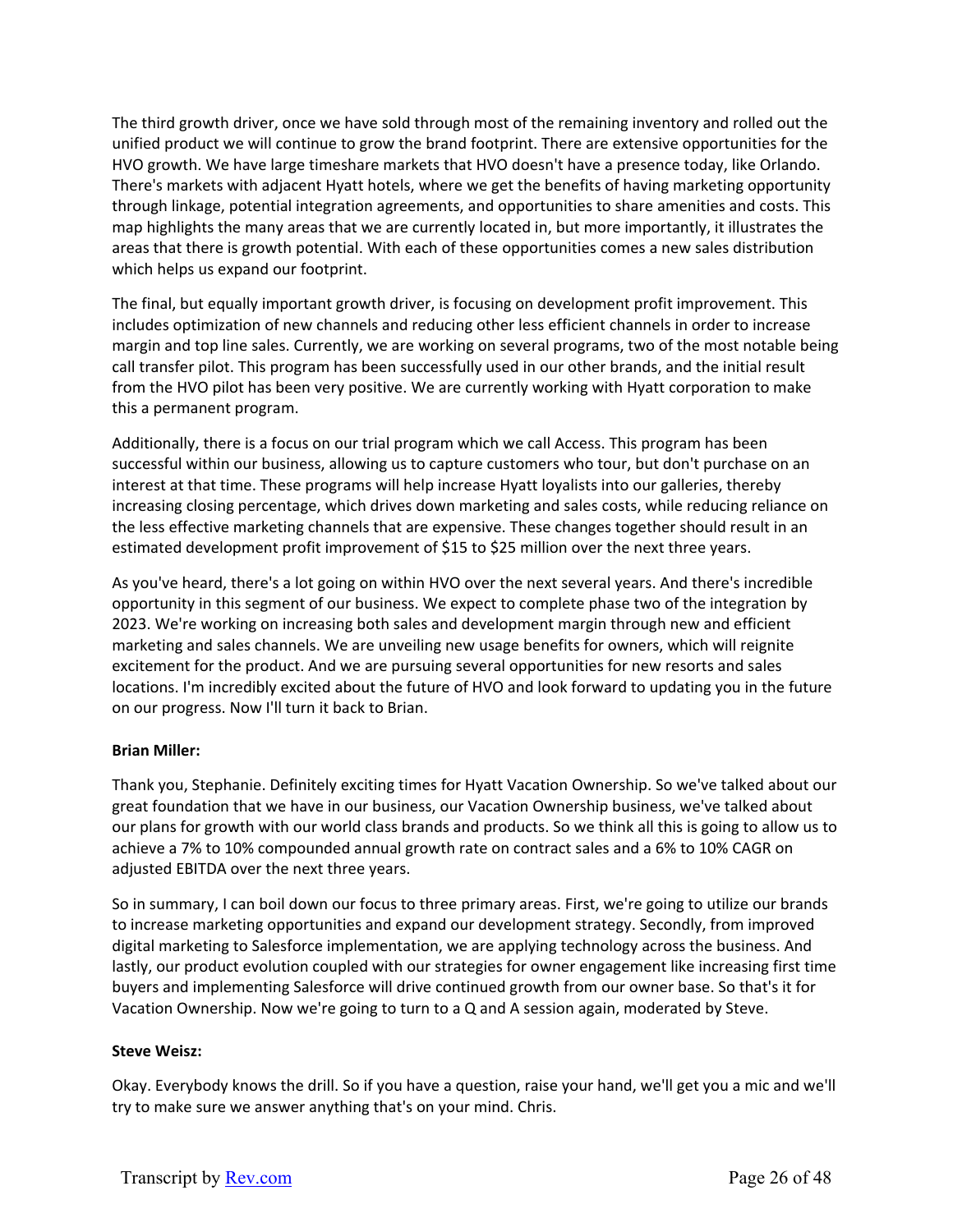### **Chris Woronka:**

So I think you mentioned a 20% reduction in acquisition costs for new tours over the last two years. Maybe you can give us a little bit of additional color on how you've been able to do that, but also can that playbook work? How do you adjust it? If we see some economic related weakness where new customers are more hesitant to take a tour, how would you respond to that?

### **Brian Miller:**

Well, can't take credit for all of it. Part of it has been- our response has been so strong with travel demand being up it's just made our direct marketing more cost effective. But we have modernized our call center dramatically, just implemented Salesforce in the call center. So we're bringing the ability to sell all of our brands' packages on the same platform. We've refined our digital marketing so we've been able to have a lot more success on social media and Google with digital marketing, which has been lower cost. And just in general, we took the opportunity during the downturn, like Steve mentioned, getting rid of some OPC channels and things.

We also got rid of a lot of marginally cost effective direct marketing programs. And we just stuck with the ones that are working best. And we switched database providers to Merkel and they're providing great assistance and advanced analytics on our program. So there's a lot of levers that we've been pushing over the last couple years. We didn't slow down during the downturn. That now let us come out of the blocks here with this travel demand to be a lot more cost effective. And what was the second part? Was it, does that have application where?

### **Chris Woronka:**

Yeah. Second part will just be, can you re‐pivot if we have some economic weakness and becomes easier or harder to get the first timers in. Can you still keep acquisition costs down or how do you pivot back?

#### **Brian Miller:**

Yeah. Again, we're direct marketers so we don't have a big media spend out there that we have to keep. So if we're not getting the response levels that we need to be cost effective, we can dial back our spending. If we're not getting the tour flow that we want, we can dial it up and just deal with a slightly higher cost of acquisition. We manage it in our overall mix. Marketing's about 12% to 13% of our cost of sale. So if it went up 10%, it's not the end of the world. And if we can continue to retain the VPGs that we're achieving, then we'll cover it.

#### **Steve Weisz:**

Okay. Patrick, mic coming to you.

### **C. Patrick Scholes:**

Thank you. In this morning's press release where you raised the full your guidance. You had noted high owner usage at your existing Vacation Ownership resorts. Does that limited‐ want to say limited, unoccupied units, does that change how you think about the need for new development going forward?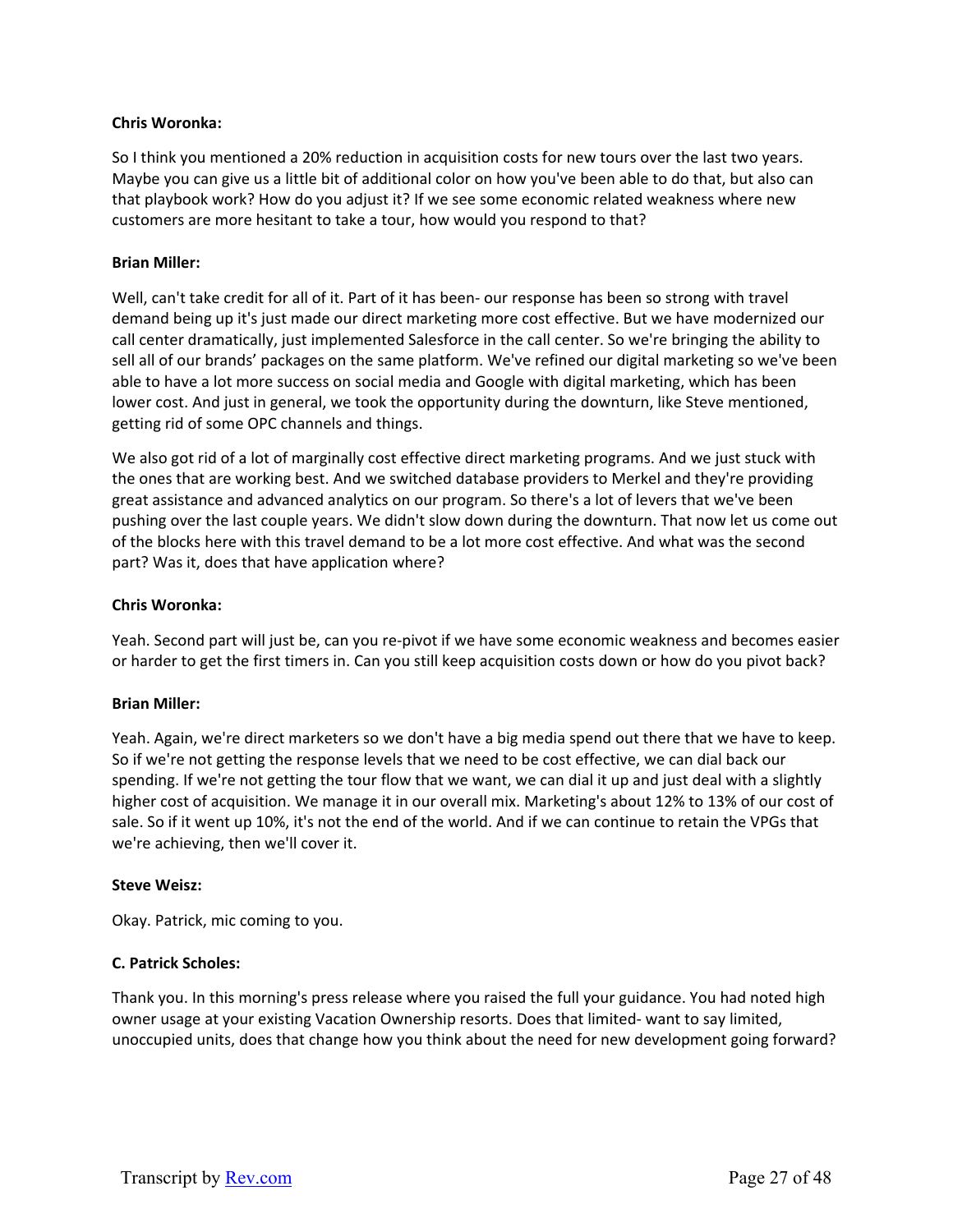### **Steve Weisz:**

Yeah, I'll take a shot and then invite anybody else to chime in. We have about \$600 million worth of excess inventory today on our balance sheet, that's a kind of a combination of several things. One, inventory that we acquired partially because of the Welk acquisition, some residual inventory left over from the ILG acquisition. Plus coupled with the fact that we were building in 2019, for example, we were building into what we thought was going to be the sales velocity for '20 and '21, etc. Obviously, that fell off, we still had a number of projects that were in some stage of completion, and so we completed that. I think what will happen here is obviously as sales continue to be robust, we will hopefully burn through that \$600 million quicker. And as a result of that, we will be back looking for new resort additions, etc..

We'll try to do all of that in a capital light fashion, where we're essentially renting somebody else's balance sheet. So we time the cost of the inventory to our sales velocity. And the other thing we'll look to do is to try to do it in markets where we don't have a sales presence today. So we then establish a permanent sales distribution channel in those locations.

So I think there's a couple of different things at work here, but that should give you some indication of where it is. I will also say to you that we have built into the numbers that you've seen in front of you, some already capital money that we're putting in to begin starting to identify those new locations because it takes three, four, sometimes five years to bring a new project online from the time that you identify the opportunity until you actually are able to open the doors.

### **C. Patrick Scholes:**

Thank you.

# **Brian Miller:**

And Steve, can I also add to that. 2022 is a bit of an anomaly year in terms of owner demand, because we had a lot of people that didn't get a vacation in 2020 and we gave them points; replacement points that had a shorter booking window. So we're getting unusually high owner demand this year. All those points expire at the end of '22.

#### **C. Patrick Scholes:**

Okay. Thank you. Another question. Have you been raising the interest rates that you are charging your buyers or what have been the latest trends on that?

#### **Brian Miller:**

Yeah. We just-did we already raise them, Tony? Or we made the decision to?

#### **Tony Terry:**

We made the decision.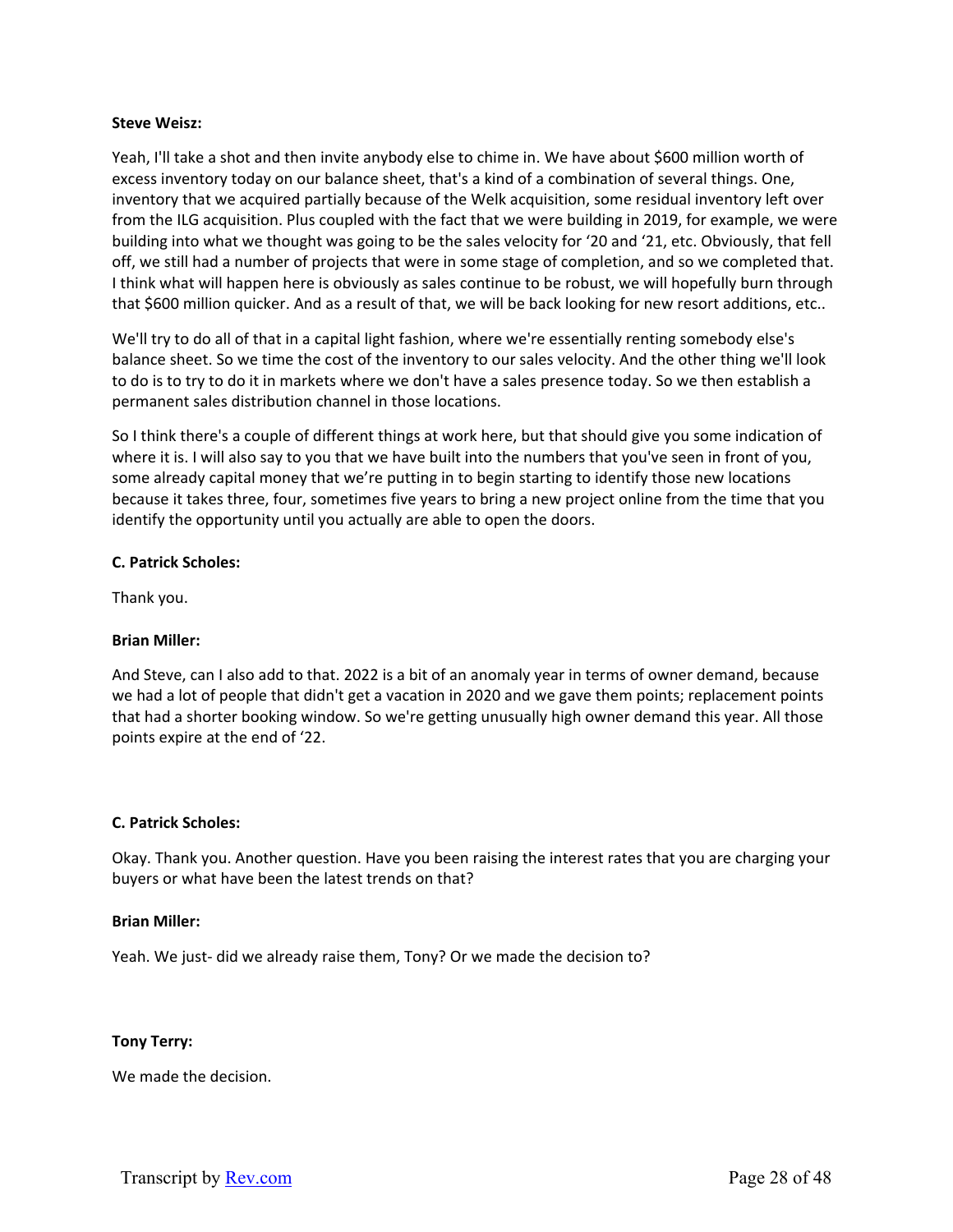### **Brian Miller:**

Yeah. I think in the next month we're going to increase them a little bit, but it's just marginally. We've got sophisticated buyers who have access to capital. Our average coupon rates are in the 13%‐13.5% range. So that's not overly attractive to our clients, but we incent them to take our financing and a good 55% of them, 60% of them do. So it's good business as you know, for us. But no, I don't think we're not going to be able to do it in conjunction with the cost of funds that we're seeing in the market. So we think our customer can maybe‐ another half a point or point we might be able to get over the next year or so, but that's about it.

# **Steve Weisz:**

It's the blessing and a curse of dealing in the tier that we deal in with: a relatively sophisticated buyer. Oftentimes in the timeshare business, a timeshare customer would take a look at financing and simply, "what's the cost of the monthly payment?" Our folks have a tendency to actually look at the disclosure agreements and everything else and find out. And they reach kind of a, I don't know, philosophical ouch point when you get further up the tier, because they say, "Hey, you know what? I have the wherewithal to write you a check but instead of taking your financing, I'll write you the check." Well, by holding that coupon rate a little lower than what maybe some others would do, you're still getting a pretty meaningful spread between the cost of funds and what your coupon rate is. If you in fact, continue to raise it and drive that person into writing a check, you get zero money on the financing side.

So it's kind of a delicate balance. We have probably done 25 different experiments that I have seen in my years that I've been with a company where we tried to do this or do this. We've tried to say, well, 0% financing for six months and all the other things that go along with that. We think we pretty much understand how this works, but your point, I think is the obvious one, which is that as the base rate goes up, obviously it does affect our spread a little bit.

At the end of the day, we think it's all manageable because as you continue to drive additional contract sales through the top, if you still keep that same financing propensity, call it roughly 50% to 60%, you're still getting incremental volume coming through. So your financing revenues don't suffer as much as you think it would be.

# **C. Patrick Scholes:**

Thank you.

# **Steve Weisz:**

Thank you.

#### **Jared Shojaian:**

Yeah. Question on the‐ I think when we did this three years ago, you gave the same contract sales and EBITDA growth targets, but you broke down the four areas of the VO segment, like development, financing, rental, and management with a EBITDA CAGR. I was curious if you could do that now, or at least qualitatively what those four areas would grow at over the next few years.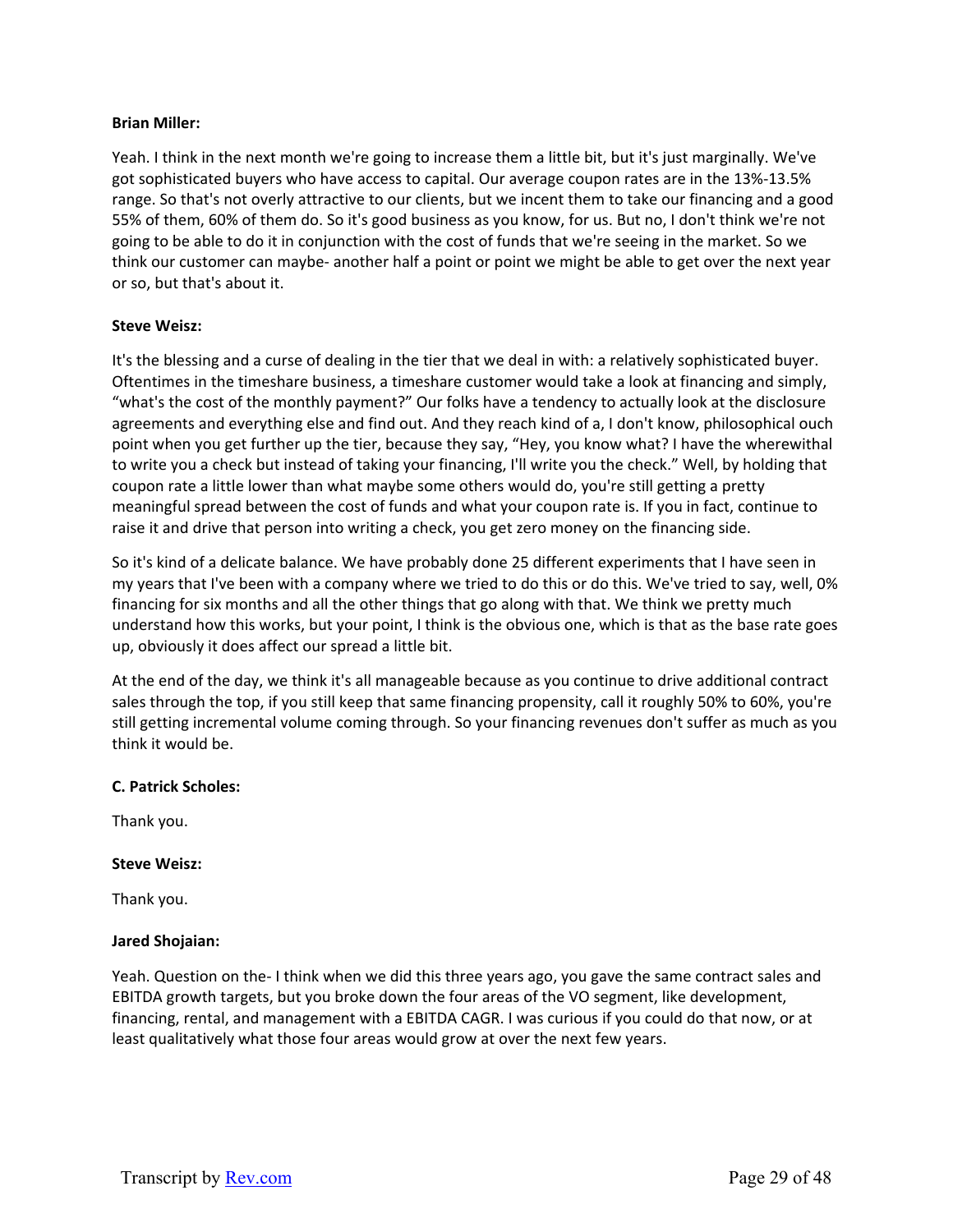### **Steve Weisz:**

Yeah. I think maybe you might want to just hold that question until you see Tony's presentation. I think he can get to some of that for you. If we don't lay it out exactly as you'd like, we can certainly come back to you with what you're looking for. I mean, here's the reality, when we did an Investor Day in October 2019, a lot has changed since then. The point I tried to make in my opening remarks was that when you look at the contract sales number, at least if you take the high end of our guidance that we issued this morning, we're at least at the low end of what you would've thought you would've seen in the 2019.

And I actually think that's fairly remarkable. I think if we took a survey of people and asked, "what did you think that would be?" I don't think anybody ever come close. But keep your question if you don't mind. When you see Tony's, if we don't get the rest of it answered for you, we'll come back to you.

### **Jared Shojaian:**

Sure. And then just to follow up on his question on the financing, you said, yes, the rate might come down‐ or the spread might come down that you're earning against the cost. But if people have the same financing propensity and you grow the sales, the top line might grow. Do you think that the EBITDA or the profit from financing will grow over this time?

### **Steve Weisz:**

Well...

### **Jared Shojaian:**

Like in absolute dollars.

#### **Steve Weisz:**

So if you think, keep in mind, we've got quite a substantial portfolio of mortgages that's already been out there and that's not going to get affected by what's going on. But as you think about it, if where we used to make a thousand basis points between our coupon rate and the cost of funds, let's say that comes down to 900 or 800 basis points, your per mortgage profit will come down.

Couple that with the fact that as sales continue to accelerate, you've got more sales taking a mortgage. So on a pure numerical basis, you may not have as much of a dip. On a per mortgage basis, yes, you will see a decline. There's an ebb and flow to all of this, we've seen this before. I mean, let's face it, when we were doing securitization at one and a half percent cost of funds as recently as last fall, that was extraordinarily low historically from where it's been, and we didn't lower the coupon rate then, we just made more money. So as things go the other way, you take a little less, but over time, it basically evens out.

#### **Jared Shojaian:**

Thanks.

#### **Steve Weisz:**

Other questions? Right here.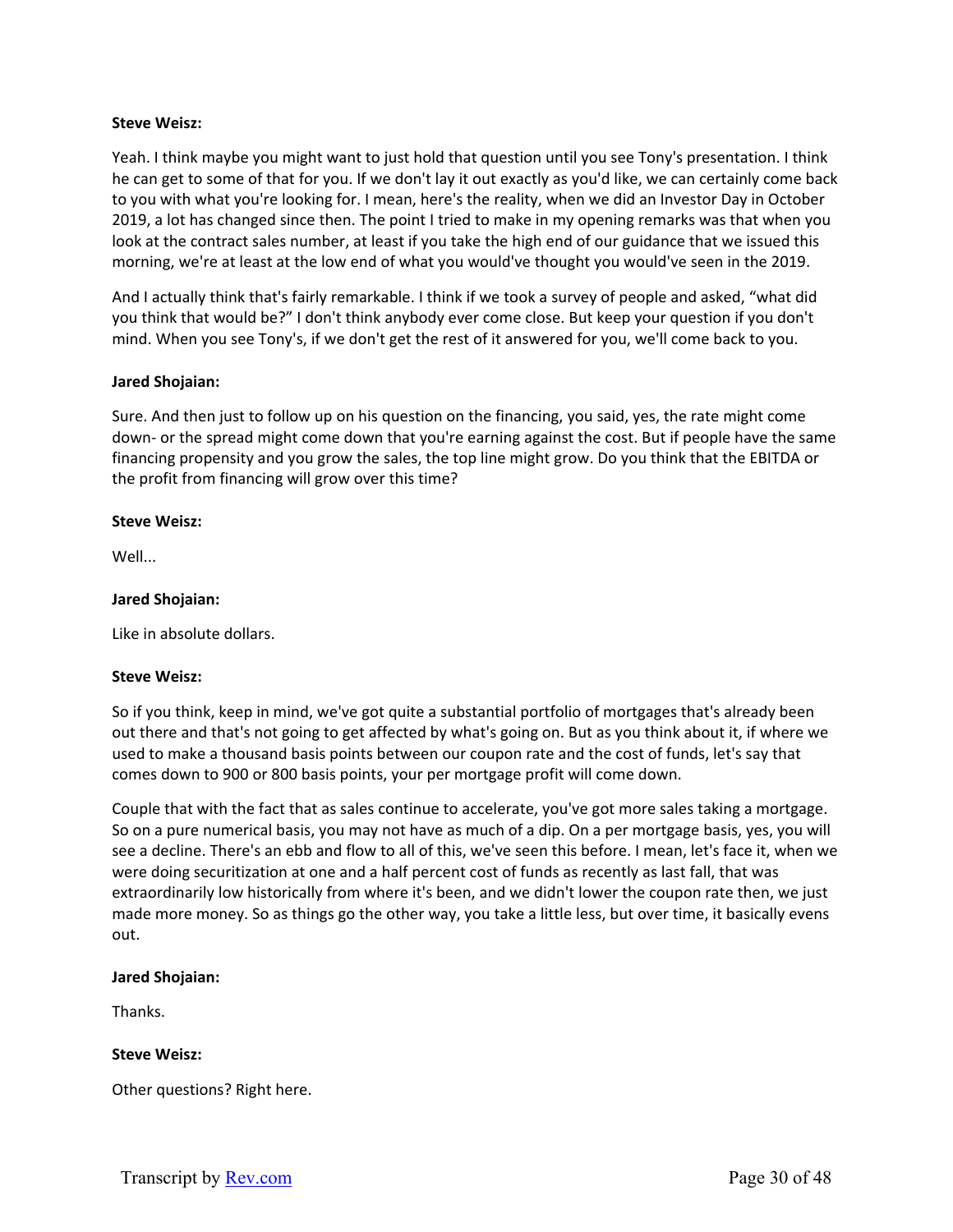# **Unidentified analyst 5:**

Hi. Thank you. You had that slide showing that VPGs are up pretty significantly from 2019 and there's a number of reasons for that. But my question is, have you increased prices relative to 2019 in terms of like, just points that you're selling? I don't think you have, but can you confirm that? And I know there's elasticity here and ideally you want more owners because then they're going to be contributing more money over the lifetime. But are we at optimal prices where you're selling your timeshare points today or do you think there's a lever to pull where you should be raising prices on these point sales?

# **Brian Miller:**

Well, if you go back to our long-range plan in 2019, we had essentially a 3% annual price increase - kind of slightly above inflation ‐ built into our model. We obviously discounted pricing heavily in 2020 in order to reignite sales from a direct sales standpoint, since then, we've increased our price. We're actually at the end of this year, we'll be ahead of that long range of plan and pricing from 2019.

So yes, we have increased prices back. In this inflationary environment, we got to keep looking at it. Tony's going to talk about impact of inflation on our business. And there's not a huge impact on our business right now because don't have really much in construction or anything like that. So it's really just labor cost, much of which is borne by the COA. So we're going to keep looking at it, but we don't feel like we need to overreact to the inflationary environment.

We've got above a 3% price increase in play this year. And we think it's in a good spot. We don't feel like we- You could argue, we could charge more now that we're launching Abound and bringing the products together. At the other side of that equation is you don't want to kill the golden goose either. Our VPGs are running really high, people are perceiving a good value proposition. You don't want to get‐ Our margins are close to 30%, have been over 30%, you don't want to get too greedy.

#### **Unidentified analyst 5:**

So just for some context, can you tell us how much higher are your prices today versus 2019? It sounds like it's not that much higher, but I mean, leisure, ADRs are something like 30% higher than 2019. So help me think about that difference. I mean, are you seeing that at the negotiating table where buyers are more excited about the value proposition because they're owning their vacation at a significant discount relative to like where ADRs historically are? How does that kind of factor in?

#### **Brian Miller:**

Well, I mean, customers aren't being overly effusive about how cheap our product is and we still only sell about 20% of them. So it's not flying off the shelf if you will, but no, we feel good about the pricing strategy. We'll probably by the end of this year be about 11% to 12% points pricing above 2019 levels. So we've kept that steady, planned increase going again; again, dip in '20 and more aggressively increased pricing in '21 and '22.

#### **Steve Weisz:**

Where you typically would see consumer reaction to pricing, all other things being equal, would be in your closing rates. If you took your pricing up to a point where now there's some higher degree of sensitivity, your closing rates would drop. We have not seen that thus far. Now, you might say, "well, can't you raise it a little bit more?" And we're maybe a little different than some others in this business.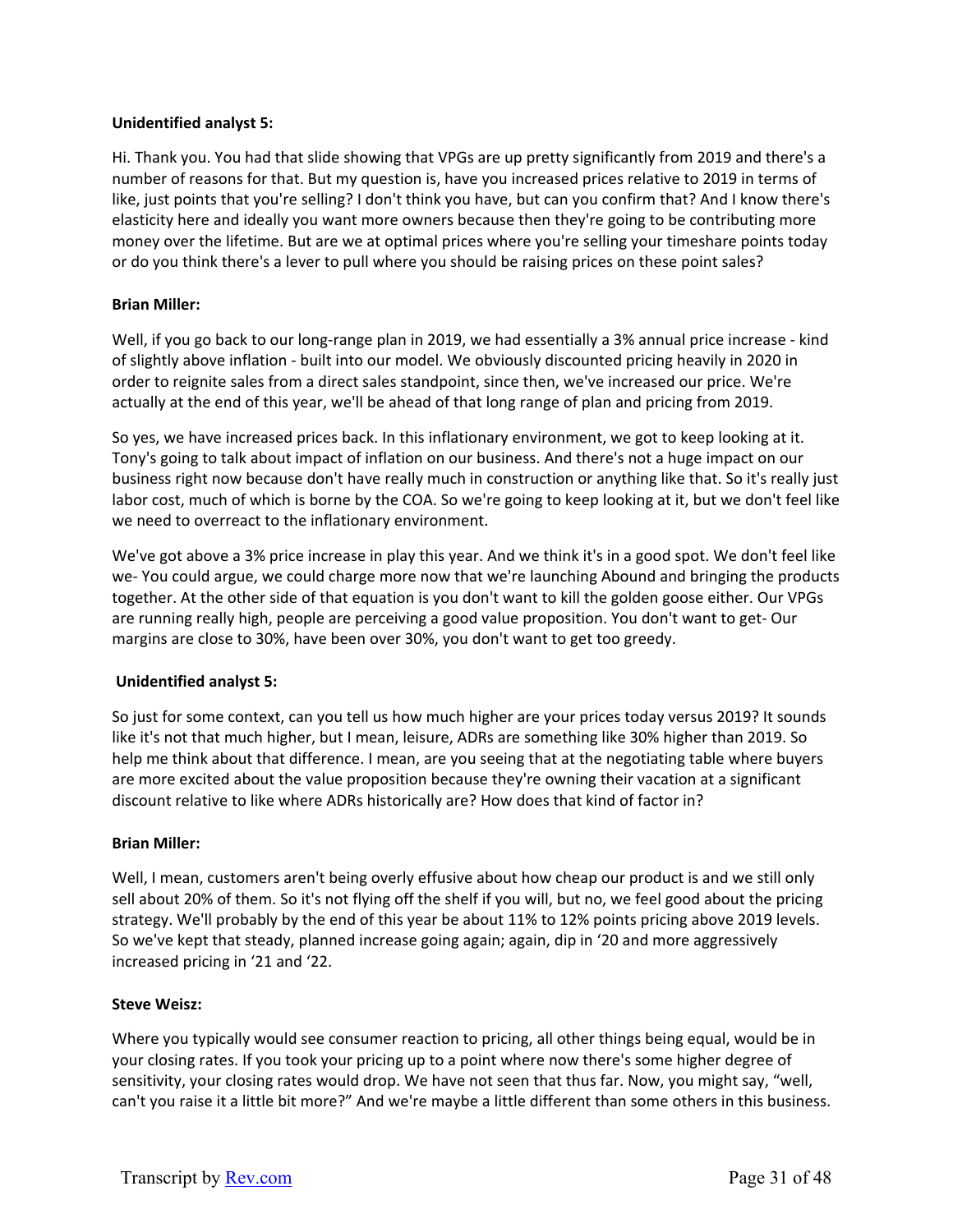We believe very strongly in price integrity. The only difference between our stated price per point and something someone might pay is if they agree to buy a lot more, we can discount it a little bit.

There are others in the industry that employ the tactic, which I call shoot high and fade fast; put out a number and if somebody reacts to it, "oh, well, I'll drop and I'll drop and I'll drop and I'll drop." We don't do that. So we've always believed in a more modest annual price increase when we can, because we believe in the long term that gives us the best possible results. Obviously if the inflationary environment continues in the way that it is and there are other mitigating factors that would suggest that we should be more aggressive in raising prices, we'll do that.

Neal, what have you got?

# **Neal Goldner:**

Okay. So Jeanette, this one's probably for you. "Abound sounds really compelling. However, conceptually, this makes the exchange platform less desirable, presumably, as you can now move throughout the system seamlessly. One, am I thinking about this correctly and two, in your guidance, did you include a slight drag on exchange profit in the deck? It looks like there is some EBITDA growth embedded."

# **Jeanette Marbert:**

I didn't hear the end.

# **Neal Goldner:**

 "And number two, in your guidance, did you include a slight drag on exchange because in the deck it looks like there are some EBITDA growth embedded…."

# **Jeanette Marbert:**

Okay. I think I got it. Clearly, I don't think it makes the exchange platform less attractive, which I think was what the question was. But we do anticipate that there are transactions today that are occurring between the Westin to Marriott properties, for example, that have an external exchange fee attached to them. So certainly when Abound gets launched, that will be an internal transaction and we won't be getting a fee for that. We still have obviously a lot of other destinations and there's still‐ in terms of our overall network the customers still want to go places that we don't currently have as part of the club. And then I think the second part was about our guidance. And so we took obviously into consideration the launch of Abound. We still see opportunities for growth in the exchange business and that's what's reflected in the outlook that we put forward.

# **Steve Weisz:**

Okay. All right. Yeah. Shawn.

#### **Shaun Kolnick:**

Just a couple of questions. What percentage of your owners do you expect to take up on the new Aboard program?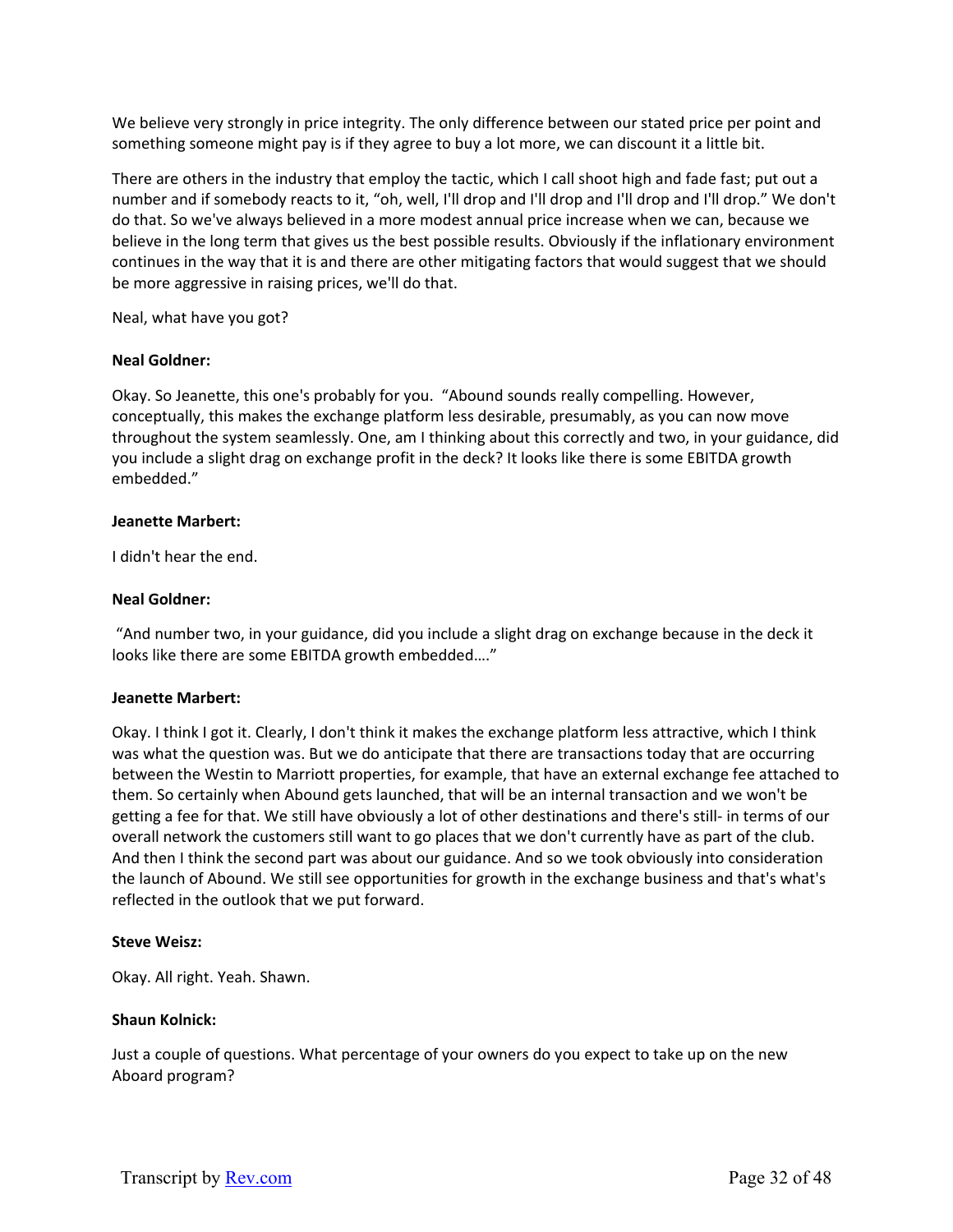### **Steve Weisz:**

Abound? Abound, yeah. Well, that's a great question because it is totally elective. There's no price to join Abound. So it literally is just adding another use right to your ownership level. I would tell you that when we first went to points, there's an analogy here, which I'll try to draw it to the two together.

When we first went to points in 2010, we thought, well, everybody's going to sign up for points because it's just adding another use right. The reality is that still to this date, maybe 40% of our owners plus or minus have never gone to points. That's because they are very resort centric. "Hey, I always go to Hilton Head every year. I always go to the same resort every year and as a result, I don't see any need or desire to join the points program." Because there is a club fee to be a member of the points program.

I wouldn't be surprised if there will be some people that ‐ particularly on the VSE side with the Sheraton and Westin side ‐ that don't elect to get into Abound, that's clearly their option. We're not going to legislate it, we're not going to mandate it. It'll be up to them. I think upon further reflection, I think people will start to see, "aha. Yeah, I think there's value here." The other thing to remember is that as we continue to go forward becoming a member of Abound or having that option will be part of every new sale going forward. So I think you'll see it happen, but I don't expect it to be everybody immediately.

### **Shaun Kolnick:**

Got it. And then just one on the mix of marketing. You have call transfer, email, social media. Are there any big changes that you're expecting over the next three years versus prior?

#### **Steve Weisz:**

Brian?

# **Brian Miller:**

Well, in terms of our primary channels, I would expect that digital marketing that I spoke about will become a larger percentage. It's not a very large percentage today. I mentioned the greater access that we've gotten with Bonvoy and I kind of throw- because that's kind of digital marketing to the Bonvoy database, I'll throw that in there too. That's going to make digital become a much, much bigger piece of our marketing mix, no question. And then the other thing that's kind of, again, we're just starting to understand, is the capabilities that we're going to have with these virtual tours and how that'll allow us to find new channels or expand existing ones, like I mentioned. I mentioned the in‐house example.

So people that stay with us for one or two nights don't really have time to take a tour, so we don't really even market to them. Now we can set up a‐ They can stay with us for two nights, we still get in front of them, and we'll set up a presentation at their home a week later. They still had just stayed at our resort, they were in the ether, they experienced it, everything else, and we can increase penetration there. So I think there's multiple ways that we're going to be able to increase existing channels. And digital is definitely going to become a big part of the mix.

#### **Shaun Kolnick:**

That deeper penetration with Bonvoy. Was that something that you needed Marriott to come around to or was that contractual? What happened to change that?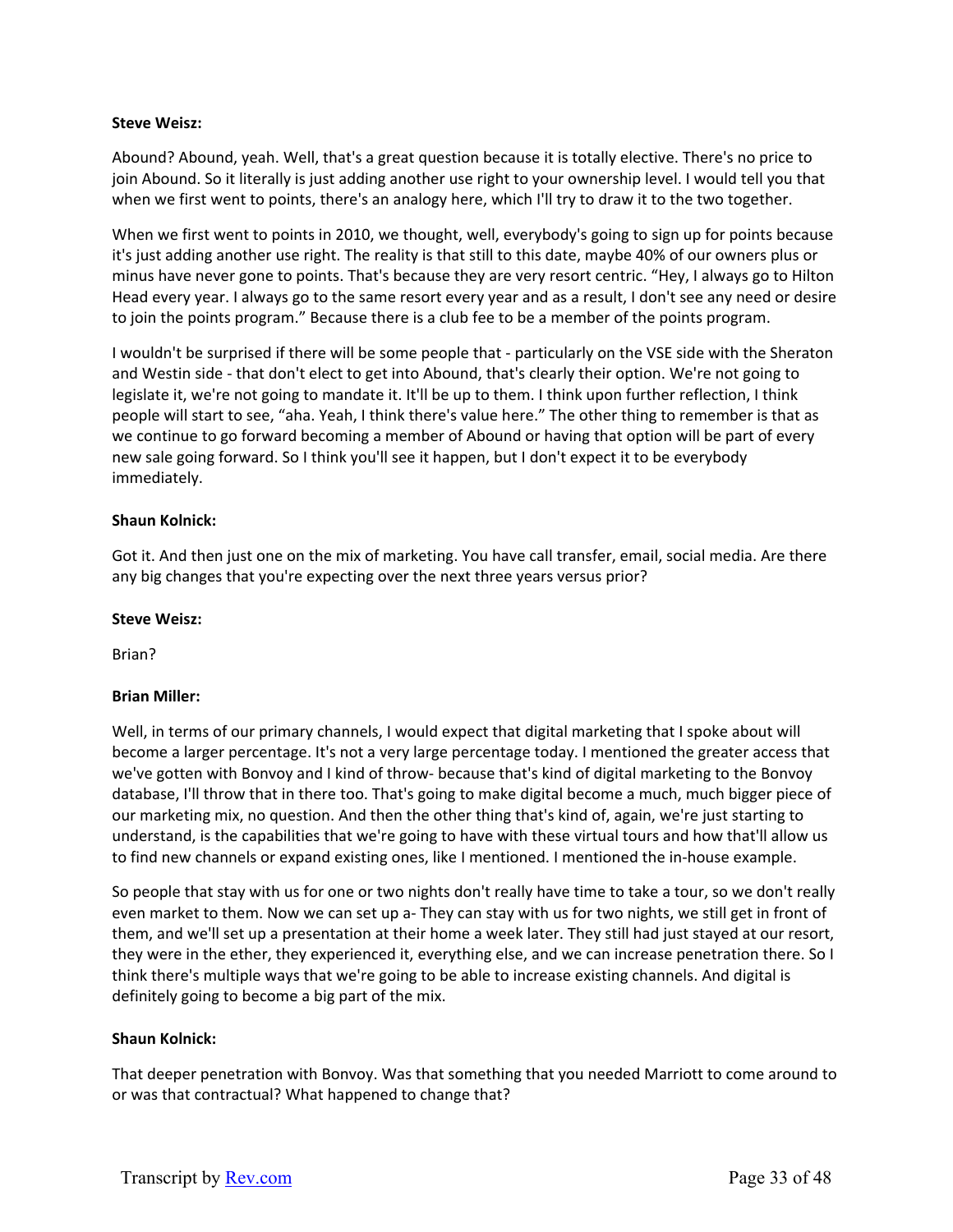### **Brian Miller:**

Yeah. So when we spun off from Marriott, we did a license agreement with all of our marketing access and we probably just maybe at the time weren't as aggressive on what we needed from an email, digital standpoint. When we bought ILG, the Starwood Vacation Ownership group had a licensing agreement with Marriott that gave it a lot more access digitally to the Bonvoy database. So just recently our legal team has been harmonizing those two license agreements so we only have one with Marriott, and that work's pretty much done as part of that harmonization of the marketing component of it. They gave us the additional access that they were giving to the Westin and Sheraton brands. So it was a big win.

### **Steve Weisz:**

Okay. I think we may have time for one more question if there are any more out there. Okay. All right. 15 minutes, it's 2:55 if you could be back here around 3:10, we'll pick back up with‐ We're going to bring in the big closer; Tony will be up here to talk about the numbers. Okay. We'll see you then.

### **Neal Goldner:**

Okay. If everybody can take their seats again. Great. Okay.

It's my pleasure to welcome Tony Terry, our CFO.

### **Tony Terry:**

Okay. You might want to see the presentation. Right, got the thumbs up now? All right.

All right. Now that you've had the chance to hear from our team. I'm going to take you through our business model and discuss how it will deliver our growth outlook and create longer term value.

Starting with our compelling business model. As Steve indicated, we are 100% leisure focused with some of the most powerful and trusted brands in the industry, in addition to over 120 vacation ownership resorts and nearly 3,200 affiliated resorts. In short, our business model simply cannot be replicated. Our investments in our people, products, and technology are propelling our business and will drive growth well into the future. And our disciplined approach to manage cost and capital expenditures has allowed us to produce high margins and considerable cash flow, enabling us to grow the business as well as repurchase shares and provide a recurring dividend.

Now, most of you have seen this slide before, but it's still a very fair representation of one of the strengths of our highly resilient business model. With the acquisition of ILG, we significantly increased our scale and further diversified our revenue streams. And with that diversification comes margin improvement, given the higher flow through of the exchange of management fee revenues. Even more importantly, a greater proportion of our revenues come from parts of the business that we consider to be more recurring or sticky in nature. Even as we look to continue to grow contract sales and development profit, which can be a more variable revenue stream, we still expect a large portion of adjusted EBITDA to be recurring and predictable and shouldn't drop materially from the 40% that you see here. Now, notwithstanding the variability of the development profit stream I was talking about, we have seen impressive resiliency in this part of the business during the pandemic and post-recessionary periods.

So, on the next couple of slides, let's address two issues that we are frequently asked about. What happens if we experience a recession in the next 6 to 12 months, or what happens if inflation continues?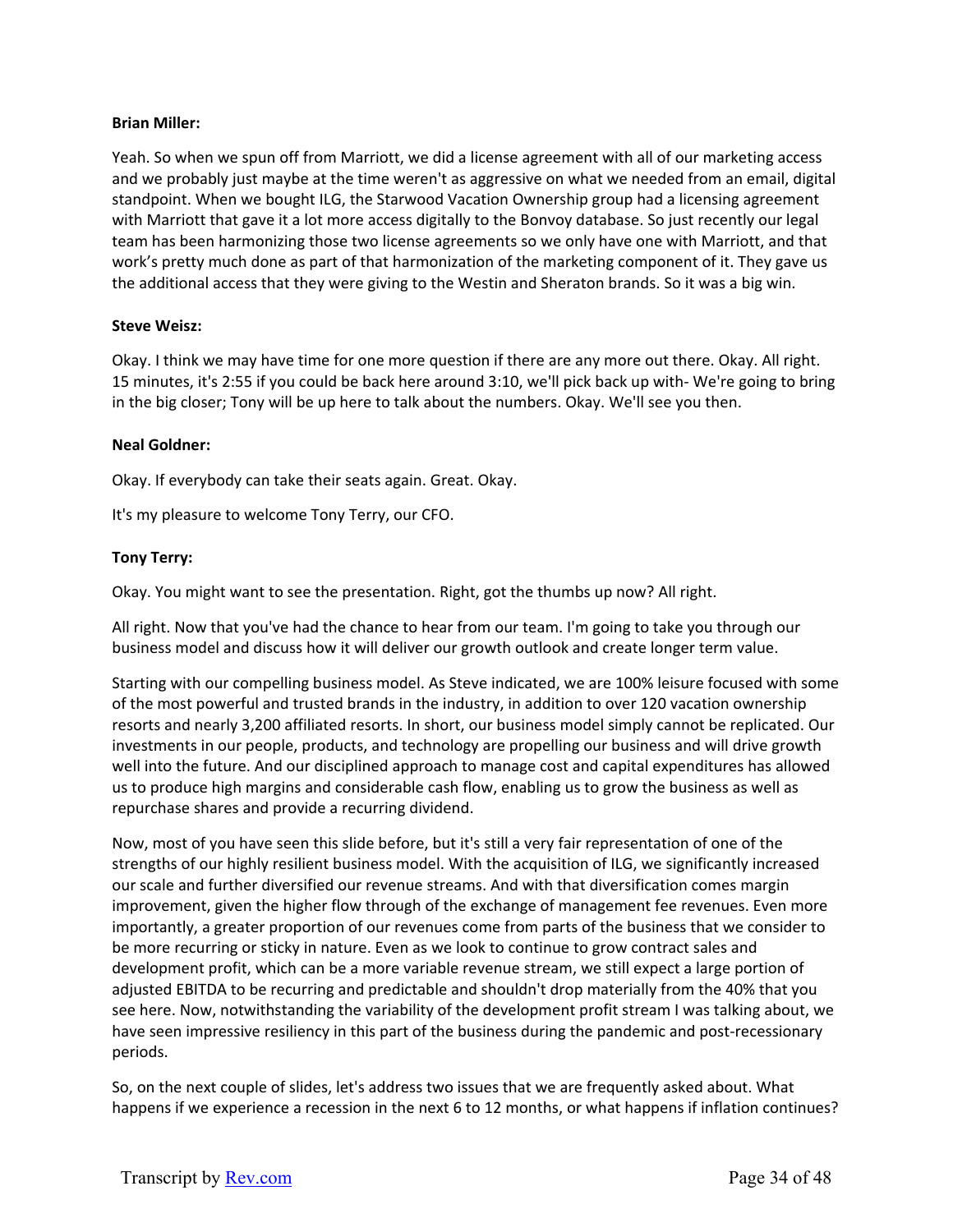To start, we believe that we are in a strong position to withstand a normal recessionary environment due to the following. We have a resilient consumer base with above average household income levels and higher than average net worth. In addition, since our owners have prepaid their vacations, they tend to use their time, keeping our resorts full and the exchange business busy. And with 85% of our sales occurring on site and our ability to offer discounts or enhance purchase incentives, as long as our resorts are full, we have the opportunity to continue to produce tours and to make sales. Besides our \$230 million of convertible notes and our Waikiki deal, which we expect to structure in a capital efficient arrangement.

We have no material inventory or debt commitments for the next few years. Finally, given the higher default rates experienced during COVID‐19 pandemic, we believe that this actually accelerated notes that would've otherwise defaulted at some point in the future, strengthening the remaining notes receivable pool on our balance sheet. Though we hope for the best for the economic future of the industry and for the country in total, given all these facts, we believe that we can weather a downturn.

Now turning to the second issue, the impact of inflationary pressures. We believe that our company is a little more insulated than many others from the potential negative impacts of inflation. With our affluent owner base and enhanced value proposition from higher hotel rates, rising prices are less impactful on our vacation ownership business. In addition, our exchange business has few inflationary pressures as the underlying information technology infrastructure and systems are stable. Wages and other expenses at the property level are mostly born by the homeowners associations, while many of our marketing and sales positions are commissioned and incentive oriented based on production.

And given our excess inventory, we have little construction underway, limiting our exposure to the inflation on the development side of the business for the next few years. We always have the ability to drive price per point as well as higher pricing in the ancillary and rental business, allowing us the potential to offset higher costs in those business lines should we choose to do so. And although increases in the abs cost of funds only impact future securitizations, we do have some ability to raise consumer lending rates. So, although not totally immune to higher inflation, our business model does have some natural mitigants. Now, from an adjusted EBITDA to free cash flow conversion rate standpoint, we have historically delivered a range of 55% to 60%. However, with \$600 million of excess inventory, high margins, and attractive capital structure, we expect an elevated conversion rate of between 65% to 70% through 2025.

As we cycle through the excess inventory, we expect the conversion rate to remain elevated over the next four to five years. As an update on our synergy savings, during the last investor day, we communicated and expected \$125 million of savings by the end of 2021. Although we lost some time due to the COVID‐19 pandemic, we steadily increase the savings estimate to \$200 million over the past couple of years, expecting to deliver \$75 million in additional synergies over our 2019 Investor Day estimate. To date, we have completed \$160 million of synergies with another \$15 to \$20 million of in the year, run rate savings during 2022 and the remainder to be delivered in 2023.

We have a pretty incredible margin story in our business with future adjusted EBITDA margin expected to be in a significantly stronger position than during the pre‐pandemic period. Adjusted development profit margin is expected to grow 600 basis points from 2019 to 2025, driven by the 7% to 10% contract sales growth as we maintain strong VPGs, leverage our fixed cost, and continue to increase tours. However, with the recent trend of rising interest rates, we expect financing profit margin to narrow due to the higher cost of funds on our future securitization deals, but we do expect financing profit to continue to increase as we grow our top line sales. Rental profit margin will improve slightly as we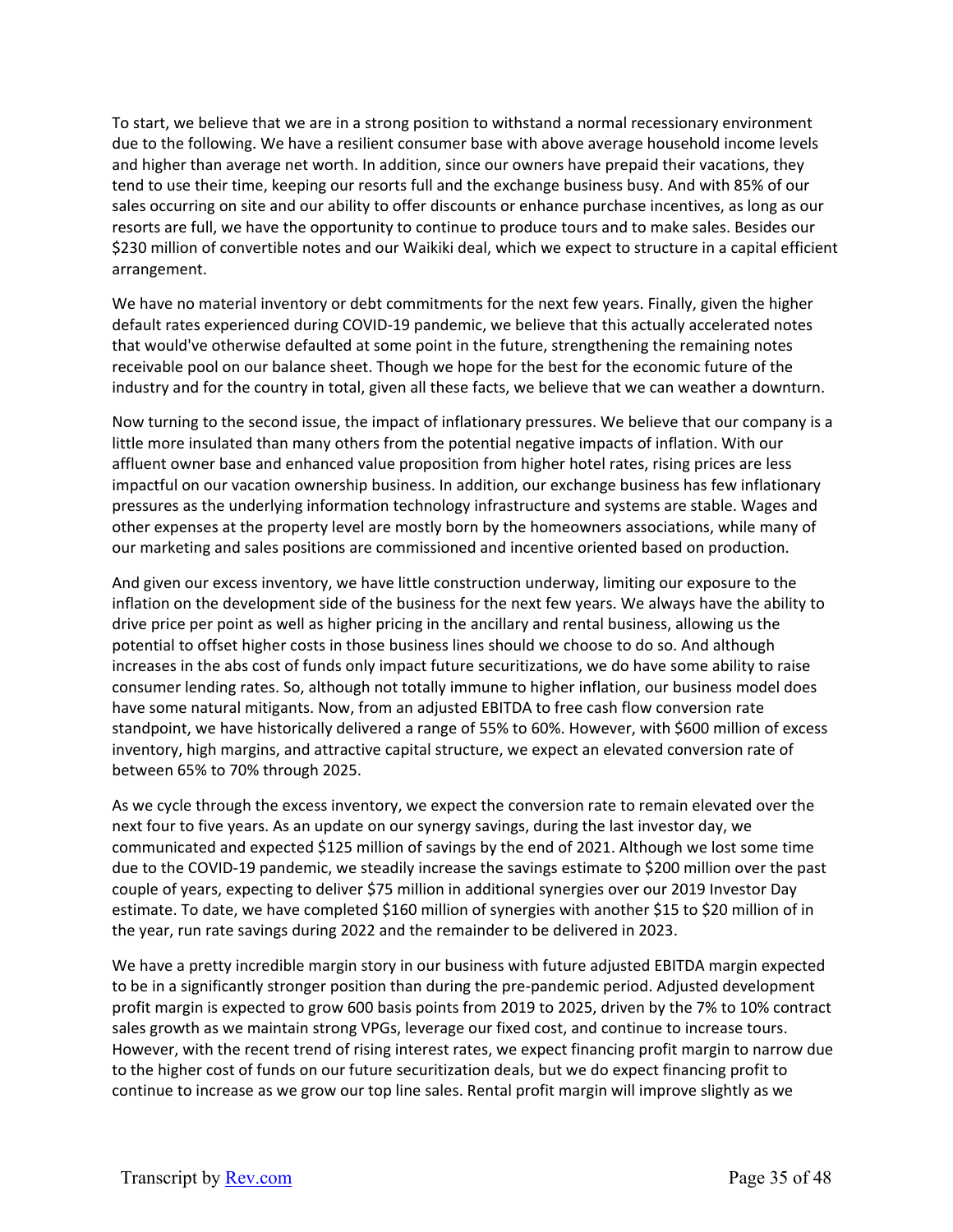maintain strong occupancy levels and drive ADR growth. And our management in exchange profit margin will also improve modestly as available inventory, management fees, and product pricing all continue to increase.

Now, let's review the growth outlook for the company. We were excited to announce this morning that we raised our contract sales guidance by \$100 million for the full year 2022, based on the strength that we are seeing in our marketing and sales metrics. Even in light of this material increase to our guidance, we still expect contract sales to grow at a three-year compounded annual growth rate of 7% to 10% through 2025 from the midpoint of the 2022 updated guidance. This growth is driven by several factors including maintaining higher VPGs and year over year pricing, the continued recovery of international and the expansion of our hotel marketing programs, the expected benefits from technology enabled leads and combined product form, and growth in our Hyatt vacation ownership business. Given the contract sales, projections, and revenue increases in other lines of business, we expect total revenues, excluding cost reimbursements, to grow in the 6% to 8% range by 2025 from the midpoint of 2022.

We also expect the revenue growth, just discussed, to result in a robust adjusted EBITDA and adjusted free cash flow. Adjusted EBITDA is projected to grow to between \$1.1 and \$1.2 billion in 2025 or 7% to 11% annual annually from the midpoint of the 2022 range. And as discussed previously, with a strong adjusted EBITDA to adjusted free cash flow conversion rate, we also project to grow adjusted free cash flow to between \$750 and \$900 million in 2025 or 6% to 12% annually from the midpoint of the 2022 range, providing even more liquidity to continue our growth.

Now, focusing on our segments, it'll be no surprise that we expect to see higher growth in the vacation ownership segment versus the moderate growth I expected in the exchange in third-party management segment. Adjusted EBITDA for each segment is growing roughly in line with the revenue growth at the low end of the range while the high end of the range also anticipates some margin expansion. This results in an expected 6% to 10% adjusted EBITDA growth rate for vacation ownership while exchange in third-party management adjusted EBITDA will grow in the 3% to 7% range. Leveraging our G&A cost as our top line expands and achieving further cost reductions will drive total adjusted EBITDA growth rates in the 7% to 11% range, slightly higher than the individual segments.

Now, let's discuss how strong cash flow is driving value creation. MVW currently has the benefit of a stable, conservative, and flexible balance sheet. Specific to our corporate debt, as I mentioned previously, we have no near‐term debt maturities other than the \$230 million of convertible notes due this year. And with almost \$750 million of remaining capacity on our revolver that carries a variable interest rate of about 3.1%. We have ample flexibility in our capital structure. In addition, we are afforded some protection against rising interest rates since approximately 90% of our corporate debt is effectively fixed with a 3.3% interest rate. Besides having minimal debt maturing prior to 2025, you can also see that we don't have a lot of capital commitments in the near term as well. We generally try to target around one and a half to two years of inventory on hand to avoid a stockout in our points clubs.

However, we accumulated excess inventory as part of the ILG and Welk acquisitions while also experiencing fewer sales due to the pandemic, which led to the buildup of over five years of inventory on hand. The good news is that we believe this inventory balance will normalize to one and a half to two years on hand by 2025. This is directly a result of the low inventory commitments over the next three and a half years, insisting primarily of Waikiki, low‐cost reacquired inventory, and about \$175 million of expenditures for future development projects with the goal to add new locations as we structure deals in a capital efficient manner, which will push the majority of the inventory spending past 2025.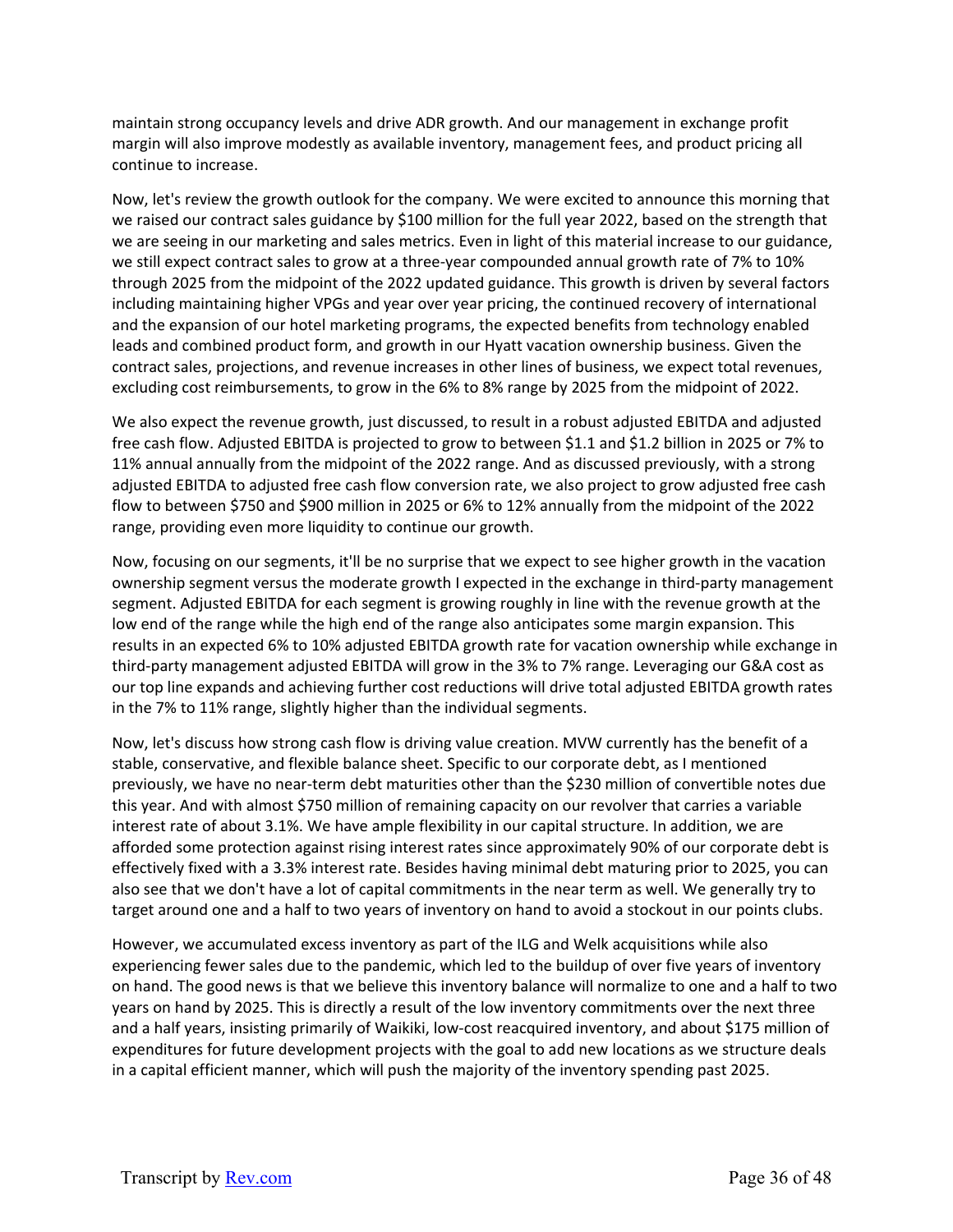As we've mentioned previously, our consistent and disciplined approach to capital allocation provides us for a strong adjusted free cash flow conversion. We expect to deliver accumulative \$3.9 to \$4.3 billion of adjusted EBITDA for the four years ending in 2025, translating to \$2.6 to \$3.1 billion over the same period in adjusted free cash flow or a 65% to 70% conversion rate.

This assumes limited inventory spending and another \$400 million of other CapEx spending on items such as sales centers and technology projects. At the end of the day, we could have \$2.4 to \$3.8 billion of cash available to return to shareholders after adjusting for some non‐routine cash items, including \$155 to \$180 million in excess non‐strategic asset dispositions up to \$900 million of additional leverage capacity, assuming two and a half to three times leverage on the low and high end of our adjusted EBITDA range, and payment of about \$175 million of integration and transformation cost over the timeframe of which the majority is expected to fall within 2022.

This \$2.4 billion to \$3.8 billion of cash available is a significant amount and can be used to further accelerate the company's growth, support strategic mergers and acquisitions, or return cash to shareholders through share purchases and dividends. Just to put this in perspective ‐ and these numbers keep changing on me ‐ at the high end of our cash available range this represents over 70% of our existing market cap, and that was done a couple days ago at \$130 a share, so we have to really keep going back and recalculating that, but today it's probably closer in the 75% to 80% range given the market the last couple days.

So, I trust this discussion was helpful in showing you our overall growth strategy for the business. In summary, some key highlights to wrap up. We have transformed our product through investments in technology, which in turn fuels growth and provides margin improvement. We have created a diversified, resilient business model that produces high margins and extensive free cash flows. This business model better positions us to weather the next economic downturn. We have a disciplined approach to driving growth and free cash flow and returning capital to shareholders. And lastly, our success to date, and especially how quickly we recovered from the pandemic, should provide everyone some comfort in terms of achieving our longer‐term strategy and delivering strong financial results well into the future.

Thank you for your time this afternoon and your interest in Marriot Vacations Worldwide. I invite our speakers back onto the stage, and now we'll open it up for questions with Steve as moderator again. So, come on up.

# **Steve Weisz:**

Okay, it's free fire zone. You can either fire anything at Tony or any of the rest of us that are up here. So, who wants to start off? Patrick.

# **C. Patrick Scholes:**

Question for Tony on the existing securitizations out there. What, I would say, over the last, maybe, two months have you seen in the propensity for the class, let's say, C and D, or even A and B notes for those to pay? Have you seen any change in that?

# **Tony Terry:**

Yeah, we haven't seen any changes in any of our tranches in the notes, they're done pro rata so the A and B, C and D, they all perform similarly. Right now, at the end of Q1, I think we reported out that our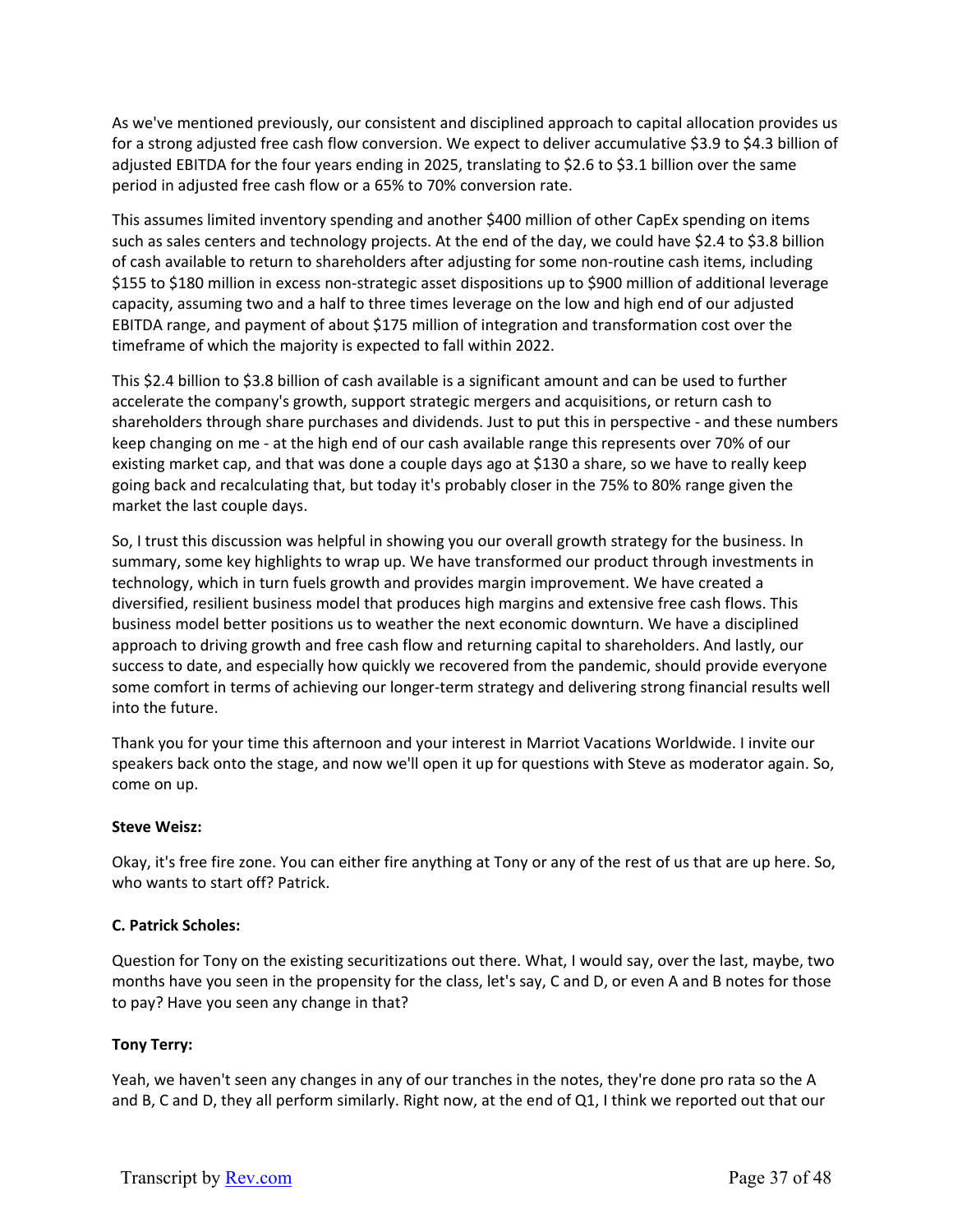delinquencies were at pre‐pandemic lows. Default rates were still at pre‐pandemic lows, and nothing to date has changed in that. So, from how our notes are performing, all of them are performing just as well as they were back in the pre-pandemic timeframe, and there's nothing recently that has made us change that opinion. So, everything's looking good.

### **C. Patrick Scholes:**

No uptick in the last 10 days or anything?

### **Tony Terry:**

No, not at this point. Nothing that we could see, nothing measurable that we've seen.

#### **C. Patrick Scholes:**

Thank you.

### **Steve Weisz:**

Next question.

### **Tony Terry:**

That presentation nailed it, right? That's about everything.

#### **Steve Weisz:**

Jared? Okay.

#### **Jared Shojaian:**

Thanks. Yeah. The 7% to 10% contract sales growth, do you think you could break that down, the drivers of it? What are you assuming for conversion and average package pricing?

#### **Tony Terry:**

Yeah. I think Brian's presentation gave you a little bit of "here's some of the drivers." There's a lot of different levers that you could push and pull, but in general, when you look at it, maintaining high VPGs is going to be a big driver of that contract sales growth going forward, recovery of a lot of the tours that quite haven't recovered yet is another big part; Asia Pacific isn't back all the way, our urban markets aren't back all the way, we are still not penetrating exactly into our in‐house business as we were before, package sales are all ramping up.

So, if you start looking at all those different pieces of it, all that is going to be driving the growth. And plus higher owner engagement as Brian and Lori were talking about with the new technology coming in, being able to convert owners better is really going to help drive those ranges. And so, if we get higher than expected engagement and higher than expected closing efficiencies and able to target our customers better, then we're going to hit up at that high end of the range. You know? So we're hoping for that. I don't know if you had anything to add on that, Brian?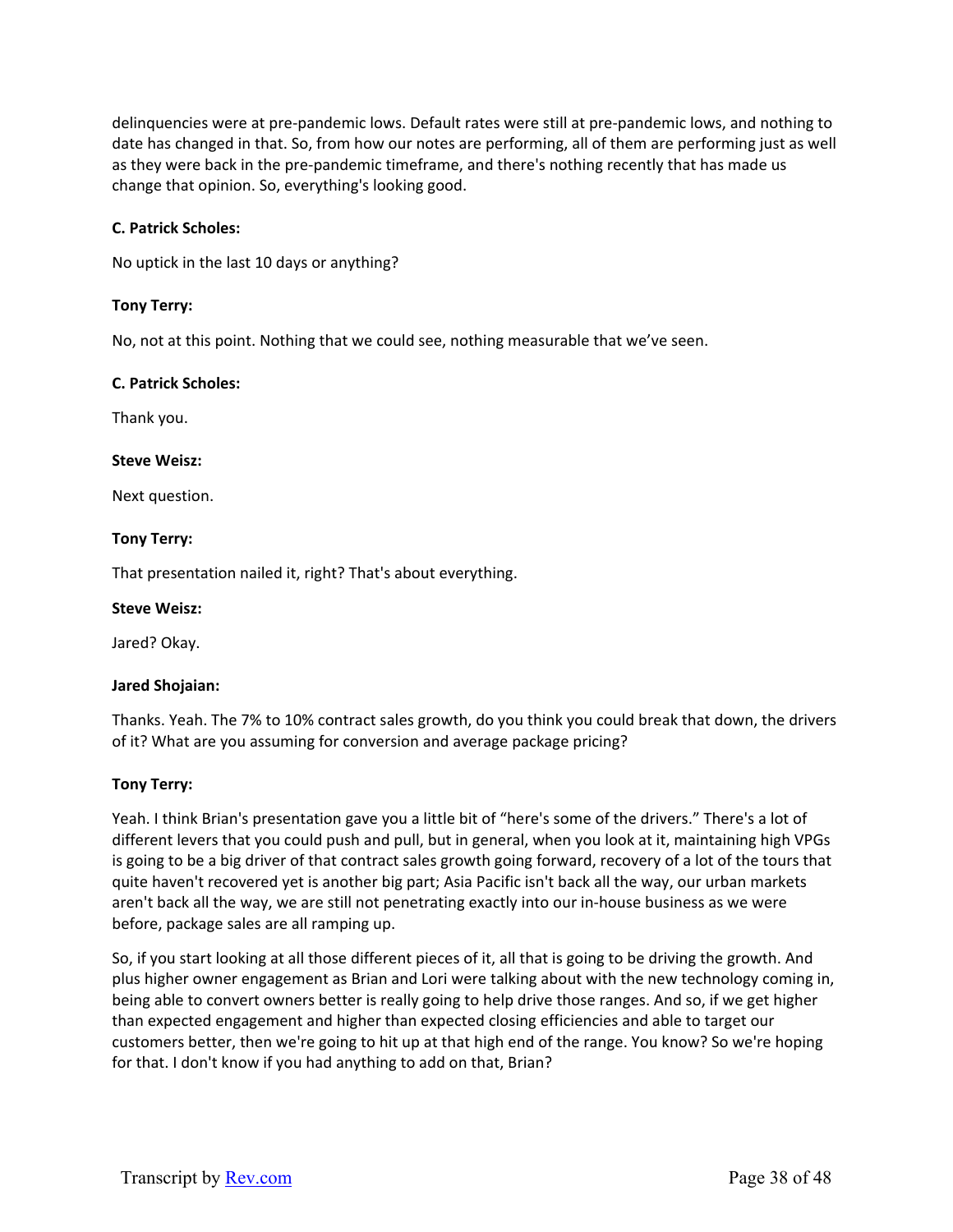# **Brian Miller:**

No, that pretty much covered it. So it's always a combination of VPG growth and tour growth and finding new channels and things. So I think that pretty well covers it.

#### **Jared Shojaian:**

Maybe a different way of asking, what is conversion today or what was it in 2019, the last pre‐COVID year? And if you were to get to the low end or high end or midpoint of the guide, what do you think it would be at?

### **Brian Miller:**

Conversion, you're talking closing percentage?

### **Jared Shojaian:**

Yeah.

### **John Geller:**

Closing, it's higher. We're doing much better. We don't disclose the absolute closing efficiency number. We never have. We've always talked about it pre-COVID more in that mid-teens range, if you will, and it's gotten better. A lot of the improvements you're seeing in VPG are higher closing efficiencies. I mean, that's the end game.

#### **Brian Miller:**

We don't talk about it because it's like talking about just like occupancy on the hotel side. Without the other side of it, it's just an interesting number.

#### **Steve Weisz:**

Jared?

# **Jared Shojaian:**

Maybe a question for you, Tony. In your slide, showing the cash available over the next four years, you have these three buckets, organic growth, strategic M&A, and then return of capital to shareholders. And then, John, I think you even talked early on about evaluating M&A opportunities. Is there much to do out there on the M&A side? And as you think about your stock and where it is today, how do you view any M&A opportunity versus just repurchasing a ton of stock over the next several years? And if you could also comment on when you become unrestricted on your blackout to start buying back stock again.

#### **Steve Weisz:**

Yeah. Let me start at a high‐level, and then I'm going to invite John, Tony, and others to come in. We have always said that in order of priority, finding ways to grow the business, either organically or through M&A is the best and highest use of cash that we can do. In the absence of either one of those,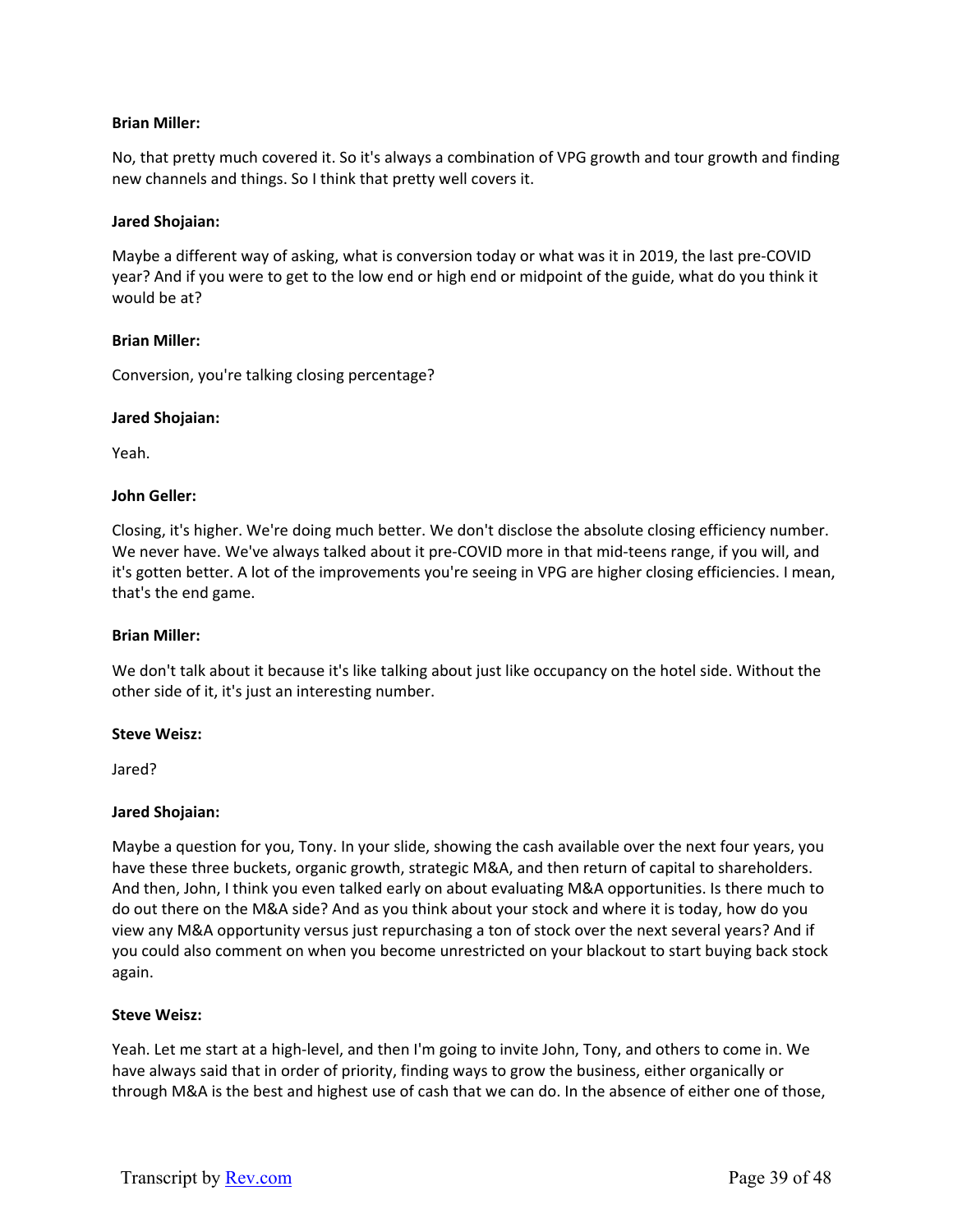then, obviously, we're going to look to return cash to shareholders because we don't get any merit badges for carrying a lot of cash around in our balance sheet.

When you think about the M&A side of things, it's not lost on you that there been a number of large timeshare transactions over the last several years where there has been some consolidation. There's probably one more out there that could fall at some point in time. To be honest with you, that's in a tier that probably wouldn't have a lot of interest to us, to be frank.

But there are other things, what I'll call them, Welk‐like. This is where you have privately held, call it short chains and independents, where the principals may be looking for some liquidity event because of their aging or whatever it is. This was the case in the Welk transaction. They had had a very successful run but based on the ownership interest in the Welk family, they decided they wanted to monetize their asset.

So if there were ‐ and there are a couple of candidates out there that you might think about, none of which have raised their hand yet and said, "I'm interested," - but if that were to come along and it was Welk-like in terms of the quality of the product and the customer segments they do business with, I think you could anticipate that we would take a serious look at that and try to see if there was something that could be both accretive to our shareholders and be a nice fit in the portfolio. So that's how we think about acquisitions, but I don't know. Anybody wants to add anything else to that?

# **John Geller:**

Yeah, I agree. I think we've always- and like everything in life, it's a bit of a balance. There will be opportunities that'll come. I expect, to Steve's point, there are not going to be ILG‐type opportunities as I see them because, for us, it's all about us leveraging our existing brands. So you're looking for stuff in the upper upscale, maybe luxury, in the higher end, that you can use. Like we talked about, we got the seven of the best brands in the business. How do you leverage that, the synergies, grow the platform, add new branded owners because you're going to rebrand it like we did in Welk. That's the opportunity. And there'll be continued consolidation. And we continue to look at those opportunities as they come along. But if it doesn't have the right cultural fit, if it's not the right business model for us, we're not going to do it either.

And then, for us, like we've always done, I think we've been pretty judicious about returning excess capital to shareholders. When the stock price is down, we try and get more aggressive and buy back shares. And so, clearly, an opportunity today, as we sit here, is where the stock price is at, but the right opportunity goes along, we can grow the business. Hopefully, we've shown as a management team that we've been successful doing that with ILG. We're not there‐ Stephanie talked about all the great stuff we're doing with Welk, we're not 100% there, but it's the same playbook.

I was talking to somebody earlier, we don't get asked this question anymore, but remember when we bought Vistana, VPGs at Vistana were 25% lower. I was looking at our year‐to‐date sales flash. The legacy Vistana, it's not completely apples to apples, was a couple bucks higher than our legacy MVW VPGs. Now, some of that is stuff that we've done to take out the lower‐yielding channels, things we talked about, the OPC locations, etc. But a lot of it is leveraging our knowhow that Brian talked about on the marketing and sales side, proven formulas of selling a product, the brands, all that stuff, so that's clearly going to continue to be stuff we look at.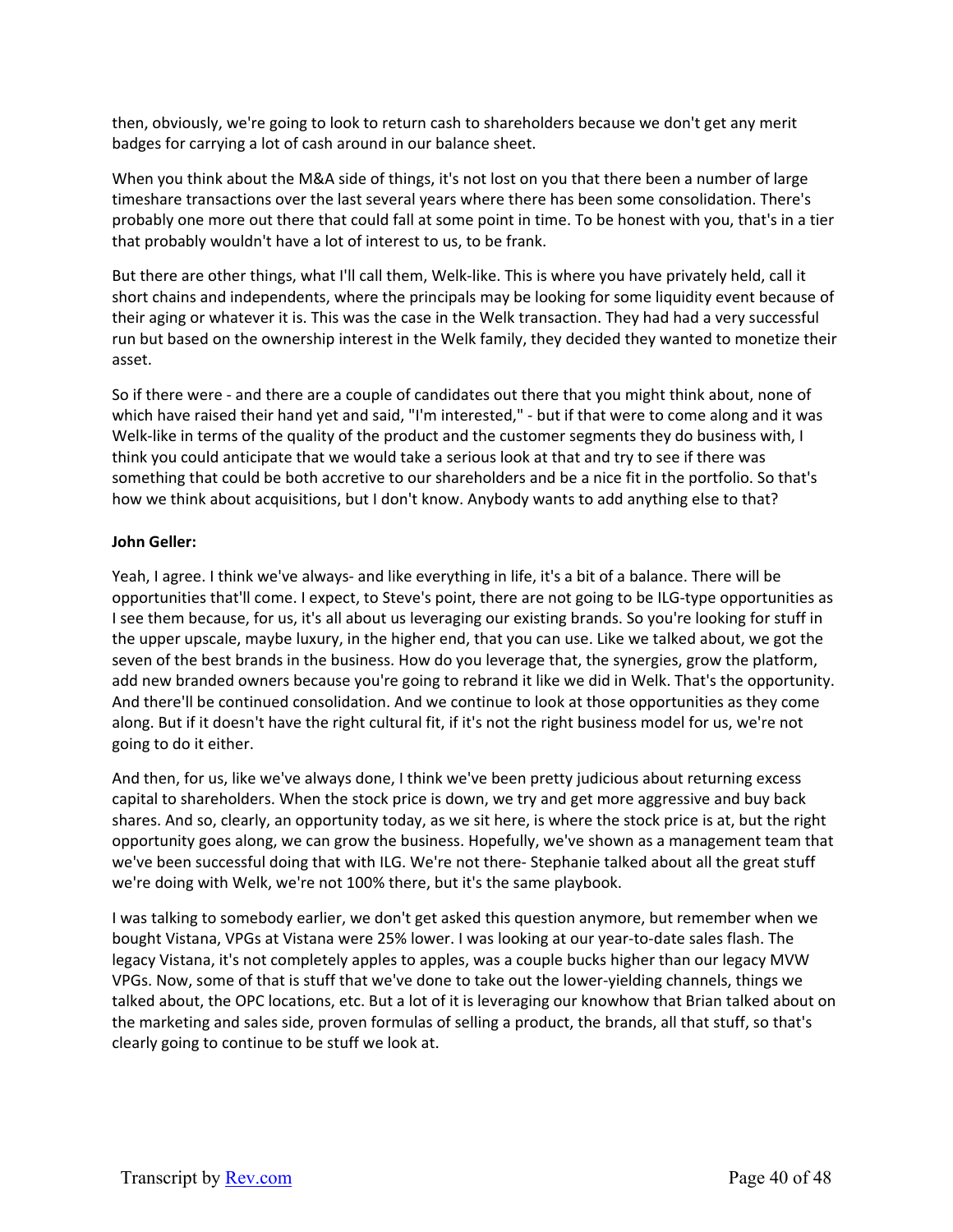### **Steve Weisz:**

And Jared, I'm sorry. Was the other half of your question, what happens with blackout dates, etc.?

#### **Jared Shojaian:**

That's right. I imagine with the analyst day and maybe your retirement, there's been some restrictions. Can you start buying stock tomorrow?

### **Tony Terry:**

Well, at the end of the first quarter, we had \$350 million, I think, left on our authorization from the board to go purchase stock. And we did what, \$119 million of stock repurchases in Q1 at what, \$140 bucks in change a share? And we're trading today a lot lower than that, so that should probably give you an answer.

#### **Jared Shojaian:**

Right, but in terms of, when there's blackouts, are you able...

### **Tony Terry:**

Blackouts will probably be over next week, Tuesday. I think the market's closed Monday.

#### **Jared Shojaian:**

Got it. Okay. Thank you.

#### **Steve Weisz:**

Yes, Shawn.

#### **Shaun Kolnick:**

Can you maybe characterize the disposition proceeds and what type of assets are in there? Because you just disposed VRI for \$60 million but the number still looks pretty high to me. And maybe if market conditions still allow you to dispose of those as you previously planned?

#### **Tony Terry:**

So the disposition, the non‐strategic assets that we're talking about?

#### **Shaun Kolnick:**

Yeah, the \$155 to \$180 million.

#### **Tony Terry:**

Yeah, that does include VRI because it was a 2022 to 2025 range, so that might be throwing you off a little bit. And then the other big assets in there, we got a couple hotels that were purchased as part of the ILG acquisition, that, strategically, we don't really need new, more inventory in those specific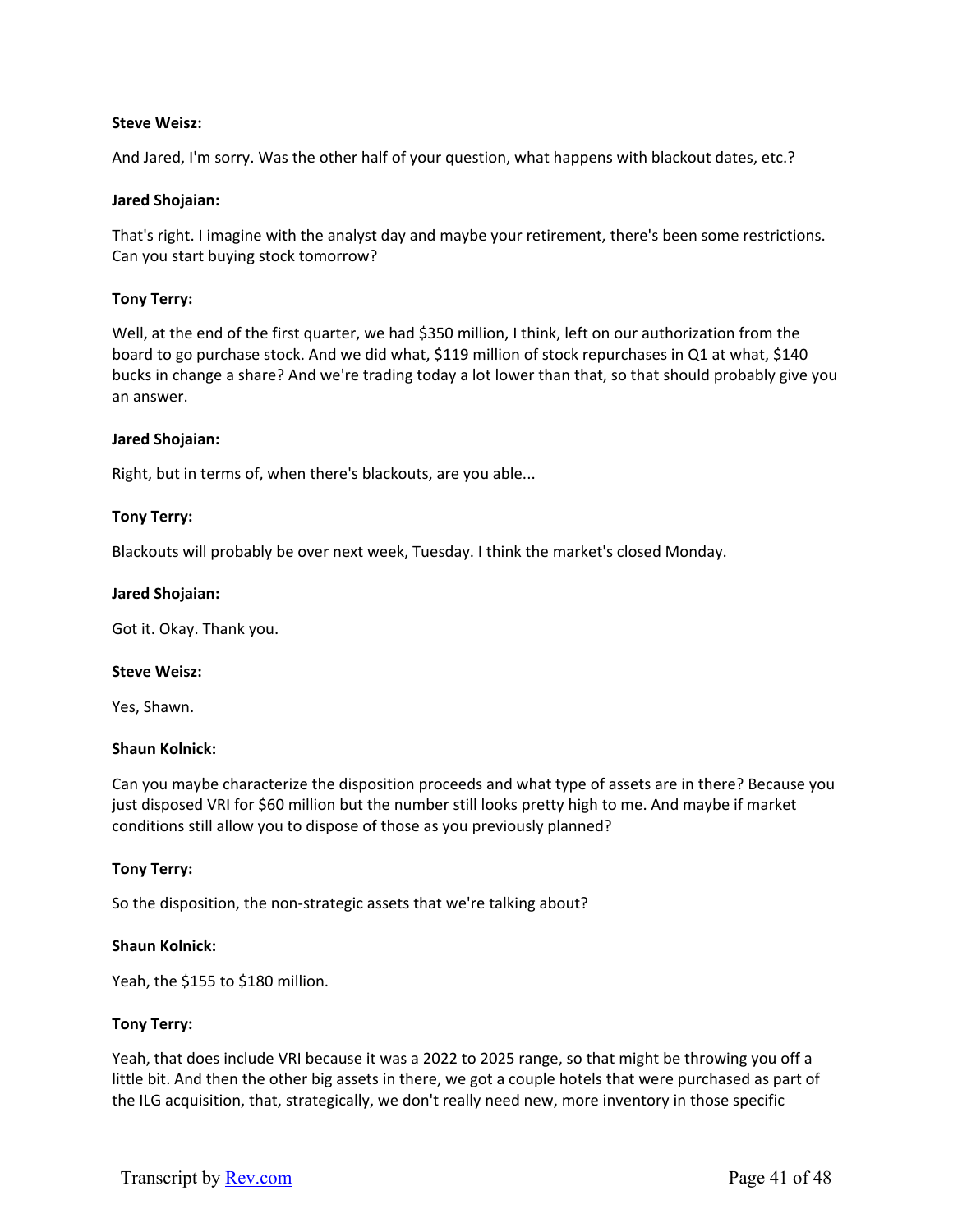locations. They were part of the deal, came along. So we're working on disposing of those. And there is a retail complex over in Arizona that we're looking at monetizing as well. We're not in the retail business. No need to take that on or keep it. So those are going to be the four big things that are in those buckets there.

# **Steve Weisz:**

Any other questions? Neal, you got one?

### **Neal Goldner:**

I have a few. I'll do them one at a time. This is a follow‐up to John's comment. "I think you suggested that in previous recessions, this is before '08, '09, back when the industry grew contract sales ‐ I guess through recessions ‐ is the difference between previous cycles and '08, '09 access to the securitization market?"

### **John Geller:**

Yeah. If you go back, and I was just joining, from a securitization market, we were still part of Marriott back in '08, '09. The market did close for a period of time, but in previous recessions, there was no market disruption from a securitization. I'm guessing our interest rates were market level in terms of probably 4%, 5%. I mean it wasn't until recently that you started to see rates in the 2%, 1.5% range on the securitization, given the overall markets. We've always said on a more normalized basis, I would expect our securitization borrowing rates to be in the 3% to 4%, they'll normalize up and down. We'll push rates, like we talked about, where we can, a little bit here or there, but the excess spreads are strong. You're getting 98 cents on the dollar back.

And even when the market closed back in '09, Marriott did a deal. We were part of Marriott with one of our lenders mainly to show, like a lot of businesses at that time, if you remember, that you had access to capital. The overnight markets were shut down. It was a crazy time. Marriott wanted to show that it had access, and it did. And the terms weren't great. We refinanced that, call it six months, seven months later in the term market. And while the advance rates weren't back to the 98%, and I think the all-in cost of funds were in the low 4%s, and so it was probably more in the 90% advance rate, which, obviously has gotten better at a 98%. So, from a securitization market, that's the only time I'm aware of that it was ever closed down. And that was a financial crisis-type environment, but it wasn't very long.

And then, obviously, we have our warehouse facility, which is insurance at some level. We use it occasionally, but it is there. If there was ever some level of disruption, that we have access to warehouse those notes for a period of time, too, until the market would come back to more normalized levels.

# **Brian Miller:**

Yeah, and the other piece is the impact on the consumer as well. And a lot of you are younger in here. I've been in this business 37 years. I think I've been through five recessions. Unfortunately, the last two recessions have been pretty devastating to the consumer, but recessions before that really didn't impact the upper‐middle class ‐ our target market ‐ very much. They're not the ones who lose their jobs. Their home values didn't go down. Their savings didn't go down. It really affects people maybe in lower socioeconomic realms. So, again, if we have a normal recession coming next, that's why we think we can continue to grow the business through it.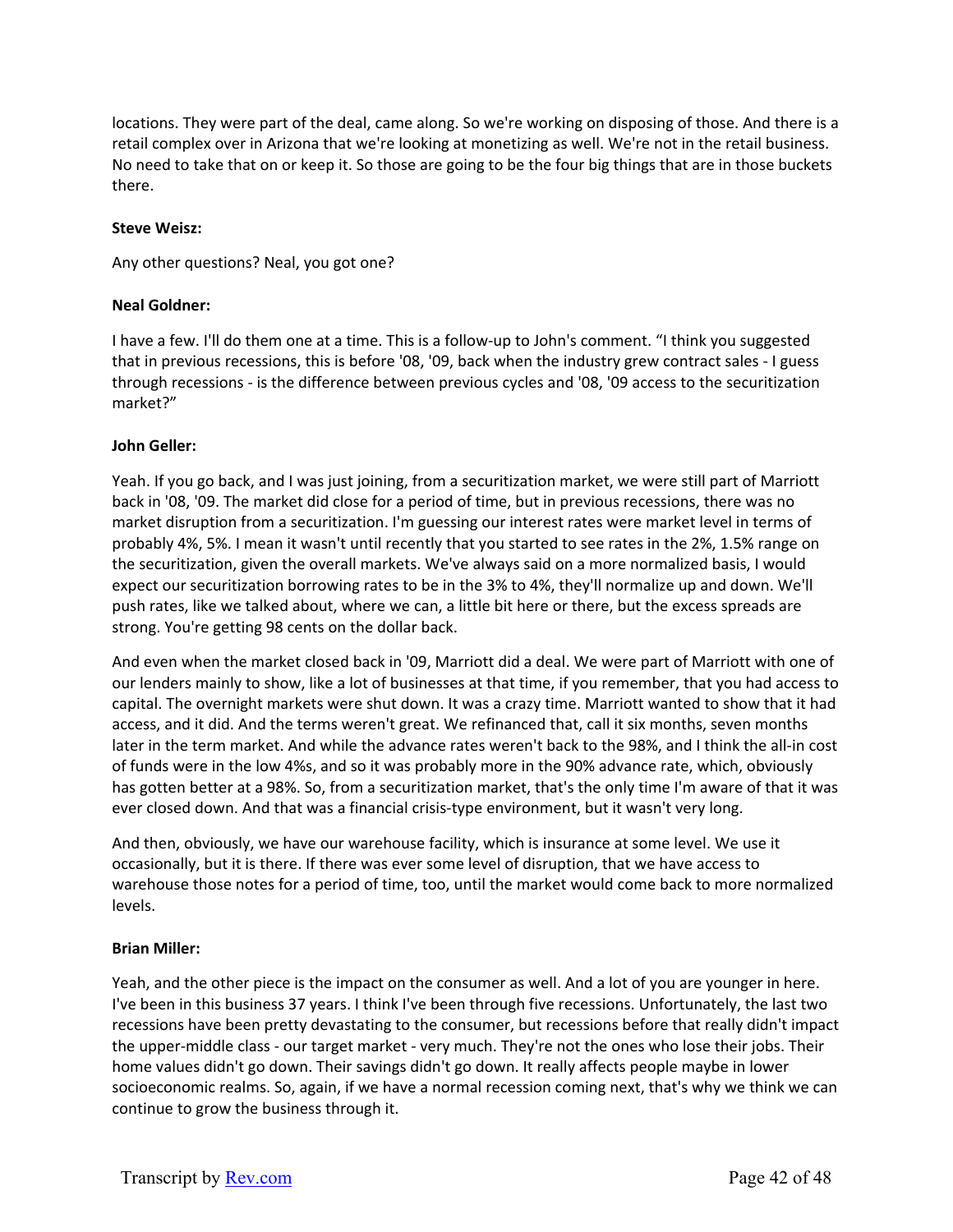### **Steve Weisz:**

You got another one, Neal?

### **Neal Goldner:**

Sure. So this one, "I think Brian gave the example of putting a Westin and Sheraton marketing desk in hotels in New York, which you were not doing previously. So how many more marketing desks would it make sense to add? And background, can you remind us a difference between a marketing desk and a sales center?"

# **Brian Miller:**

Right. So a marketing desk simply, in a hotel, is just that we run the concierge department for the hotel and, at the same time as we're servicing people we'll see if they want to take a tour of our sales center in the market. So, I mean, I don't have off hand‐ I mean, if you go to all the markets that we're in, Marriott's got a lot of hotel brands in every market. Every market, I guess it seems like they dominate just about every market in the country, but we've got, probably in the next few years, dozens and dozens of opportunities to expand in our existing markets in other Marriott branded hotels. And then, obviously, the difference between that and a sales center, a sales center is where we actually take those tours and make sales. So they're very distinct operations, but we can definitely expand our footprint in our existing market.

### **John Geller:**

An example, we were in Vegas recently, where we've got the Marriott Vacation Club right there on the Strip. And there's a couple Westins in Las Vegas. We've never done a marketing desk into those Westins. Now, because of bringing the portfolio together, those are the opportunities: to put a marketing desk in and bring people in because you're selling a combined product, if you will, and access to the Westin brands through the new Abound program. So that's a specific example, but we do think there's going to be a lot of those opportunities. And, a lot of times, those marketing desks, too, they're not even for day tours. They're selling packages that are‐ people come back later and take a tour with their significant other. So it's just another way to access that loyal Marriott branded customer.

# **Steve Weisz:**

And not all hotels are great candidates for a marketing desk. As an example, because if you have a hotel that has a high convention mix, typically speaking, that's not a very rich, targeted environment for us to try to source packages out of. So you have to look at each one individually. You have to look at things like hotel ownership. Keep in mind, Marriott doesn't own these hotels, individual hotel owners own them. And then you have to go negotiate some sort of a presence with them and all the other things. It gets a little more complicated than that, but by virtue of having Abound, and now wrapping these programs together, I think our opportunities grow exponentially. Any other questions? Shawn?

# **Shaun Kolnick:**

I guess in the context of the recessionary question, you most likely lean on your owners a bit more, just like you did during COVID. So how do you feel about the propensity of your current owners? Do you feel like you have enough buffer there in terms of selling them more?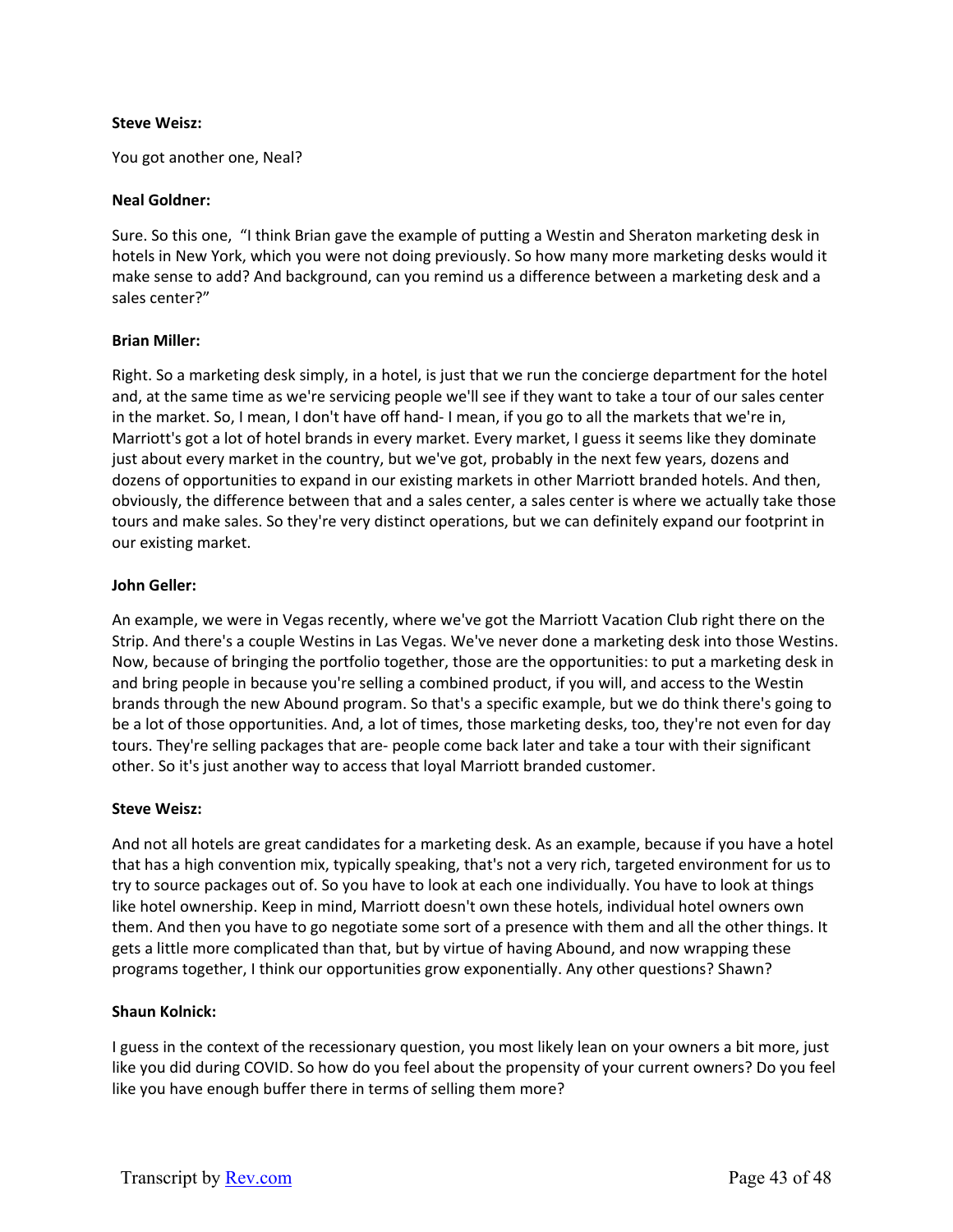### **Steve Weisz:**

Have we tapped them out? Is that your question?

#### **Shaun Kolnick:**

That's the question. Yes.

### **Steve Weisz:**

Yeah. Okay. Brian, answer. I'll say, in general, while clearly in '20 and '21, we had a higher percentage of our sales to our existing owners wanting to buy more of the product, I've seen no particular evidence that all of a sudden everybody's bought everything they want to do. Put that together with, now Abound ‐ particularly in the Sheraton and in the Westin space ‐ where now those owners, which have been basically restricted unless they went out through Interval to get to someplace else, they've been restricted to that brand, now let's say the opportunity go elsewhere. I actually think it's probably better than it was before. Only time will tell, but we'll see. Brian, you, comments?

### **Brian Miller:**

Well, remember the slide I showed on how we're buying back legacy weeks and selling in first-time buyer points owners and continuing to enroll people in points? Our owner base continues to become more engaged. And you saw the higher propensity to tour and higher propensity to buy when they're playing in points versus legacy weeks, so that's going to continue. And now, bringing Westin and Sheraton owners now into the overall mix with Abound, we think is going to increase their engagement and their enrollment and election into points on an annual basis, too.

So we still got, I mean our owner base, we've always, over the last 30 years, the runway just continues to go. They continue to add to their portfolio. When they get to the point where they've owned it for 30 years and they're 75 and not vacationing as much anymore, we buy it back from them, take it back from them, however we do it, and bring in younger buyers. So it's pretty resilient.

#### **Shaun Kolnick:**

Got it. I guess last one for me, maybe just on the Hyatt/Welk integration. What are you hearing from your Hyatt owners about maybe having the Welk available to them or the Welk owners about being a part of Hyatt, and how are they feeling about this future?

# **Stephanie Sobeck Butera:**

Both of the brands‐ or both of those groups of owners have been looking for new vacation options for a long time. So the opportunity that we have to give them each other's locations, they're very comparable properties. They're very high‐end in complementary markets. So it's going to be a great fit, but beyond that, we're going to add new vacation options for them that neither of them have had, either. So I think it's going to be great because we're going to‐ for each set, we're going to be putting new dots on the map, but we're also going to give them other ways to go out and enjoy what they own with us.

# **Steve Weisz:**

Anybody got anything else? Right over here.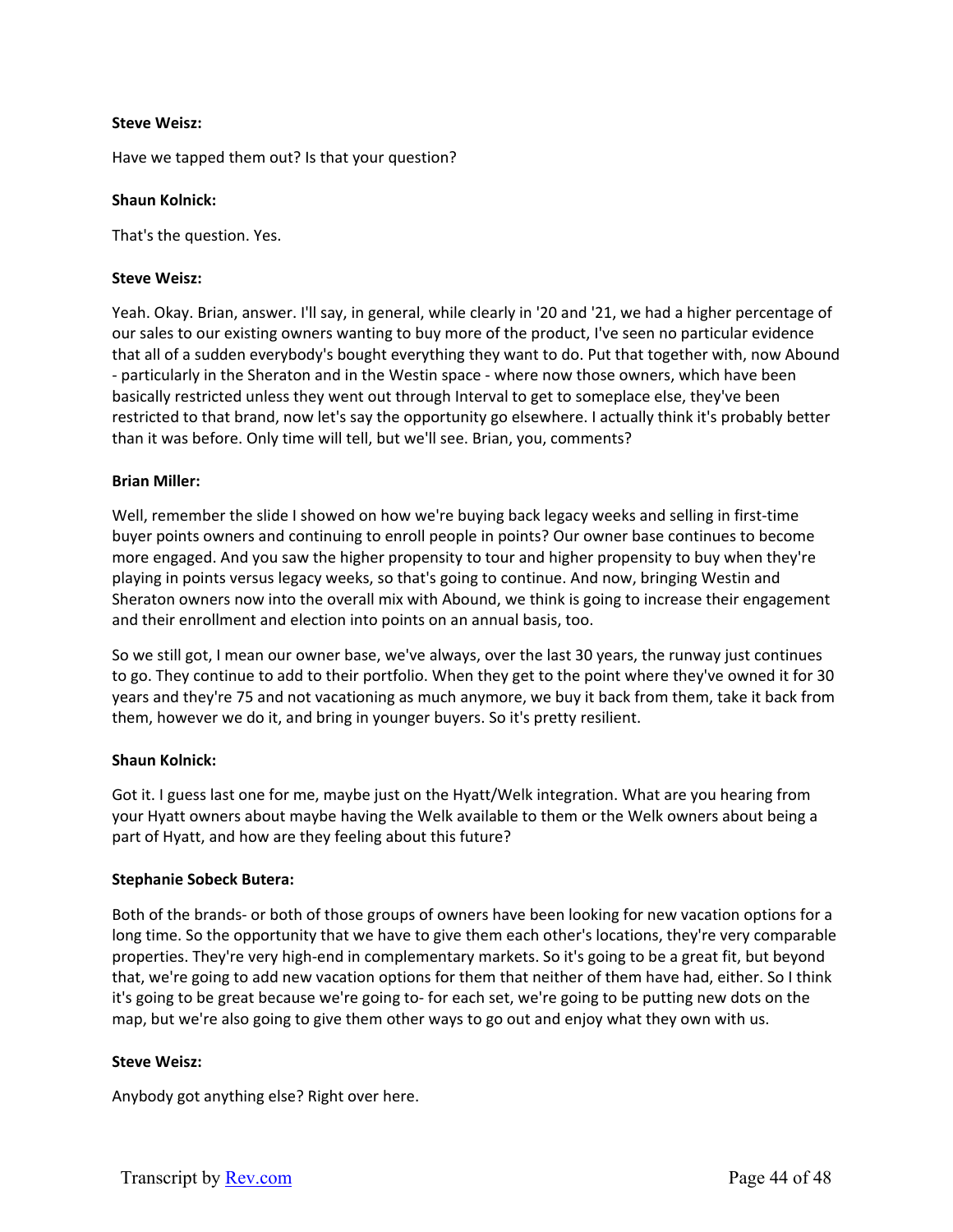### **Madeleine Morris:**

Just looking at the slide 115. Wow. That's a long book, it's just interesting. You don't often see sort of the low-end of adjusted EBITDA growth lower than the actual revenue. So in other words, the 7% to 9% and then the 6% to 10% on the vacation ownership growth, just wondering what's the scenario where you're growing vacation ownership 7%, but you're actually delivering and you're growing EBITDA 6%?

### **Tony Terry:**

No, that's a great question. It's really, it comes into the cost and are we going to get all the savings that we expect to get in the future? So if you start, if you look at the range of revenue and if you get that low end of the range of revenue, and then you don't quite get the expansion of the margins that you expect to get, it could drive you a little bit lower over on the adjusted EBITDA side.

### **Madeleine Morris:**

But the reason why you wouldn't get the margins is really on the cost side then or something on the synergies that you guys have?

### **Tony Terry:**

Yeah. And there's only, synergies are left just a little bit in there, but yeah, for the most part, that's going to be it.

#### **Steve Weisz:**

Anything else?

#### **Jared Shojaian:**

The slide about the inventory cost versus actual spend and how you get down to one and a half to two years by the end of 2025, how does that compare to what you'd call normal inventory on hand? Are you still over inventoried by then? Or is that normal?

#### **Tony Terry:**

Oh, the one and a half to two times?

#### **Jared Shojaian:**

Yeah.

#### **Tony Terry:**

That's normalized, and that's what we target consistently over the past few years or past multiple years. So once we're at that level, we try to maintain that. It's really because with our point structure and our products, they're in a trust, and we can't just take inventory and slap it into the trust real quick. We have to go through a process of registration, getting it registered in all the different states. So you have to have a decent amount of inventory on hand, ready to go in there, that are in that registration timeframe at some point in time so that you don't get into a stockout situation.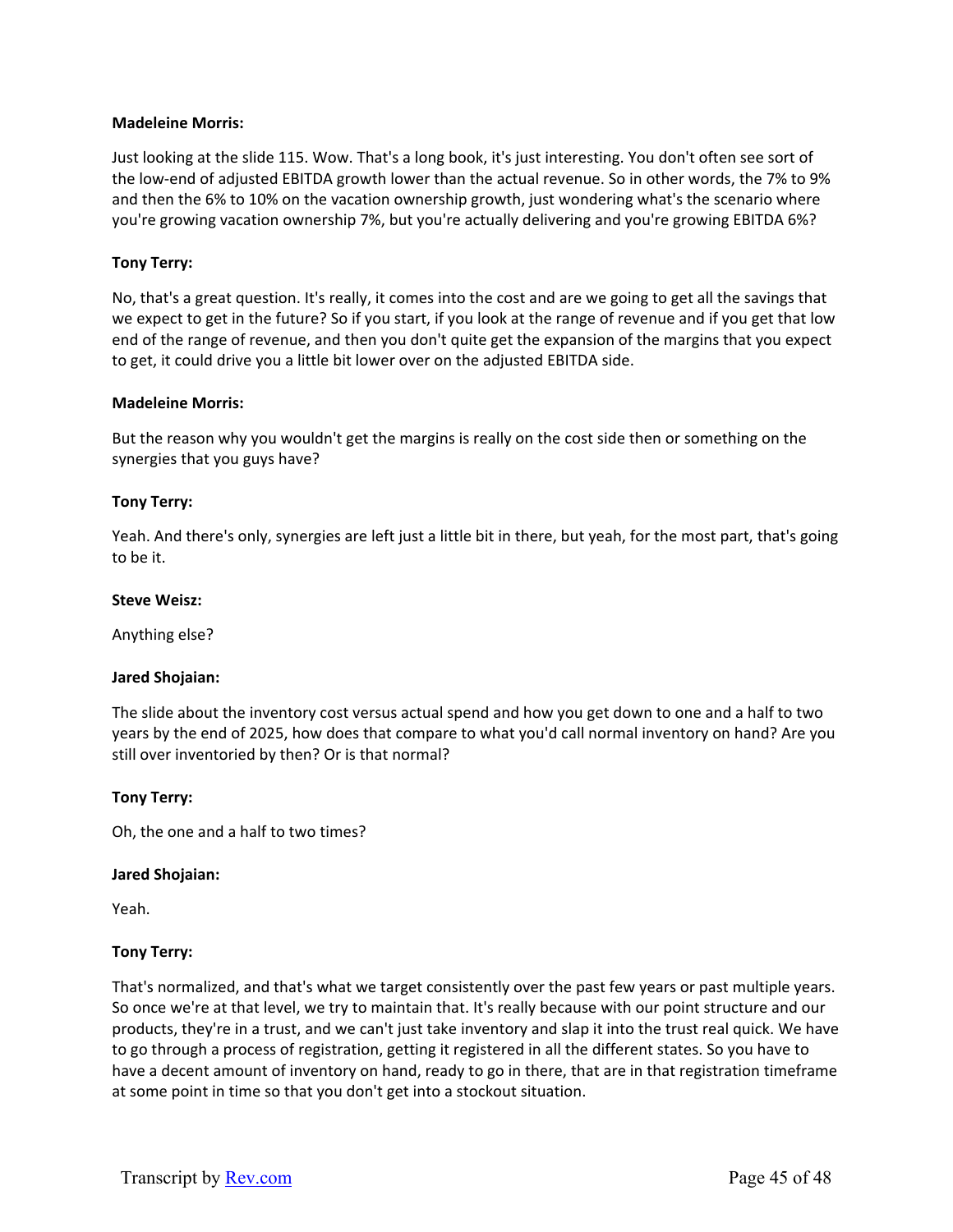So you have a little bit of a long lead time. But that one and a half to two times, if it starts getting lower than that, you start running the risk that, hey, there's a potential stockout that situation that you could get in. We could probably run it leaner if we chose to, but probably don't want to take that kind of business risk.

### **Jared Shojaian:**

So you'd think that, after that point, we should model the expense about equal to the cash cost?

### **Tony Terry:**

Correct.

### **Jared Shojaian:**

And then, when you were talking about that pie chart, 30% of EBITDA is from the development profit, and you said you've seen resiliency there. I was curious how you would break down that development profit between what you'd call purely discretionary versus, I don't know. This family had another kid, so they need another room in their place when they go vacationing or some non-discretionary piece, but of development profit, how you would think about that?

### **Tony Terry:**

The development profit's all transactional, so I'm not sure I'm following the question with part discretionary or non-discretionary?

#### **Jared Shojaian:**

It's all discretionary, but maybe the reason for purchasing? Something...

#### **Steve Weisz:**

Well, development profit is contract sales, financially reported sales, minus sales and marketing cost, minus product cost which is the hard cost. So were you saying what portion of the hard cost is discretionary?

#### **Jared Shojaian:**

Not of the cost of the profit. Understanding that it's all discretionary, but thinking about people's reasons for purchasing, is there a part that you would call‐ I don't know how to describe it, but where they're not doing it‐ Maybe it's new versus repeat?

# **Tony Terry:**

I think I know where you're going. At a high level, and then maybe Brian can jump in a little bit. When you start looking at why owners purchase, it's starting to get to that value proposition that we talked about before. And if I'm going to spend \$400 bucks a night in two hotel rooms, and I'm going to bring my family, they're going to be there. And you start, saying that's for a week, \$800 bucks a night for a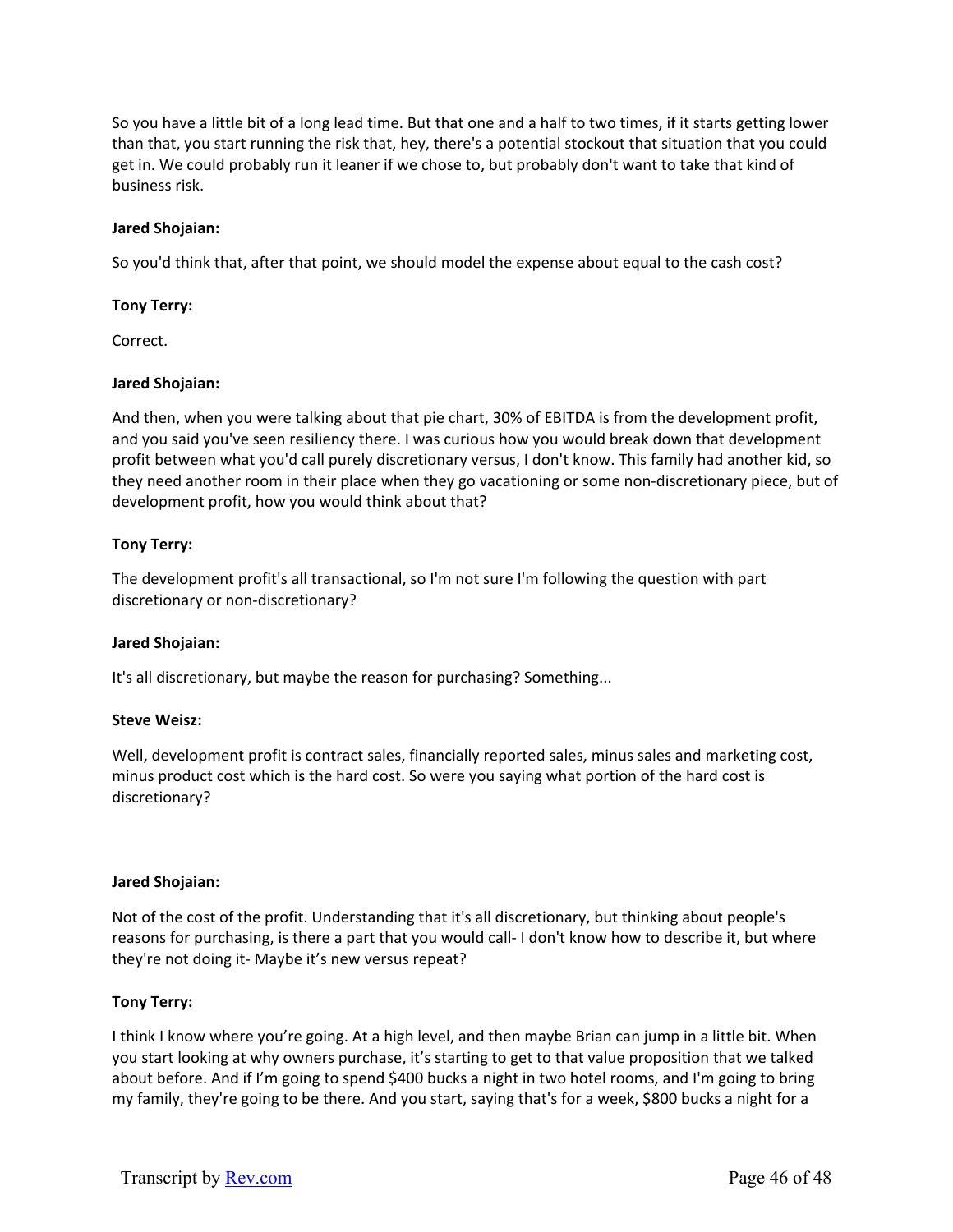week, \$5,600, or we could purchase this, you got a \$25,000, \$28,000 upfront purchase and maybe a \$1,500 maintenance fee, that value proposition starts coming together.

So a lot of people purchase because that's a good proposition for them, and they think, economically, it makes sense. Other people purchase because they like the space. You have a full kitchen. You got all the amenities and everything about our product, so people make that kind of decision. And then you have people purchasing because they want to do more with the points that they have. So I have 2,000 points, but maybe that doesn't get me a full week in Hawaii, so I reload and get more points. So those are some of the major reasons why people purchase.

# **John Geller:**

Yeah, why people buy, but you also have to remember, I don't know if you're married and have kids. I mean, we're selling vacation experiences, and we talked about our great locations around the world. Vacation, it's an emotional purchase at some level. People want to go on vacations. They want to make memories with their families. I always say, and it's a bit mushy, but I think back at the things I remember as a kid. We went on camping trips. We didn't have vacation ownership and all that. They're still my most vivid memories I have with my parents and my brother and my sister are vacation experiences. And so, I think as you get older, that's what people want to build.

And does the value proposition need to make sense? Sure. No one's going to buy our product that they don't feel‐ But value's different to everybody. Why does somebody buy a Rolex versus a Timex watch? They both tell time. So there's that emotional stuff that comes into the purchase. And in today's world, more than ever, people need a break. They want vacation experiences. We're providing that. And so, I do think, a lot of times, you can't put a dollar or a reason on stuff other than people want to create a tradition with their family, experiences that are going to create those memories of a lifetime.

# **Tony Terry:**

We do have levers that we pull during a recessionary period, that either you can get a better purchase incentive, or we discount the pricing. And a lot of people, our owners, will look at that as a bargain if we discount 10% more or something like that. So that helps us keep the machine going as well during a recessionary period. If we find that's one of the levers we have to pull, some people look at that as a bargain opportunity to get in, repurchase, get some more points and enhance their overall value.

# **Jared Shojaian:**

If I look at the last normal year, say 2019, of the development profit, how much was from new first‐time purchases, new buyer versus existing?

# **Tony Terry:**

Back then it was in the 35% range, up to 35% to 40% range, were first-time buyers back in 2019.

# **Jared Shojaian:**

Okay.